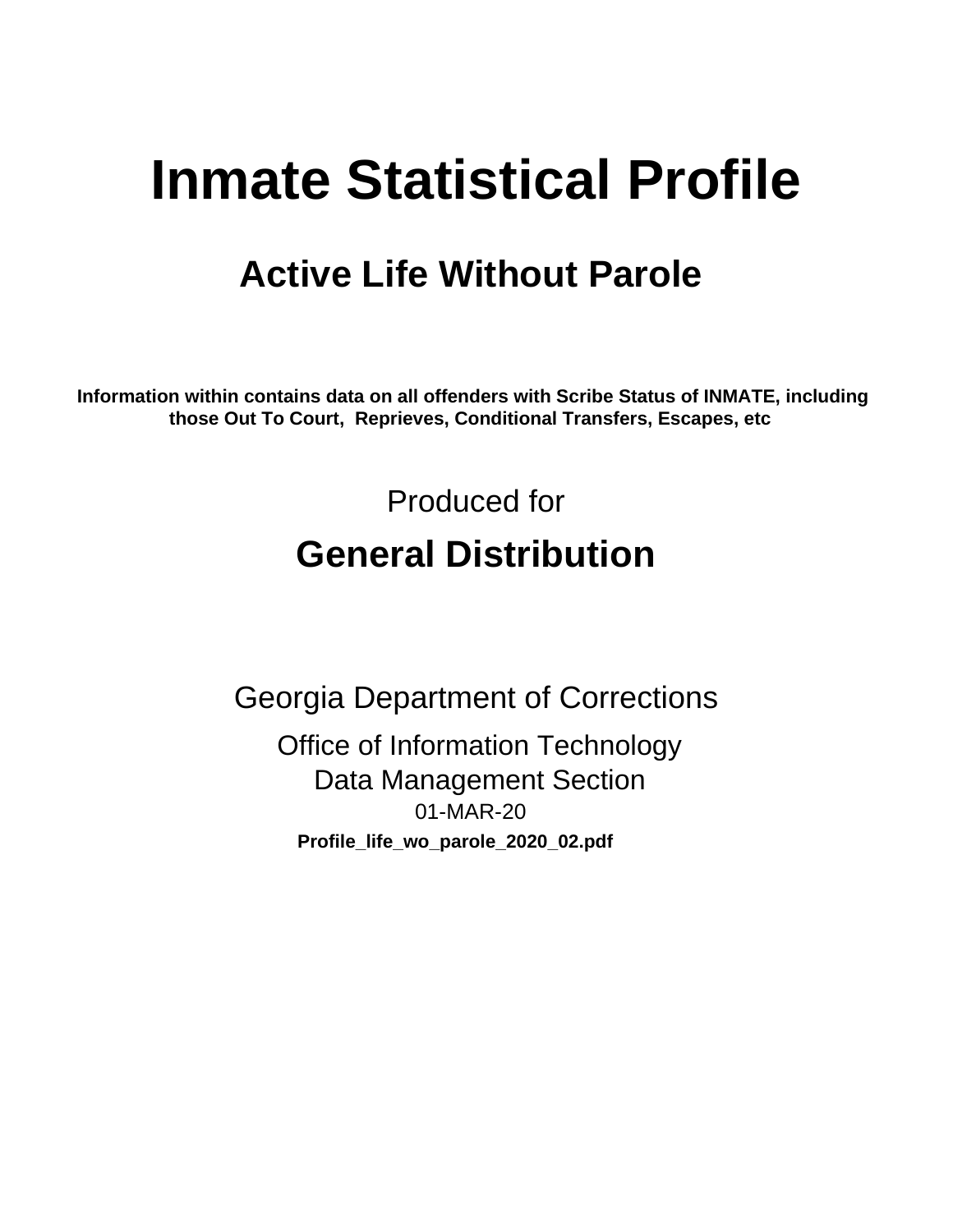#### **Inmate Statistical Profile 01-MAR-20** Contents

**Active Life Without Parole** 

Produced for General Distribution

## **Table of Contents**

|    | <b>Demographic information</b>                                        |
|----|-----------------------------------------------------------------------|
|    | 4 Current age, broken out in ten year age groups                      |
|    | 5 Race group                                                          |
|    | 6 Marital status, self-reported at entry to prison                    |
|    | 7 Number of Inmates with Dependents, self-reported at entry to prison |
|    | 8 Religious affiliation, self-reported at entry to prison             |
|    | 9 Home county - self-reported at entry to prison                      |
|    | 13 Employment status before prison, self-reported at entry to prison  |
|    | 14 Age at admission                                                   |
|    | 16 Height, measured at entry to prison                                |
|    | 17 Weight, measured at entry to prison                                |
|    | 18 Military service                                                   |
|    | <b>Correctional information</b>                                       |
|    | 19 Type of admission to prison                                        |
|    | 20 Current / last supervision level                                   |
|    | 21 Current / last institution type                                    |
|    | 22 Institution type - transitional centers                            |
|    | 23 Institution type - county prisons                                  |
|    | 24 Institution type - state prisons                                   |
|    | 25 Institution type - private prisons                                 |
|    | 26 Institution type - inmate boot camp                                |
|    | 27 Number of disciplinary reports                                     |
|    | 28 Number of transfers                                                |
|    | 29 Number of escapes                                                  |
|    | 30 Time served in current (or last) institution                       |
|    | Educational, psychological and physical information                   |
| 31 | Highest grade level attained                                          |
|    | 32 Culture fair IQ scores                                             |
|    | 33 Wide Range Achievement Test (WRAT) reading score                   |
|    | 34 Wide Range Achievement Test (WRAT) math score                      |
|    | 35 Wide Range Achievement Test (WRAT) spelling score                  |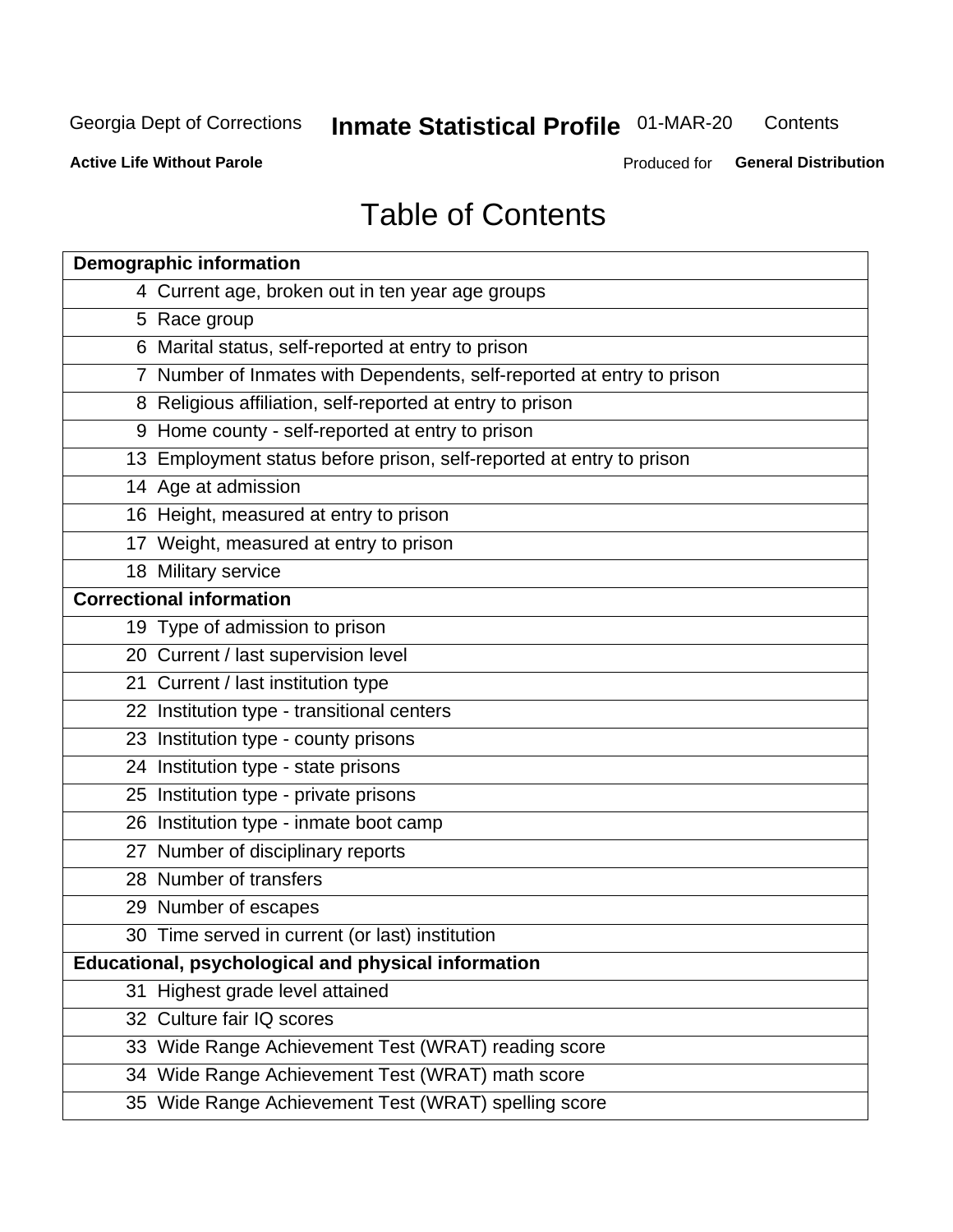## **Inmate Statistical Profile 01-MAR-20**

Contents

**Active Life Without Parole** 

Produced for General Distribution

## **Table of Contents**

| <b>Educational, psychological and physical information</b>       |
|------------------------------------------------------------------|
| 36 Current / last mental health treatment level                  |
| 37 PULHESDWIT medical scale - 'P' overall condition ('P'hysical) |
| 38 PULHESDWIT medical scale - 'U' upper body                     |
| 39 PULHESDWIT medical scale - 'L' lower body                     |
| 40 PULHESDWIT medical scale - 'H' hearing                        |
| 41 PULHESDWIT medical scale - 'E' vision                         |
| 42 PULHESDWIT medical scale -'S' psychiatric                     |
| 43 PULHESDWIT medical scale - 'D' dental                         |
| 44 PULHESDWIT medical scale - 'W' work ability                   |
| 45 PULHESDWIT medical scale - 'I' impairment                     |
| 46 PULHESDWIT medical scale - 'T' transportability               |
| <b>Crimes and criminal history information</b>                   |
| 47 Number of prior Georgia incarcerations                        |
| 48 Prison sentence in years                                      |
| 49 Primary offense, broken out into felonies vs misdemeanors     |
| 50 Primary offense, broken out into six broad crime categories   |
| 51 Primary offense, detailed offense code                        |
| 52 County of conviction of primary offense                       |
| 56 Circuit of conviction of primary offense                      |
| 58 Years served (jail + prison) in this incarceration            |
| <b>Medical information</b>                                       |
| 59 Results of most recent HIV test                               |
| 60 Results of most recent tuberculosis test                      |
| 61 Results of most recent syphilis test                          |
| 62 Results of most recent Hepatitis-C test                       |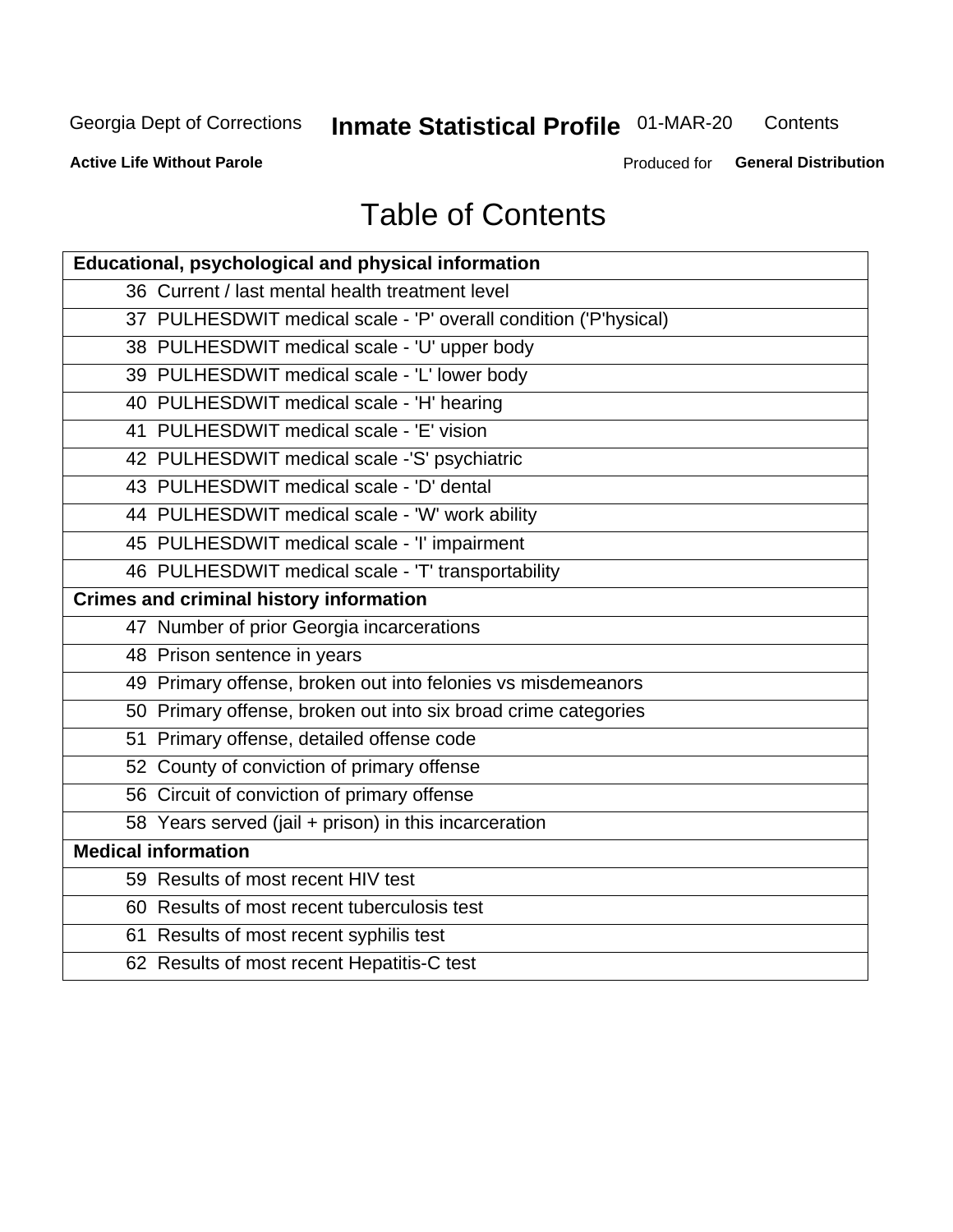#### **Active Life Without Parole**

#### Produced for General Distribution

### Current age, broken out in ten-year age groups

COL % - percent each COUNT is of its particular column

|                          |              | <b>Male</b> |         | <b>Female</b> |        |          | <b>Total</b> |        |
|--------------------------|--------------|-------------|---------|---------------|--------|----------|--------------|--------|
| <b>Current Age</b>       | <b>Count</b> | Col %       | Row %   | <b>Count</b>  | Col %  | Row %    | <b>Total</b> | Col %  |
| <b>Teens (1-19)</b>      |              | $0.06\%$    | 100.00% |               |        |          |              | 0.06%  |
| <b>Twenties (20-29)</b>  | 244          | 15.37%      | 96.44%  | 9             | 15.52% | $3.56\%$ | 253          | 15.38% |
| Thirties (30-39)         | 448          | 28.23%      | 95.52%  | 21            | 36.21% | 4.48%    | 469          | 28.51% |
| <b>Forties (40-49)</b>   | 400          | 25.20%      | 95.92%  | 17            | 29.31% | 4.08%    | 417          | 25.35% |
| <b>Fifties (50-59)</b>   | 318          | 20.04%      | 97.55%  | 8             | 13.79% | $2.45\%$ | 326          | 19.82% |
| <b>Sixties (60-69)</b>   | 144          | $9.07\%$    | 97.96%  | 3             | 5.17%  | 2.04%    | 147          | 8.94%  |
| Seventy + (70 and above) | 32           | 2.02%       | 100.00% |               |        |          | 32           | 1.95%  |
| <b>Total Reported</b>    | 1,587        | 100%        | 96.47%  | 58            | 100%   | $3.53\%$ | 1,645        | 100.0% |

| <b>Continued State</b> |      |               |      |
|------------------------|------|---------------|------|
| $C = 4 - 7$            | ,587 | co<br>∼.<br>◡ | ,645 |

| <b>Mean</b><br>(average) | 43.24 | 40.36 | 43.14 |
|--------------------------|-------|-------|-------|
| Median (middle)          |       | 39    |       |
| Mode (most frequent)     | 39    | 30    | 39    |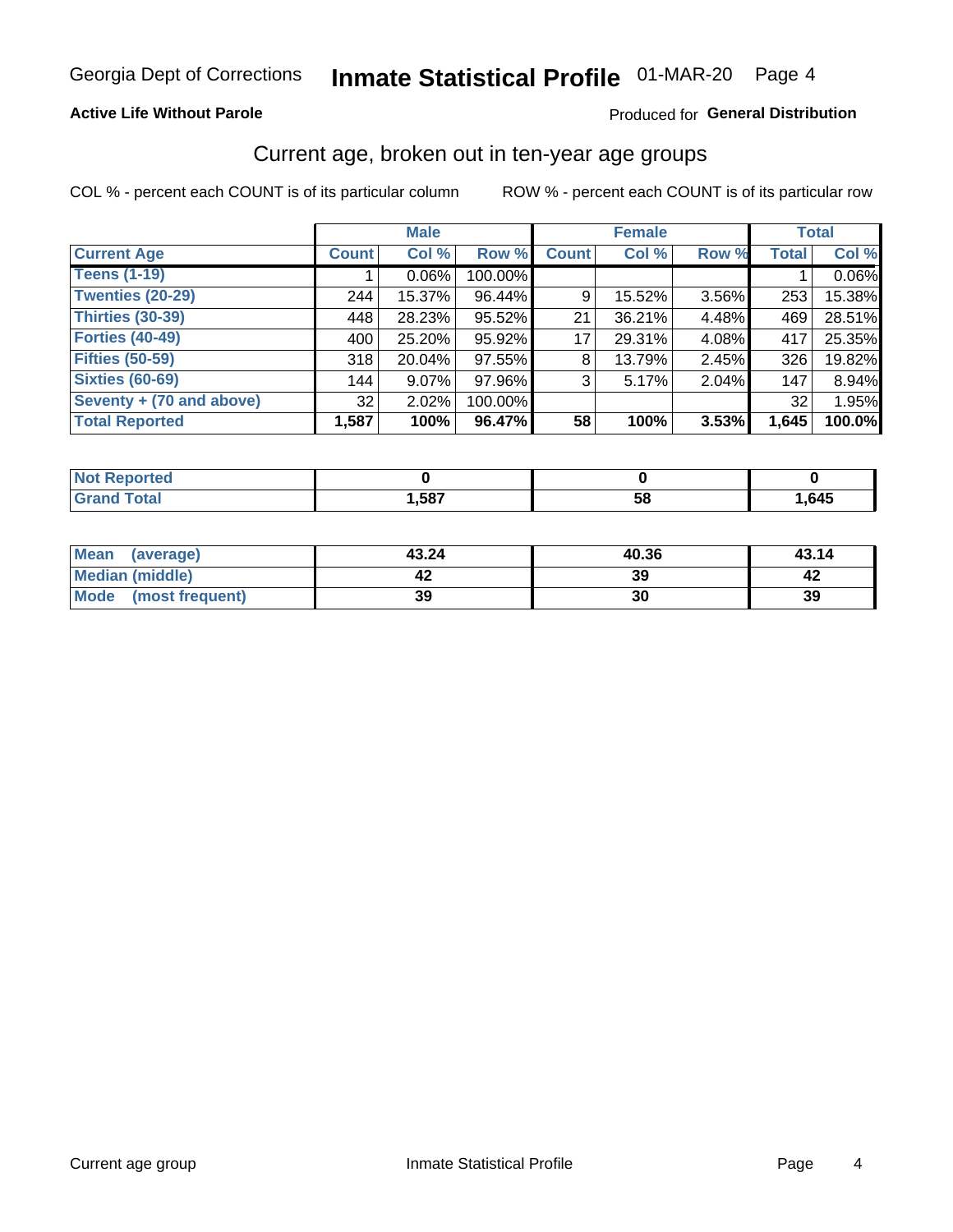## Inmate Statistical Profile 01-MAR-20 Page 5

#### **Active Life Without Parole**

**Produced for General Distribution** 

### Race group

COL % - percent each COUNT is of its particular column

|                                   | <b>Male</b>  |        |           | <b>Female</b> |        |          | <b>Total</b> |         |
|-----------------------------------|--------------|--------|-----------|---------------|--------|----------|--------------|---------|
| <b>Race Group</b>                 | <b>Count</b> | Col %  |           | Row % Count   | Col %  | Row %    | <b>Total</b> | Col %   |
| <b>White</b>                      | 332          | 20.92% | 94.05%    | 21            | 36.21% | 5.95%    | 353          | 21.46%  |
| <b>Black</b><br>$\mathbf{2}$      | 1,215        | 76.56% | $97.20\%$ | 35            | 60.34% | 2.80%    | 1,250        | 75.99%  |
| <b>Asian</b><br>6                 | 6            | .38%   | 100.00%   |               |        |          | 6            | .36%    |
| <b>Hispanic</b><br>10             | 33           | 2.08%  | 94.29%    | ົ             | 3.45%  | $5.71\%$ | 35           | 2.13%   |
| <b>Native American</b><br>$12 \,$ |              | .06%   | 100.00%   |               |        |          |              | $.06\%$ |
| <b>Total Reported</b>             | 1,587        | 100%   | 96.47%    | 58            | 100%   | 3.53%    | 1,645        | 100%    |

| neo  |      |    |      |
|------|------|----|------|
| أحقت | ,587 | 58 | .645 |

| –•••• |  | M |  |  |  |
|-------|--|---|--|--|--|
|-------|--|---|--|--|--|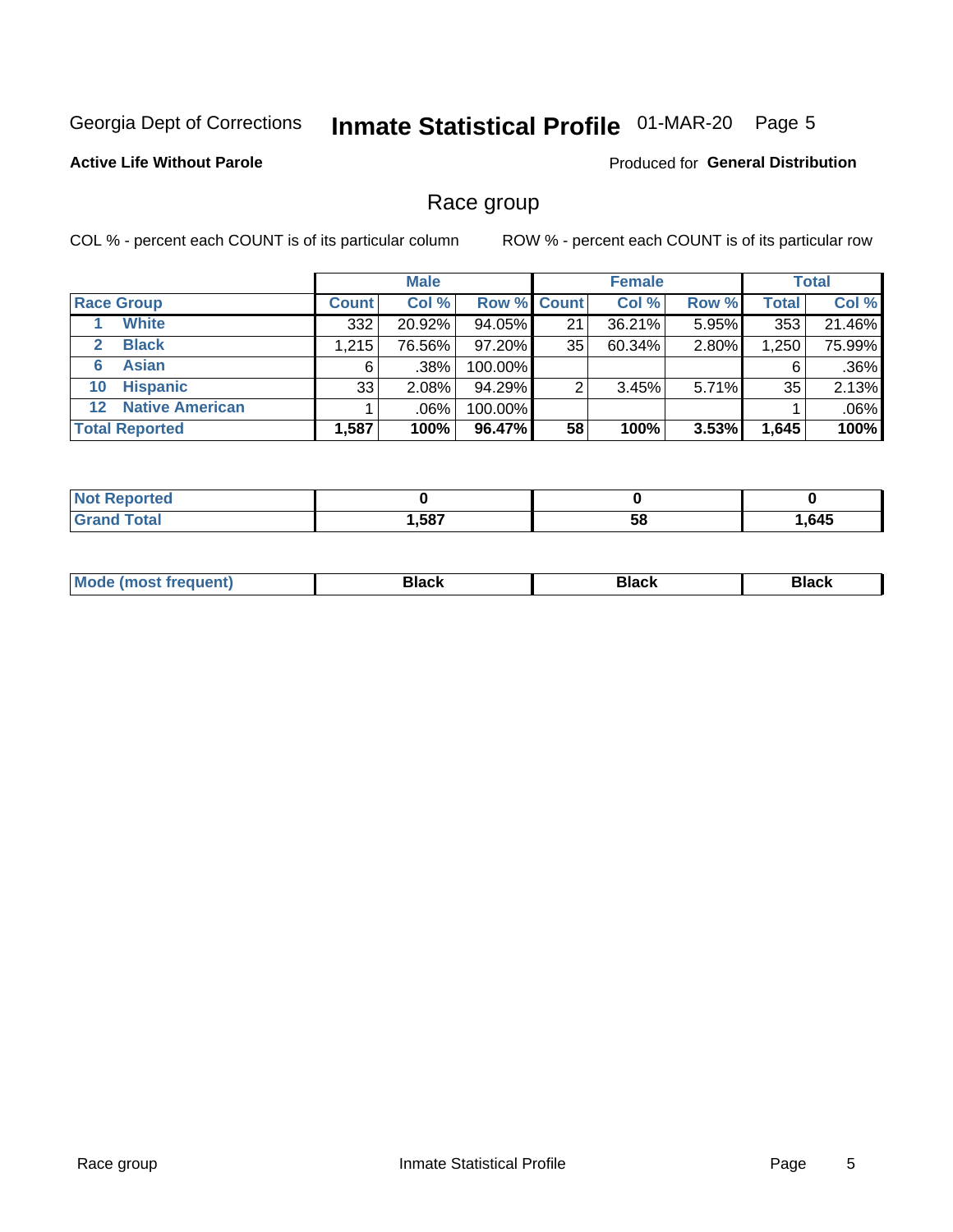## Inmate Statistical Profile 01-MAR-20 Page 6

#### **Active Life Without Parole**

#### Produced for General Distribution

### Marital status, self-reported at entry to prison

COL % - percent each COUNT is of its particular column

|                            | <b>Male</b>  |          |        |              | <b>Female</b> | <b>Total</b> |              |        |
|----------------------------|--------------|----------|--------|--------------|---------------|--------------|--------------|--------|
| <b>Marital Status</b>      | <b>Count</b> | Col %    | Row %  | <b>Count</b> | Col %         | Row %        | <b>Total</b> | Col %  |
| <b>Unknown</b><br>$\bf{0}$ | 18           | 1.13%    | 94.74% |              | 1.72%         | 5.26%        | 19           | 1.16%  |
| <b>Divorced</b><br>D       | 119          | 7.50%    | 96.75% | 4            | $6.90\%$      | 3.25%        | 123          | 7.48%  |
| <b>Married</b><br>М        | 214          | 13.48%   | 95.11% | 11           | 18.97%        | 4.89%        | 225          | 13.68% |
| <b>S</b> Separated         | 47           | 2.96%    | 88.68% | 6            | 10.34%        | 11.32%       | 53           | 3.22%  |
| <b>Unmarried</b><br>U      | 1,150        | 72.46%   | 97.46% | 30           | 51.72%        | 2.54%        | 1,180        | 71.73% |
| <b>Widow</b><br>W          | 39           | $2.46\%$ | 86.67% | 6            | 10.34%        | 13.33%       | 45           | 2.74%  |
| <b>Total Reported</b>      | 1,587        | 100%     | 96.47% | 58           | 100%          | 3.53%        | 1,645        | 100%   |

| "teu<br>NOT |      |    |      |
|-------------|------|----|------|
|             | ,587 | ວດ | .645 |

|--|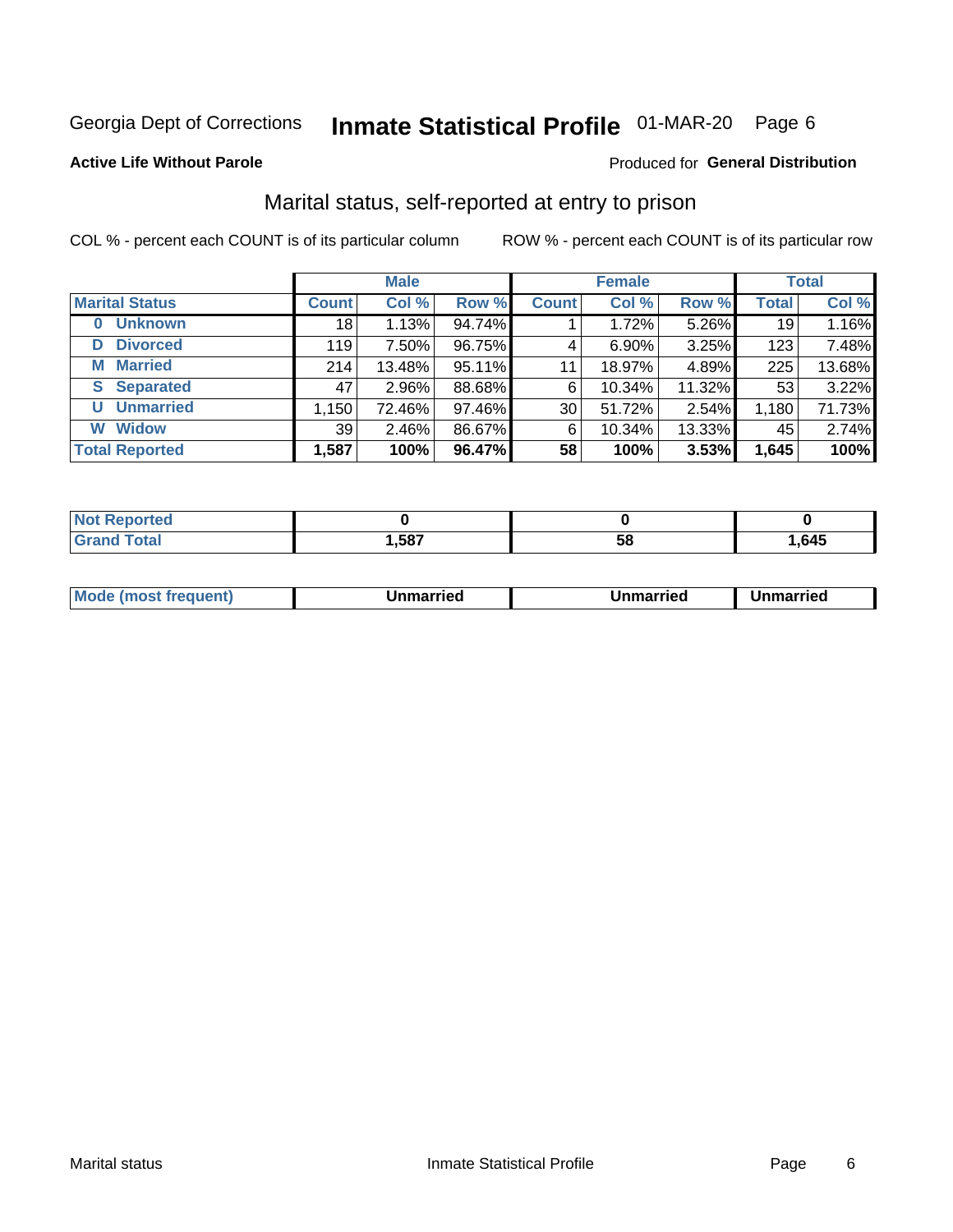## Inmate Statistical Profile 01-MAR-20 Page 7

#### **Active Life Without Parole**

#### Produced for General Distribution

### Number of Inmates with Dependents, Self-Reported at Entry to Prison

COL % - percent each COUNT is of its particular column

|                             |              | <b>Male</b> |         |              | <b>Female</b> |       |              | <b>Total</b> |
|-----------------------------|--------------|-------------|---------|--------------|---------------|-------|--------------|--------------|
| <b>Number of dependents</b> | <b>Count</b> | Col %       | Row %   | <b>Count</b> | Col %         | Row % | <b>Total</b> | Col %        |
| $\bf{0}$                    | 379          | 31.50%      | 94.99%  | 20           | 38.46%        | 5.01% | 399          | 31.79%       |
|                             | 287          | 23.86%      | 96.96%  | 9            | 17.31%        | 3.04% | 296          | 23.59%       |
| $\overline{2}$              | 211          | 17.54%      | 96.79%  |              | 13.46%        | 3.21% | 218          | 17.37%       |
| 3                           | 141          | 11.72%      | 94.00%  | 9            | 17.31%        | 6.00% | 150          | 11.95%       |
| 4                           | 89           | 7.40%       | 96.74%  | 3            | 5.77%         | 3.26% | 92           | 7.33%        |
| 5                           | 42           | 3.49%       | 93.33%  | 3            | 5.77%         | 6.67% | 45           | 3.59%        |
| $6\phantom{1}6$             | 25           | 2.08%       | 96.15%  |              | 1.92%         | 3.85% | 26           | 2.07%        |
| 7                           | 13           | 1.08%       | 100.00% |              |               |       | 13           | 1.04%        |
| 8                           | 7            | 0.58%       | 100.00% |              |               |       | 7            | 0.56%        |
| $\boldsymbol{9}$            | 3            | 0.25%       | 100.00% |              |               |       | 3            | 0.24%        |
| Over 10                     | 6            | 0.50%       | 100.00% |              |               |       | 6            | 0.48%        |
| <b>Total Reported</b>       | 1,203        | 100%        | 95.86%  | 52           | 100%          | 4.14% | 1,255        | 100.0%       |

| 384  |          | 390  |
|------|----------|------|
| .587 | . .<br>◡ | ,645 |

| <b>Mean</b><br>(average) | 1.60 | . 74 |
|--------------------------|------|------|
| Median (middle)          |      |      |
| Mode<br>(most frequent)  |      |      |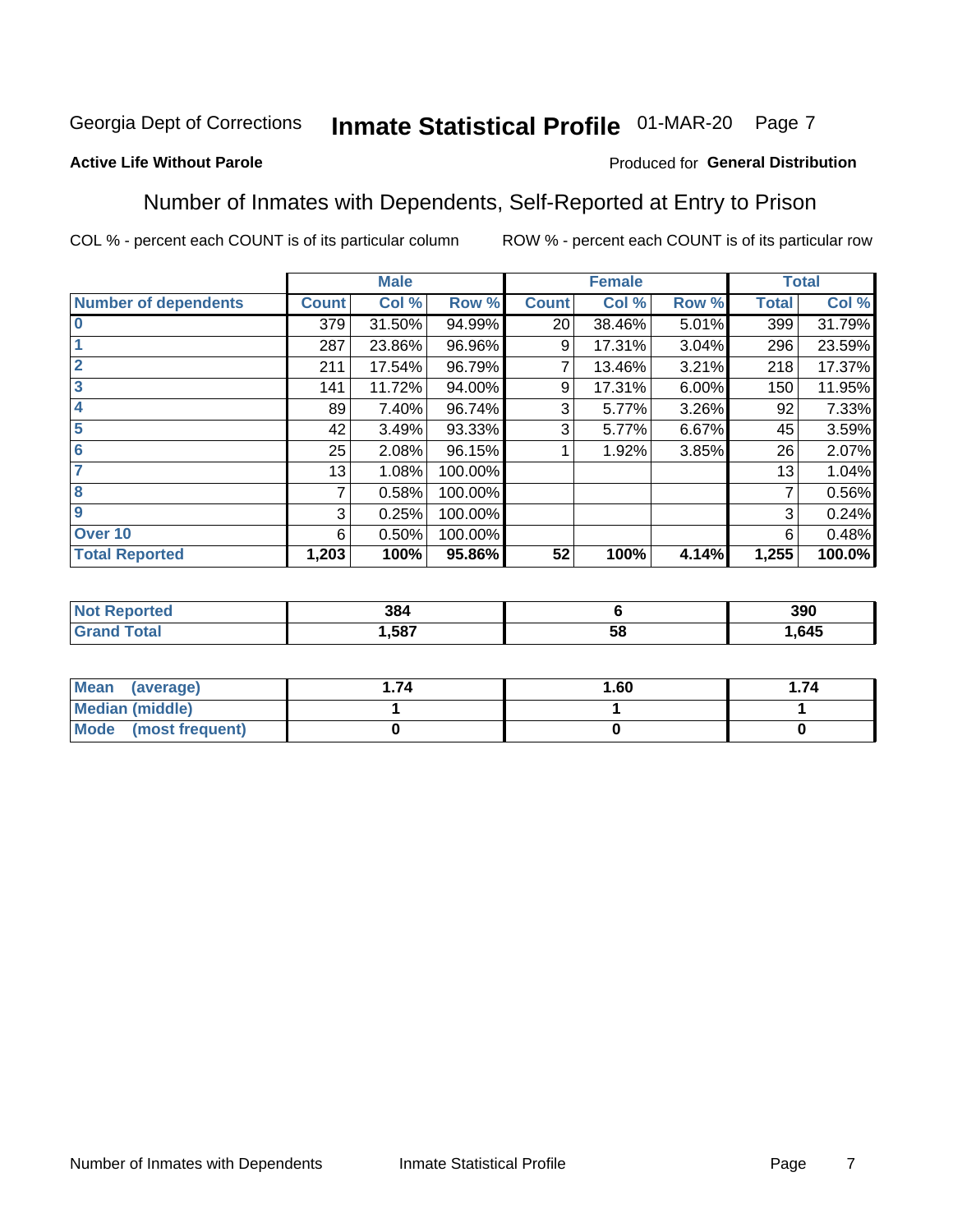## Inmate Statistical Profile 01-MAR-20 Page 8

#### **Active Life Without Parole**

#### Produced for General Distribution

### Religious affiliation, self-reported at entry to prison

COL % - percent each COUNT is of its particular column

|                 |                              |                | <b>Male</b>                |         |                | <b>Female</b> |         |                | <b>Total</b> |
|-----------------|------------------------------|----------------|----------------------------|---------|----------------|---------------|---------|----------------|--------------|
|                 | <b>Religious Affiliation</b> | <b>Count</b>   | $\overline{\text{Col }^9}$ | Row %   | <b>Count</b>   | Col %         | Row %   | <b>Total</b>   | Col %        |
| 1               | <b>Islam</b>                 | 92             | 11.00%                     | 96.84%  | $\overline{3}$ | 6.98%         | 3.16%   | 95             | 10.81%       |
| $\overline{2}$  | <b>Catholic</b>              | 22             | 2.63%                      | 88.00%  | 3              | 6.98%         | 12.00%  | 25             | 2.84%        |
| 3               | <b>Baptist</b>               | 399            | 47.73%                     | 94.10%  | 25             | 58.14%        | 5.90%   | 424            | 48.24%       |
| 4               | <b>Methodist</b>             | 13             | 1.56%                      | 92.86%  | 1              | 2.33%         | 7.14%   | 14             | 1.59%        |
| 7               | <b>Church Of God</b>         | 3              | .36%                       | 100.00% |                |               |         | 3              | .34%         |
| 8               | <b>Holiness</b>              | 16             | 1.91%                      | 88.89%  | $\overline{2}$ | 4.65%         | 11.11%  | 18             | 2.05%        |
| $\overline{9}$  | <b>Jewish</b>                | 3              | .36%                       | 100.00% |                |               |         | 3              | .34%         |
| 10              | <b>Anglican</b>              | 1              | .12%                       | 100.00% |                |               |         |                | .11%         |
| 11              | <b>Greek Orthodox</b>        |                |                            |         | 1              | 2.33%         | 100.00% |                | .11%         |
| 12              | <b>Hindu</b>                 | $\overline{2}$ | .24%                       | 100.00% |                |               |         | $\overline{2}$ | .23%         |
| 13              | <b>Buddhist</b>              | 3              | .36%                       | 100.00% |                |               |         | 3              | .34%         |
| 16              | <b>Seventh Day Adventist</b> | 6              | .72%                       | 100.00% |                |               |         | 6              | .68%         |
| 17              | <b>Jehovah Witness</b>       | 12             | 1.44%                      | 92.31%  | 1              | 2.33%         | 7.69%   | 13             | 1.48%        |
| 18              | <b>Latter Day Saints</b>     |                | .12%                       | 100.00% |                |               |         |                | .11%         |
| 20              | <b>Other Prot</b>            | 72             | 8.61%                      | 98.63%  | 1              | 2.33%         | 1.37%   | 73             | 8.30%        |
| $\overline{21}$ | <b>Messianic Judaism</b>     |                |                            |         | $\overline{2}$ | 4.65%         | 100.00% | $\overline{2}$ | .23%         |
| 23              | <b>Hebrew Israelite</b>      | 1              | .12%                       | 100.00% |                |               |         |                | .11%         |
| 25              | <b>Native American</b>       | 1              | .12%                       | 100.00% |                |               |         |                | .11%         |
| 28              | <b>Rastafari</b>             | 1              | .12%                       | 100.00% |                |               |         |                | .11%         |
| 30              | <b>No Religion</b>           | 28             | 3.35%                      | 96.55%  | 1              | 2.33%         | 3.45%   | 29             | 3.30%        |
| 31              | Christian -                  | 59             | 7.06%                      | 95.16%  | 3              | 6.98%         | 4.84%   | 62             | 7.05%        |
|                 | <b>Unspecified</b>           |                |                            |         |                |               |         |                |              |
| 96              | <b>None</b>                  | 101            | 12.08%                     | 100.00% |                |               |         | 101            | 11.49%       |
|                 | <b>Total Reported</b>        | 836            | 100%                       | 95.11%  | 43             | 100%          | 4.89%   | 879            | 100%         |

| кәо | $-$<br>. | . .      | 766 |
|-----|----------|----------|-----|
|     | .587     | 58<br>vu | 645 |

| <b>Mode (most frequent)</b> | <b>3aptist</b> | 3aptist | Baptist |
|-----------------------------|----------------|---------|---------|
|-----------------------------|----------------|---------|---------|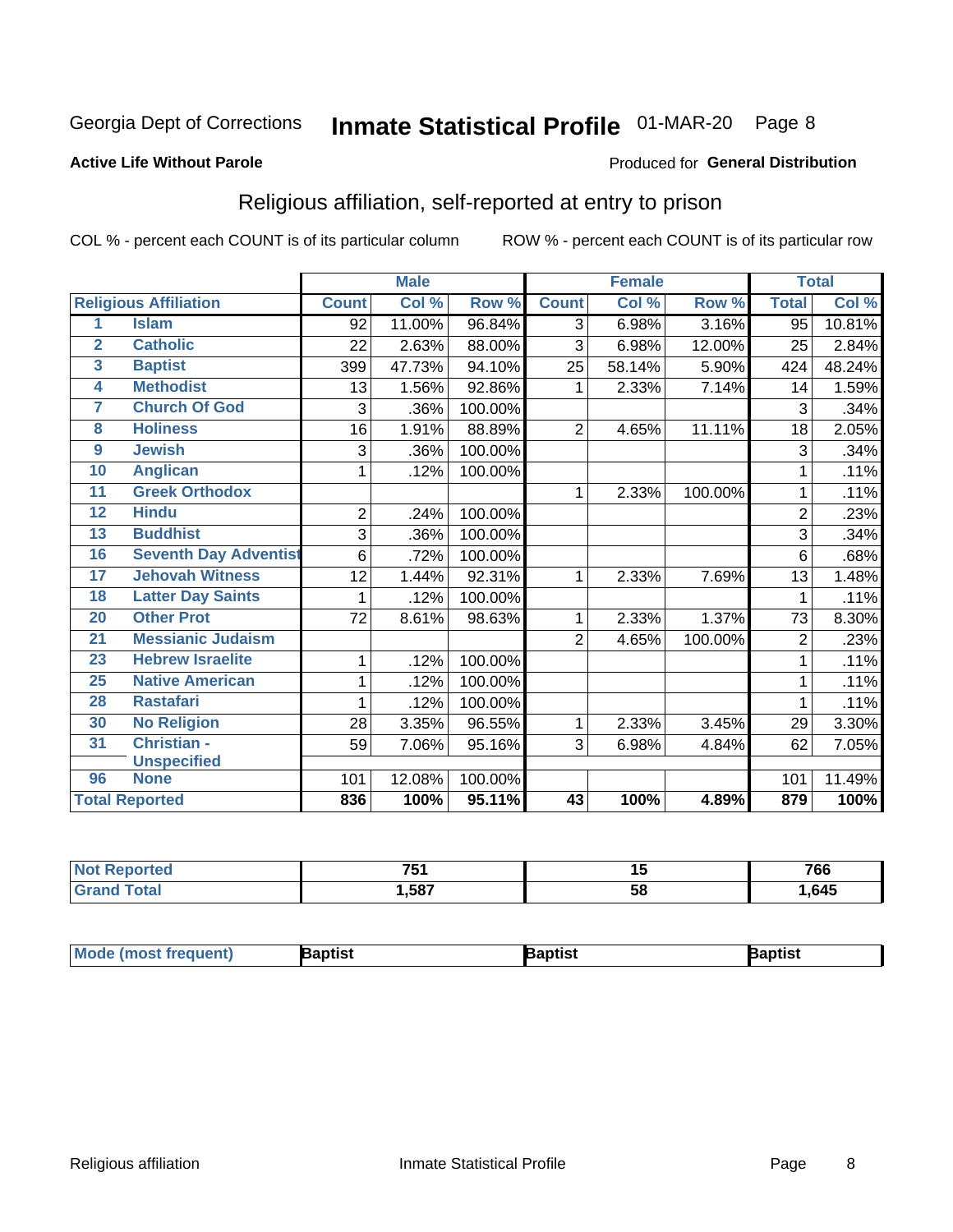## Inmate Statistical Profile 01-MAR-20 Page 9

#### **Active Life Without Parole**

#### Produced for General Distribution

### Home county, self-reported at entry to prison

COL % - percent each COUNT is of its particular column

|     |                             |                | <b>Male</b> |         |                | <b>Female</b> |        | <b>Total</b>     |        |
|-----|-----------------------------|----------------|-------------|---------|----------------|---------------|--------|------------------|--------|
|     | <b>Home County</b>          | <b>Count</b>   | Col %       | Row %   | <b>Count</b>   | Col %         | Row %  | <b>Total</b>     | Col %  |
| 000 | <b>Unknown</b>              | 305            | 19.22%      | 94.43%  | 18             | 31.03%        | 5.57%  | 323              | 19.64% |
| 001 | <b>Appling County</b>       | 6              | .38%        | 100.00% |                |               |        | 6                | .36%   |
| 002 | <b>Atkinson County</b>      | $\overline{2}$ | .13%        | 100.00% |                |               |        | $\overline{2}$   | .12%   |
| 003 | <b>Bacon County</b>         | 1              | .06%        | 100.00% |                |               |        | 1                | .06%   |
| 004 | <b>Baker County</b>         | $\overline{2}$ | .13%        | 100.00% |                |               |        | $\overline{2}$   | .12%   |
| 005 | <b>Baldwin County</b>       | 3              | .19%        | 100.00% |                |               |        | 3                | .18%   |
| 006 | <b>Banks County</b>         | $\mathbf{1}$   | .06%        | 100.00% |                |               |        | 1                | .06%   |
| 007 | <b>Barrow County</b>        | 9              | .57%        | 100.00% |                |               |        | 9                | .55%   |
| 008 | <b>Bartow County</b>        | 10             | .63%        | 100.00% |                |               |        | 10               | .61%   |
| 009 | <b>Ben Hill County</b>      | 7              | .44%        | 100.00% |                |               |        | 7                | .43%   |
| 010 | <b>Berrien County</b>       | 4              | .25%        | 100.00% |                |               |        | $\overline{4}$   | .24%   |
| 011 | <b>Bibb County</b>          | 41             | 2.58%       | 95.35%  | $\overline{2}$ | 3.45%         | 4.65%  | 43               | 2.61%  |
| 012 | <b>Bleckley County</b>      | 1              | .06%        | 100.00% |                |               |        | 1                | .06%   |
| 013 | <b>Brantley County</b>      | 1              | .06%        | 100.00% |                |               |        | 1                | .06%   |
| 014 | <b>Brooks County</b>        | 3              | .19%        | 100.00% |                |               |        | 3                | .18%   |
| 015 | <b>Bryan County</b>         | 1              | .06%        | 100.00% |                |               |        | 1                | .06%   |
| 016 | <b>Bulloch County</b>       | 4              | .25%        | 100.00% |                |               |        | 4                | .24%   |
| 017 | <b>Burke County</b>         | 11             | .69%        | 100.00% |                |               |        | 11               | .67%   |
| 018 | <b>Butts County</b>         | 4              | .25%        | 100.00% |                |               |        | 4                | .24%   |
| 019 | <b>Calhoun County</b>       | 1              | .06%        | 100.00% |                |               |        | 1                | .06%   |
| 020 | <b>Camden County</b>        | 5              | .32%        | 100.00% |                |               |        | 5                | .30%   |
| 021 | <b>Candler County</b>       | 5              | .32%        | 100.00% |                |               |        | 5                | .30%   |
| 022 | <b>Carroll County</b>       | 6              | .38%        | 85.71%  | 1              | 1.72%         | 14.29% | 7                | .43%   |
| 023 | <b>Catoosa County</b>       | 5              | .32%        | 100.00% |                |               |        | 5                | .30%   |
| 025 | <b>Chatham County</b>       | 58             | 3.65%       | 100.00% |                |               |        | 58               | 3.53%  |
| 026 | <b>Chattahoochee County</b> | 1              | .06%        | 100.00% |                |               |        | 1                | .06%   |
| 027 | <b>Chattooga County</b>     | 1              | .06%        | 100.00% |                |               |        | 1                | .06%   |
| 028 | <b>Cherokee County</b>      | 8              | .50%        | 100.00% |                |               |        | 8                | .49%   |
| 029 | <b>Clarke County</b>        | 25             | 1.58%       | 96.15%  | $\mathbf{1}$   | 1.72%         | 3.85%  | 26               | 1.58%  |
| 030 | <b>Clay County</b>          | $\overline{2}$ | .13%        | 100.00% |                |               |        | $\overline{2}$   | .12%   |
| 031 | <b>Clayton County</b>       | 59             | 3.72%       | 95.16%  | $\mathbf{3}$   | 5.17%         | 4.84%  | 62               | 3.77%  |
| 033 | <b>Cobb County</b>          | 53             | 3.34%       | 98.15%  | 1              | 1.72%         | 1.85%  | 54               | 3.28%  |
| 034 | <b>Coffee County</b>        | $\overline{7}$ | .44%        | 77.78%  | $\overline{2}$ | 3.45%         | 22.22% | $\boldsymbol{9}$ | .55%   |
| 035 | <b>Colquitt County</b>      | 2              | .13%        | 100.00% |                |               |        | $\overline{2}$   | .12%   |
| 036 | <b>Columbia County</b>      | 9              | .57%        | 100.00% |                |               |        | 9                | .55%   |
| 037 | <b>Cook County</b>          | 4              | .25%        | 100.00% |                |               |        | 4                | .24%   |
| 038 | <b>Coweta County</b>        | 6              | .38%        | 100.00% |                |               |        | 6                | .36%   |
| 040 | <b>Crisp County</b>         | 6              | .38%        | 100.00% |                |               |        | 6                | .36%   |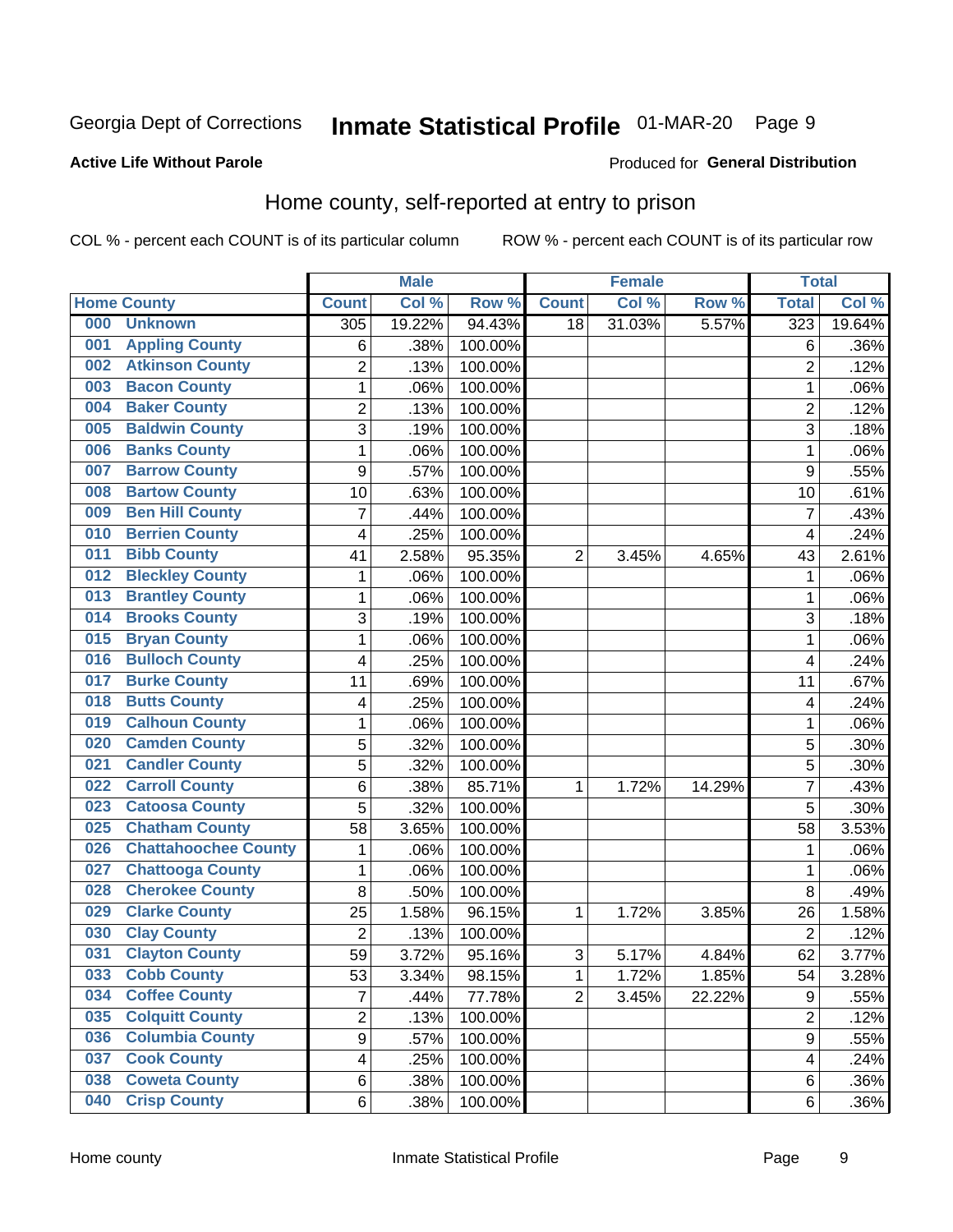## Inmate Statistical Profile 01-MAR-20 Page 10

#### **Active Life Without Parole**

#### Produced for General Distribution

### Home county, self-reported at entry to prison

COL % - percent each COUNT is of its particular column

|     |                          |                | <b>Male</b> |                  |                         | <b>Female</b> |        | <b>Total</b>   |         |
|-----|--------------------------|----------------|-------------|------------------|-------------------------|---------------|--------|----------------|---------|
|     | <b>Home County</b>       | <b>Count</b>   | Col %       | Row <sup>%</sup> | <b>Count</b>            | Col %         | Row %  | <b>Total</b>   | Col %   |
| 043 | <b>Decatur County</b>    | $\overline{5}$ | .32%        | 100.00%          |                         |               |        | 5              | $.30\%$ |
| 044 | <b>Dekalb County</b>     | 117            | 7.37%       | 99.15%           | 1                       | 1.72%         | .85%   | 118            | 7.17%   |
| 045 | <b>Dodge County</b>      | 1              | .06%        | 100.00%          |                         |               |        | 1              | .06%    |
| 046 | <b>Dooly County</b>      | 1              | .06%        | 100.00%          |                         |               |        | 1              | .06%    |
| 047 | <b>Dougherty County</b>  | 24             | 1.51%       | 92.31%           | $\overline{2}$          | 3.45%         | 7.69%  | 26             | 1.58%   |
| 048 | <b>Douglas County</b>    | 17             | 1.07%       | 100.00%          |                         |               |        | 17             | 1.03%   |
| 049 | <b>Early County</b>      | 3              | .19%        | 100.00%          |                         |               |        | 3              | .18%    |
| 051 | <b>Effingham County</b>  | 5              | .32%        | 100.00%          |                         |               |        | 5              | .30%    |
| 052 | <b>Elbert County</b>     | $\overline{2}$ | .13%        | 100.00%          |                         |               |        | $\overline{2}$ | .12%    |
| 053 | <b>Emanuel County</b>    | 5              | .32%        | 100.00%          |                         |               |        | 5              | .30%    |
| 056 | <b>Fayette County</b>    | $\overline{7}$ | .44%        | 100.00%          |                         |               |        | $\overline{7}$ | .43%    |
| 057 | <b>Floyd County</b>      | 21             | 1.32%       | 91.30%           | $\overline{\mathbf{c}}$ | 3.45%         | 8.70%  | 23             | 1.40%   |
| 058 | <b>Forsyth County</b>    | 3              | .19%        | 60.00%           | $\overline{2}$          | 3.45%         | 40.00% | 5              | .30%    |
| 059 | <b>Franklin County</b>   | 3              | .19%        | 100.00%          |                         |               |        | 3              | .18%    |
| 060 | <b>Fulton County</b>     | 181            | 11.41%      | 97.84%           | 4                       | 6.90%         | 2.16%  | 185            | 11.25%  |
| 061 | <b>Gilmer County</b>     | $\overline{2}$ | .13%        | 100.00%          |                         |               |        | $\overline{2}$ | .12%    |
| 063 | <b>Glynn County</b>      | 15             | .95%        | 100.00%          |                         |               |        | 15             | .91%    |
| 064 | <b>Gordon County</b>     | 8              | .50%        | 100.00%          |                         |               |        | 8              | .49%    |
| 066 | <b>Greene County</b>     | 3              | .19%        | 100.00%          |                         |               |        | 3              | .18%    |
| 067 | <b>Gwinnett County</b>   | 47             | 2.96%       | 94.00%           | 3                       | 5.17%         | 6.00%  | 50             | 3.04%   |
| 068 | <b>Habersham County</b>  | $\overline{2}$ | .13%        | 100.00%          |                         |               |        | $\overline{2}$ | .12%    |
| 069 | <b>Hall County</b>       | 14             | .88%        | 93.33%           | 1                       | 1.72%         | 6.67%  | 15             | .91%    |
| 070 | <b>Hancock County</b>    | $\mathbf 2$    | .13%        | 100.00%          |                         |               |        | $\overline{2}$ | .12%    |
| 071 | <b>Haralson County</b>   | 3              | .19%        | 100.00%          |                         |               |        | 3              | .18%    |
| 072 | <b>Harris County</b>     | 3              | .19%        | 100.00%          |                         |               |        | 3              | .18%    |
| 073 | <b>Hart County</b>       | 3              | .19%        | 100.00%          |                         |               |        | 3              | .18%    |
| 074 | <b>Heard County</b>      | $\mathbf 1$    | .06%        | 100.00%          |                         |               |        | 1              | .06%    |
| 075 | <b>Henry County</b>      | 14             | .88%        | 93.33%           | 1                       | 1.72%         | 6.67%  | 15             | .91%    |
| 076 | <b>Houston County</b>    | 21             | 1.32%       | 95.45%           | 1                       | 1.72%         | 4.55%  | 22             | 1.34%   |
| 078 | <b>Jackson County</b>    | 11             | .69%        | 100.00%          |                         |               |        | 11             | .67%    |
| 079 | <b>Jasper County</b>     | 1              | .06%        | 100.00%          |                         |               |        | 1              | .06%    |
| 080 | <b>Jeff Davis County</b> | 2              | .13%        | 100.00%          |                         |               |        | $\overline{2}$ | .12%    |
| 081 | <b>Jefferson County</b>  | $\overline{7}$ | .44%        | 87.50%           | $\mathbf{1}$            | 1.72%         | 12.50% | 8              | .49%    |
| 082 | <b>Jenkins County</b>    | $\overline{2}$ | .13%        | 100.00%          |                         |               |        | $\overline{2}$ | .12%    |
| 084 | <b>Jones County</b>      | $\mathbf{1}$   | .06%        | 100.00%          |                         |               |        | 1              | .06%    |
| 087 | <b>Laurens County</b>    | 5              | .32%        | 100.00%          |                         |               |        | 5              | .30%    |
| 088 | <b>Lee County</b>        | 3              | .19%        | 100.00%          |                         |               |        | $\mathfrak{S}$ | .18%    |
| 089 | <b>Liberty County</b>    | 12             | .76%        | 92.31%           | 1                       | 1.72%         | 7.69%  | 13             | .79%    |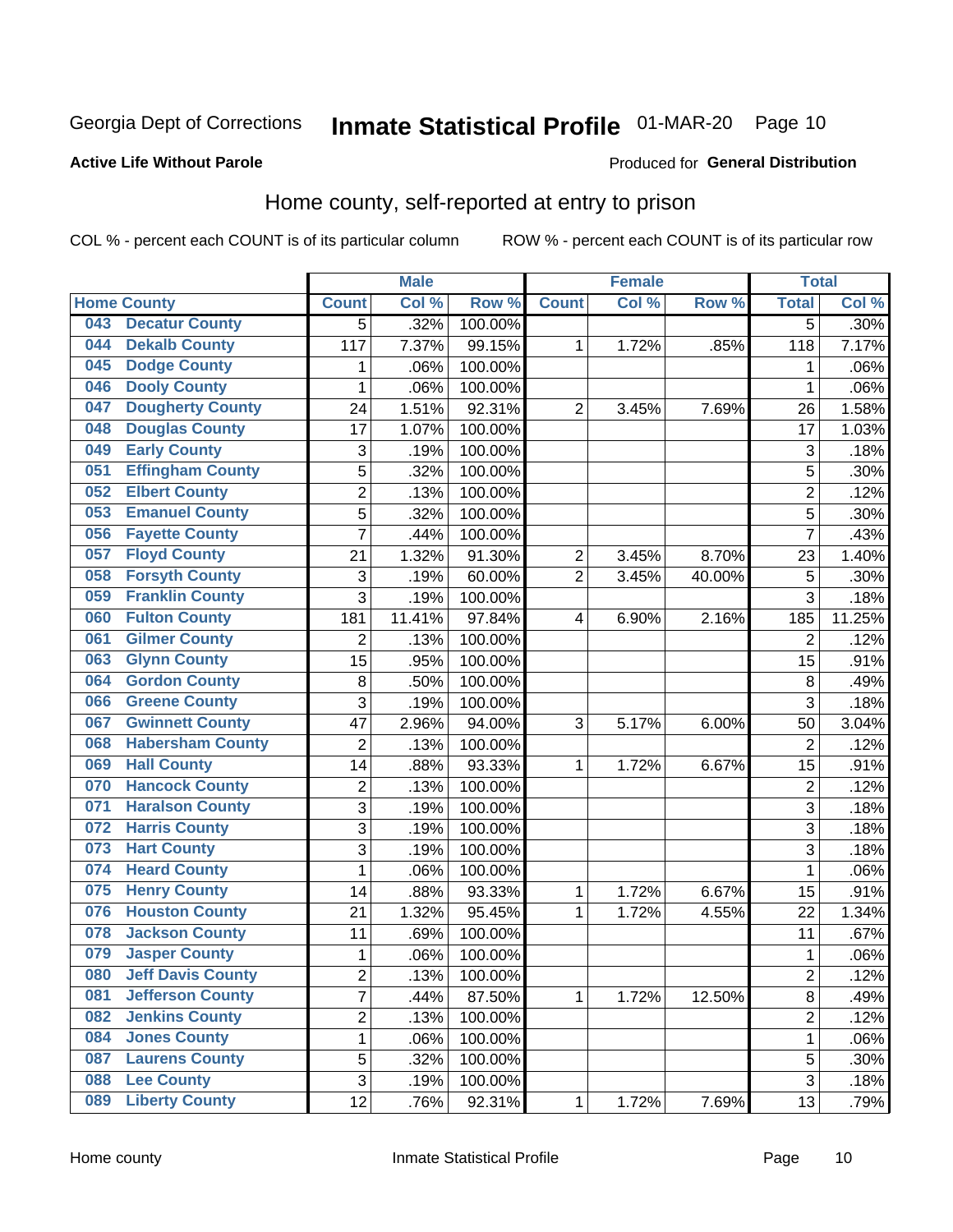## Inmate Statistical Profile 01-MAR-20 Page 11

Produced for General Distribution

#### **Active Life Without Parole**

### Home county, self-reported at entry to prison

COL % - percent each COUNT is of its particular column

|                  |                          |                | <b>Male</b> |         |                | <b>Female</b> |         | <b>Total</b>            |       |
|------------------|--------------------------|----------------|-------------|---------|----------------|---------------|---------|-------------------------|-------|
|                  | <b>Home County</b>       | <b>Count</b>   | Col %       | Row %   | <b>Count</b>   | Col%          | Row %   | <b>Total</b>            | Col % |
| 090              | <b>Lincoln County</b>    | 1              | .06%        | 100.00% |                |               |         | 1                       | .06%  |
| 091              | <b>Long County</b>       | 1              | .06%        | 100.00% |                |               |         | 1                       | .06%  |
| 092              | <b>Lowndes County</b>    | 10             | .63%        | 100.00% |                |               |         | 10                      | .61%  |
| 093              | <b>Lumpkin County</b>    | 2              | .13%        | 100.00% |                |               |         | $\overline{2}$          | .12%  |
| 094              | <b>Macon County</b>      | $\mathbf{1}$   | .06%        | 100.00% |                |               |         | 1                       | .06%  |
| 095              | <b>Madison County</b>    | $\mathbf 1$    | .06%        | 100.00% |                |               |         | 1                       | .06%  |
| 096              | <b>Marion County</b>     | $\mathbf 1$    | .06%        | 100.00% |                |               |         | 1                       | .06%  |
| 097              | <b>Mcduffie County</b>   | 3              | .19%        | 100.00% |                |               |         | 3                       | .18%  |
| 098              | <b>Mcintosh County</b>   | $\mathbf 1$    | .06%        | 100.00% |                |               |         | 1                       | .06%  |
| 099              | <b>Meriwether County</b> | 3              | .19%        | 100.00% |                |               |         | 3                       | .18%  |
| 100              | <b>Miller County</b>     | $\overline{2}$ | .13%        | 100.00% |                |               |         | $\overline{2}$          | .12%  |
| 101              | <b>Mitchell County</b>   | $\overline{c}$ | .13%        | 100.00% |                |               |         | $\overline{2}$          | .12%  |
| 102              | <b>Monroe County</b>     | 6              | .38%        | 100.00% |                |               |         | 6                       | .36%  |
| 103              | <b>Montgomery County</b> | $\overline{c}$ | .13%        | 100.00% |                |               |         | $\overline{2}$          | .12%  |
| 104              | <b>Morgan County</b>     | $\overline{2}$ | .13%        | 100.00% |                |               |         | $\overline{2}$          | .12%  |
| 106              | <b>Muscogee County</b>   | 34             | 2.14%       | 100.00% |                |               |         | 34                      | 2.07% |
| 107              | <b>Newton County</b>     | 8              | .50%        | 80.00%  | $\overline{2}$ | 3.45%         | 20.00%  | 10                      | .61%  |
| 108              | <b>Oconee County</b>     |                |             |         | 1              | 1.72%         | 100.00% | 1                       | .06%  |
| 109              | <b>Oglethorpe County</b> | 4              | .25%        | 100.00% |                |               |         | $\overline{\mathbf{4}}$ | .24%  |
| 110              | <b>Paulding County</b>   | 11             | .69%        | 100.00% |                |               |         | 11                      | .67%  |
| 111              | <b>Peach County</b>      | 1              | .06%        | 100.00% |                |               |         | 1                       | .06%  |
| $\overline{112}$ | <b>Pickens County</b>    | $\mathbf 1$    | .06%        | 100.00% |                |               |         | 1                       | .06%  |
| 113              | <b>Pierce County</b>     | 5              | .32%        | 100.00% |                |               |         | 5                       | .30%  |
| 114              | <b>Pike County</b>       | 3              | .19%        | 100.00% |                |               |         | 3                       | .18%  |
| $\overline{115}$ | <b>Polk County</b>       | 5              | .32%        | 100.00% |                |               |         | 5                       | .30%  |
| 117              | <b>Putnam County</b>     | 5              | .32%        | 100.00% |                |               |         | 5                       | .30%  |
| 119              | <b>Rabun County</b>      | $\overline{2}$ | .13%        | 100.00% |                |               |         | $\overline{2}$          | .12%  |
| 120              | <b>Randolph County</b>   | $\overline{2}$ | .13%        | 100.00% |                |               |         | $\overline{2}$          | .12%  |
| $121$            | <b>Richmond County</b>   | 57             | 3.59%       | 95.00%  | 3              | 5.17%         | 5.00%   | 60                      | 3.65% |
| 122              | <b>Rockdale County</b>   | 8              | .50%        | 100.00% |                |               |         | 8                       | .49%  |
| 124              | <b>Screven County</b>    | 1              | .06%        | 100.00% |                |               |         | 1                       | .06%  |
| 125              | <b>Seminole County</b>   | 2              | .13%        | 100.00% |                |               |         | $\overline{c}$          | .12%  |
| 126              | <b>Spalding County</b>   | 14             | .88%        | 100.00% |                |               |         | 14                      | .85%  |
| 127              | <b>Stephens County</b>   | $\overline{2}$ | .13%        | 66.67%  | 1              | 1.72%         | 33.33%  | $\sqrt{3}$              | .18%  |
| 128              | <b>Stewart County</b>    | $\mathbf 1$    | .06%        | 100.00% |                |               |         | 1                       | .06%  |
| 129              | <b>Sumter County</b>     | 3              | .19%        | 100.00% |                |               |         | 3                       | .18%  |
| 132              | <b>Tattnall County</b>   | $\overline{7}$ | .44%        | 87.50%  | 1              | 1.72%         | 12.50%  | 8                       | .49%  |
| 133              | <b>Taylor County</b>     | $\mathbf{1}$   | .06%        | 100.00% |                |               |         | 1                       | .06%  |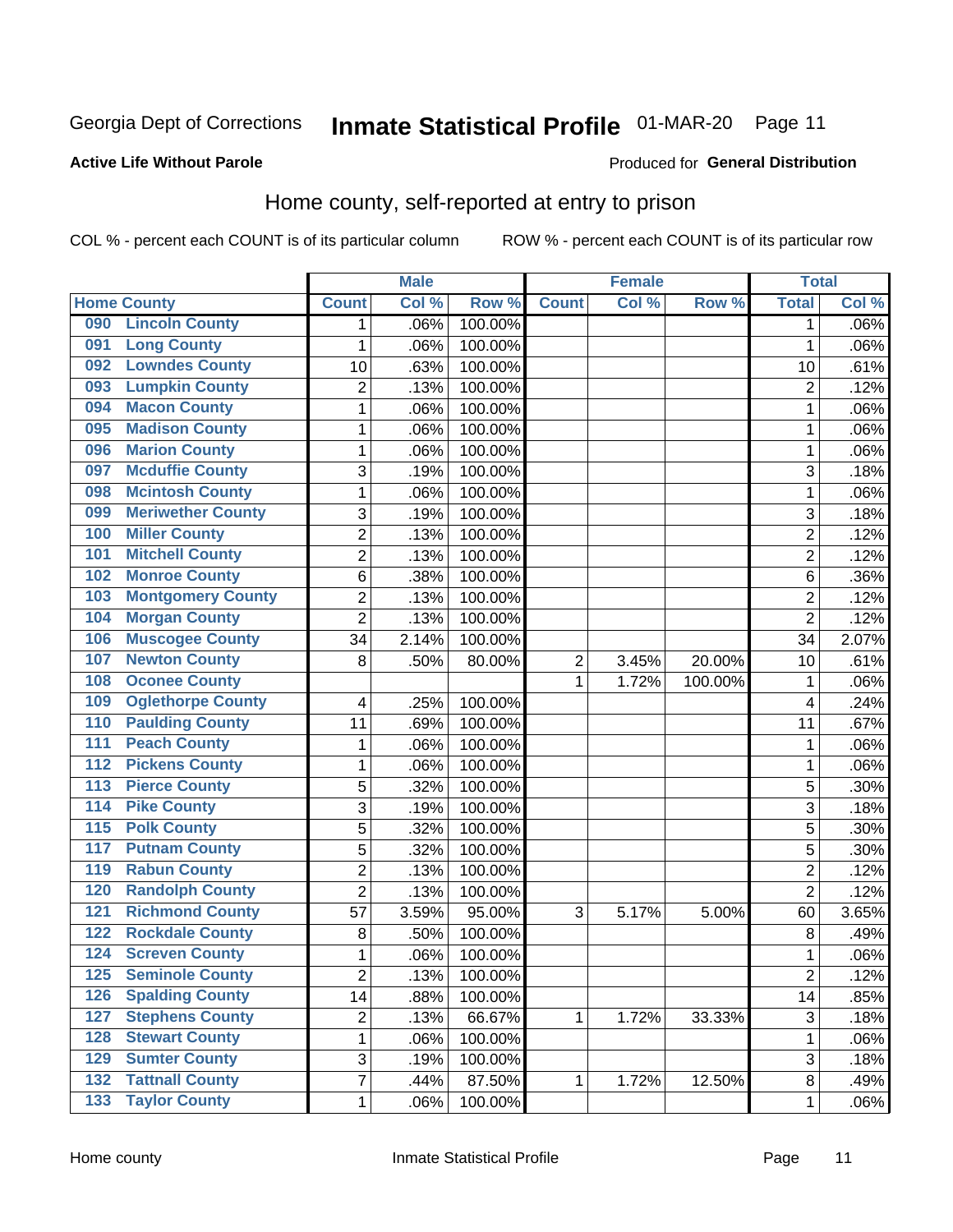## Inmate Statistical Profile 01-MAR-20 Page 12

#### **Active Life Without Parole**

#### Produced for General Distribution

### Home county, self-reported at entry to prison

COL % - percent each COUNT is of its particular column

|                                    |                | <b>Male</b> |         | <b>Female</b> |       | <b>Total</b> |                |       |
|------------------------------------|----------------|-------------|---------|---------------|-------|--------------|----------------|-------|
| <b>Home County</b>                 | <b>Count</b>   | Col %       | Row %   | <b>Count</b>  | Col % | Row %        | <b>Total</b>   | Col % |
| <b>Telfair County</b><br>134       | 2              | .13%        | 100.00% |               |       |              | 2              | .12%  |
| <b>Thomas County</b><br>136        | 5              | .32%        | 100.00% |               |       |              | 5              | .30%  |
| <b>Tift County</b><br>137          | 10             | .63%        | 100.00% |               |       |              | 10             | .61%  |
| <b>Toombs County</b><br>138        | 10             | .63%        | 100.00% |               |       |              | 10             | .61%  |
| <b>Treutlen County</b><br>140      | 4              | .25%        | 100.00% |               |       |              | 4              | .24%  |
| <b>Troup County</b><br>141         | $\overline{7}$ | .44%        | 100.00% |               |       |              | 7              | .43%  |
| <b>Twiggs County</b><br>143        | $\overline{c}$ | .13%        | 100.00% |               |       |              | $\overline{2}$ | .12%  |
| <b>Union County</b><br>144         | 1              | .06%        | 100.00% |               |       |              |                | .06%  |
| <b>Upson County</b><br>145         | 5              | .32%        | 100.00% |               |       |              | 5              | .30%  |
| <b>Walker County</b><br>146        | 3              | .19%        | 75.00%  | 1             | 1.72% | 25.00%       | 4              | .24%  |
| <b>Walton County</b><br>147        | 15             | .95%        | 100.00% |               |       |              | 15             | .91%  |
| <b>Ware County</b><br>148          | 11             | .69%        | 100.00% |               |       |              | 11             | .67%  |
| <b>Warren County</b><br>149        | $\overline{2}$ | .13%        | 66.67%  | 1             | 1.72% | 33.33%       | 3              | .18%  |
| <b>Washington County</b><br>150    | 7              | .44%        | 100.00% |               |       |              |                | .43%  |
| <b>Wayne County</b><br>151         | 8              | .50%        | 100.00% |               |       |              | 8              | .49%  |
| <b>Wheeler County</b><br>153       | 1              | .06%        | 100.00% |               |       |              | 1              | .06%  |
| <b>White County</b><br>154         | 1              | .06%        | 50.00%  | 1             | 1.72% | 50.00%       | $\overline{2}$ | .12%  |
| <b>Whitfield County</b><br>155     | 11             | .69%        | 100.00% |               |       |              | 11             | .67%  |
| <b>Wilcox County</b><br>156        | 1              | .06%        | 100.00% |               |       |              | 1              | .06%  |
| <b>Wilkes County</b><br>157        | 4              | .25%        | 100.00% |               |       |              | 4              | .24%  |
| <b>Wilkinson County</b><br>158     | $\overline{2}$ | .13%        | 100.00% |               |       |              | $\overline{2}$ | .12%  |
| <b>Worth County</b><br>159         | 1              | .06%        | 100.00% |               |       |              | 1              | .06%  |
| <b>Other Custody/Out Of</b><br>999 | 3              | .19%        | 100.00% |               |       |              | 3              | .18%  |
| <b>State</b>                       |                |             |         |               |       |              |                |       |
| <b>Total Rported</b>               | 1,587          | 100%        | 96.47%  | 58            | 100%  | 3.53%        | 1,645          | 100%  |

| <b>Not Reported</b> |      |    |      |
|---------------------|------|----|------|
| <b>Total</b>        | ,587 | ວດ | ,645 |

| Mode (most frequent) | <b>Fulton County</b> | <b>Fulton County</b> | <b>Fulton County</b> |
|----------------------|----------------------|----------------------|----------------------|
|----------------------|----------------------|----------------------|----------------------|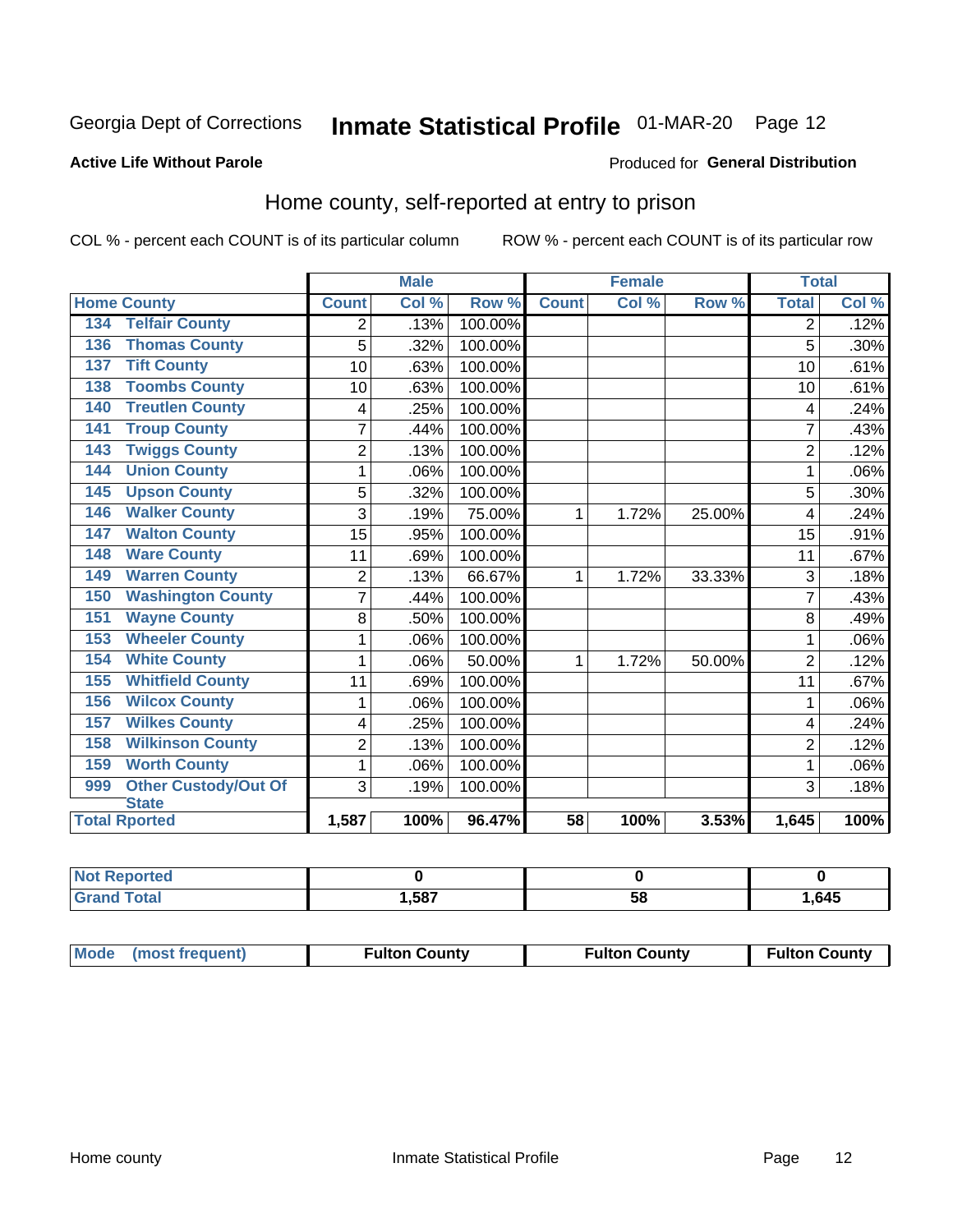## Inmate Statistical Profile 01-MAR-20 Page 13

#### **Active Life Without Parole**

#### Produced for General Distribution

### Employment status before prison, self-reported at entry to prison

COL % - percent each COUNT is of its particular column

|                           |              | <b>Male</b> |         |              | <b>Female</b> |       |       | <b>Total</b> |
|---------------------------|--------------|-------------|---------|--------------|---------------|-------|-------|--------------|
| <b>Employment Status</b>  | <b>Count</b> | Col %       | Row %   | <b>Count</b> | Col %         | Row % | Total | Col %        |
| <b>Full Time</b><br>01    | 522          | 45.31%      | 96.13%  | 21           | 47.73%        | 3.87% | 543   | 45.40%       |
| <b>Part Time</b><br>02    | 75           | 6.51%       | 100.00% |              |               |       | 75    | 6.27%        |
| Unempl $<$ 6M<br>03       | 72           | 6.25%       | 98.63%  |              | 2.27%         | 1.37% | 73    | 6.10%        |
| Unempl > 6M<br>04         | 288          | 25.00%      | 94.74%  | 16           | 36.36%        | 5.26% | 304   | 25.42%       |
| <b>Never Worked</b><br>05 | 106          | 9.20%       | 100.00% |              |               |       | 106   | 8.86%        |
| <b>Student</b><br>06      | 34           | 2.95%       | 100.00% |              |               |       | 34    | 2.84%        |
| <b>Incapable</b><br>07    | 55           | 4.77%       | 90.16%  | 6            | 13.64%        | 9.84% | 61    | 5.10%        |
| <b>Total Reported</b>     | 1,152        | 100%        | 96.32%  | 44           | 100%          | 3.68% | 1,196 | 100%         |

| $\sqrt{2}$<br>−∪J<br>__ | ız | $\overline{ }$<br>44J |
|-------------------------|----|-----------------------|
| .587                    | ວເ | ,645                  |

| Mc | ∴ul! | ----<br>ıme<br>w |
|----|------|------------------|
|    |      |                  |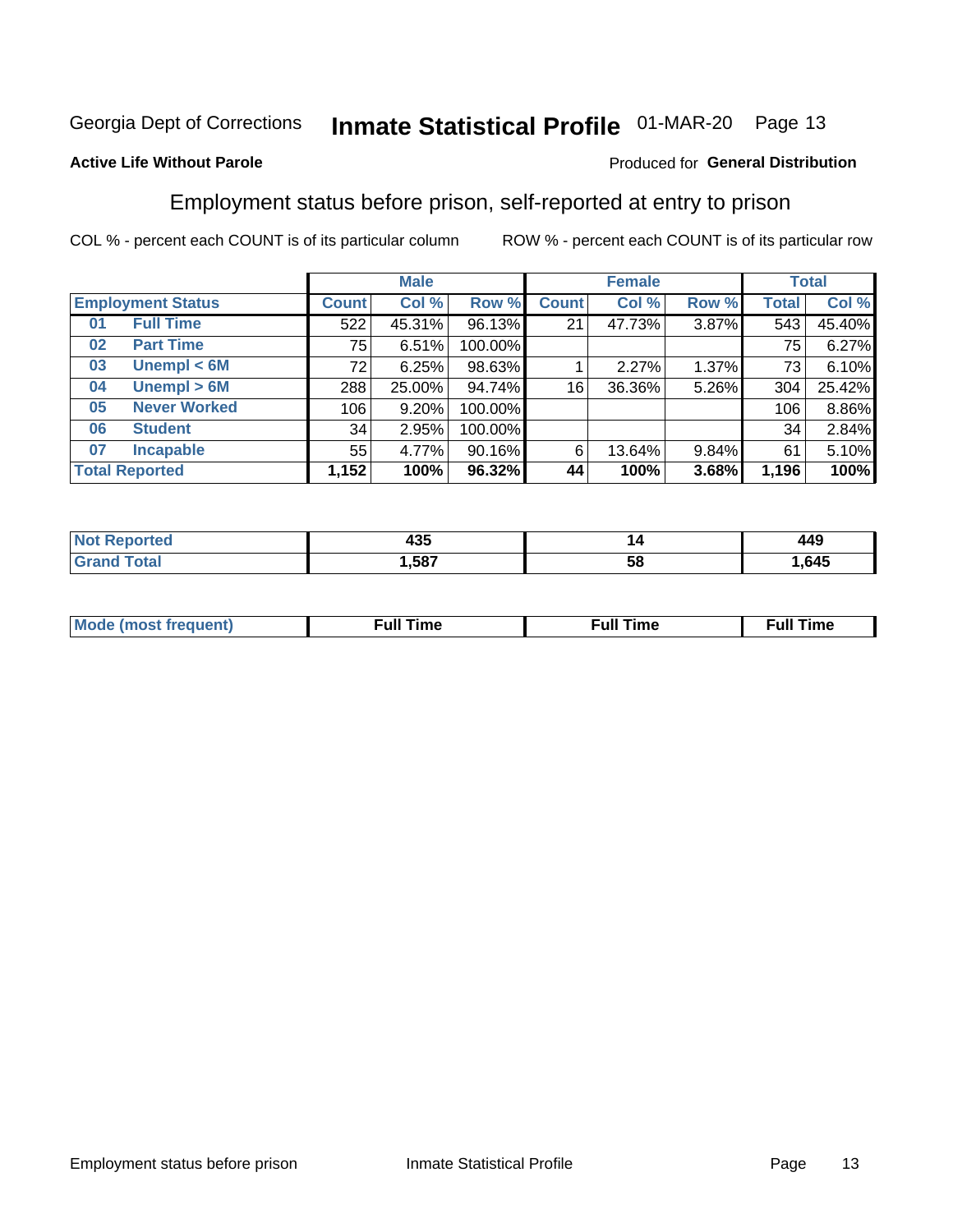#### **Active Life Without Parole**

Produced for General Distribution

### Age at admission

COL % - percent each COUNT is of its particular column

|                         |              | <b>Male</b> |         |                | <b>Female</b> |        |              | <b>Total</b> |
|-------------------------|--------------|-------------|---------|----------------|---------------|--------|--------------|--------------|
| <b>Age At Admission</b> | <b>Count</b> | Col %       | Row %   | <b>Count</b>   | Col %         | Row %  | <b>Total</b> | Col %        |
| 15                      | 2            | 0.13%       | 100.00% |                |               |        | 2            | 0.12%        |
| 16                      | 1            | 0.06%       | 100.00% |                |               |        | 1            | 0.06%        |
| $\overline{17}$         | 8            | 0.50%       | 100.00% |                |               |        | 8            | 0.49%        |
| 18                      | 9            | 0.57%       | 100.00% |                |               |        | 9            | 0.55%        |
| 19                      | 21           | 1.32%       | 100.00% |                |               |        | 21           | 1.28%        |
| $\overline{20}$         | 41           | 2.58%       | 97.62%  | 1              | 1.72%         | 2.38%  | 42           | 2.55%        |
| 21                      | 37           | 2.33%       | 94.87%  | $\overline{2}$ | 3.45%         | 5.13%  | 39           | 2.37%        |
| 22                      | 64           | 4.03%       | 96.97%  | $\overline{2}$ | 3.45%         | 3.03%  | 66           | 4.01%        |
| 23                      | 56           | 3.53%       | 98.25%  | 1              | 1.72%         | 1.75%  | 57           | 3.47%        |
| 24                      | 57           | 3.59%       | 95.00%  | 3              | 5.17%         | 5.00%  | 60           | 3.65%        |
| $\overline{25}$         | 69           | 4.35%       | 94.52%  | 4              | 6.90%         | 5.48%  | 73           | 4.44%        |
| 26                      | 71           | 4.47%       | 97.26%  | $\overline{2}$ | 3.45%         | 2.74%  | 73           | 4.44%        |
| $\overline{27}$         | 61           | 3.84%       | 93.85%  | 4              | 6.90%         | 6.15%  | 65           | 3.95%        |
| 28                      | 71           | 4.47%       | 97.26%  | $\overline{2}$ | 3.45%         | 2.74%  | 73           | 4.44%        |
| 29                      | 66           | 4.16%       | 98.51%  | 1              | 1.72%         | 1.49%  | 67           | 4.07%        |
| 30                      | 52           | 3.28%       | 100.00% |                |               |        | 52           | 3.16%        |
| 31                      | 69           | 4.35%       | 98.57%  | 1              | 1.72%         | 1.43%  | 70           | 4.26%        |
| 32                      | 66           | 4.16%       | 95.65%  | 3              | 5.17%         | 4.35%  | 69           | 4.19%        |
| 33                      | 53           | 3.34%       | 96.36%  | $\overline{2}$ | 3.45%         | 3.64%  | 55           | 3.34%        |
| 34                      | 35           | 2.21%       | 92.11%  | 3              | 5.17%         | 7.89%  | 38           | 2.31%        |
| 35                      | 43           | 2.71%       | 95.56%  | $\overline{2}$ | 3.45%         | 4.44%  | 45           | 2.74%        |
| 36                      | 55           | 3.47%       | 96.49%  | $\overline{2}$ | 3.45%         | 3.51%  | 57           | 3.47%        |
| $\overline{37}$         | 45           | 2.84%       | 97.83%  | 1              | 1.72%         | 2.17%  | 46           | 2.80%        |
| 38                      | 51           | 3.21%       | 100.00% |                |               |        | 51           | 3.10%        |
| 39                      | 40           | 2.52%       | 86.96%  | 6              | 10.34%        | 13.04% | 46           | 2.80%        |
| 40                      | 35           | 2.21%       | 94.59%  | $\overline{2}$ | 3.45%         | 5.41%  | 37           | 2.25%        |
| 41                      | 43           | 2.71%       | 95.56%  | $\overline{2}$ | 3.45%         | 4.44%  | 45           | 2.74%        |
| 42                      | 35           | 2.21%       | 100.00% |                |               |        | 35           | 2.13%        |
| 43                      | 30           | 1.89%       | 93.75%  | $\overline{2}$ | 3.45%         | 6.25%  | 32           | 1.95%        |
| 44                      | 24           | 1.51%       | 92.31%  | $\overline{2}$ | 3.45%         | 7.69%  | 26           | 1.58%        |
| 45                      | 33           | 2.08%       | 97.06%  | 1              | 1.72%         | 2.94%  | 34           | 2.07%        |
| 46                      | 26           | 1.64%       | 89.66%  | 3              | 5.17%         | 10.34% | 29           | 1.76%        |
| 47                      | 29           | 1.83%       | 100.00% |                |               |        | 29           | 1.76%        |
| 48                      | 25           | 1.58%       | 89.29%  | 3              | 5.17%         | 10.71% | 28           | 1.70%        |
| 49                      | 25           | 1.58%       | 100.00% |                |               |        | 25           | 1.52%        |
| 50                      | 26           | 1.64%       | 100.00% |                |               |        | 26           | 1.58%        |
| $\overline{51}$         | 11           | 0.69%       | 100.00% |                |               |        | 11           | 0.67%        |
| 52                      | 14           | 0.88%       | 100.00% |                |               |        | 14           | 0.85%        |
| 53                      | 15           | 0.95%       | 100.00% |                |               |        | 15           | 0.91%        |
| 54                      | 11           | 0.69%       | 100.00% |                |               |        | 11           | 0.67%        |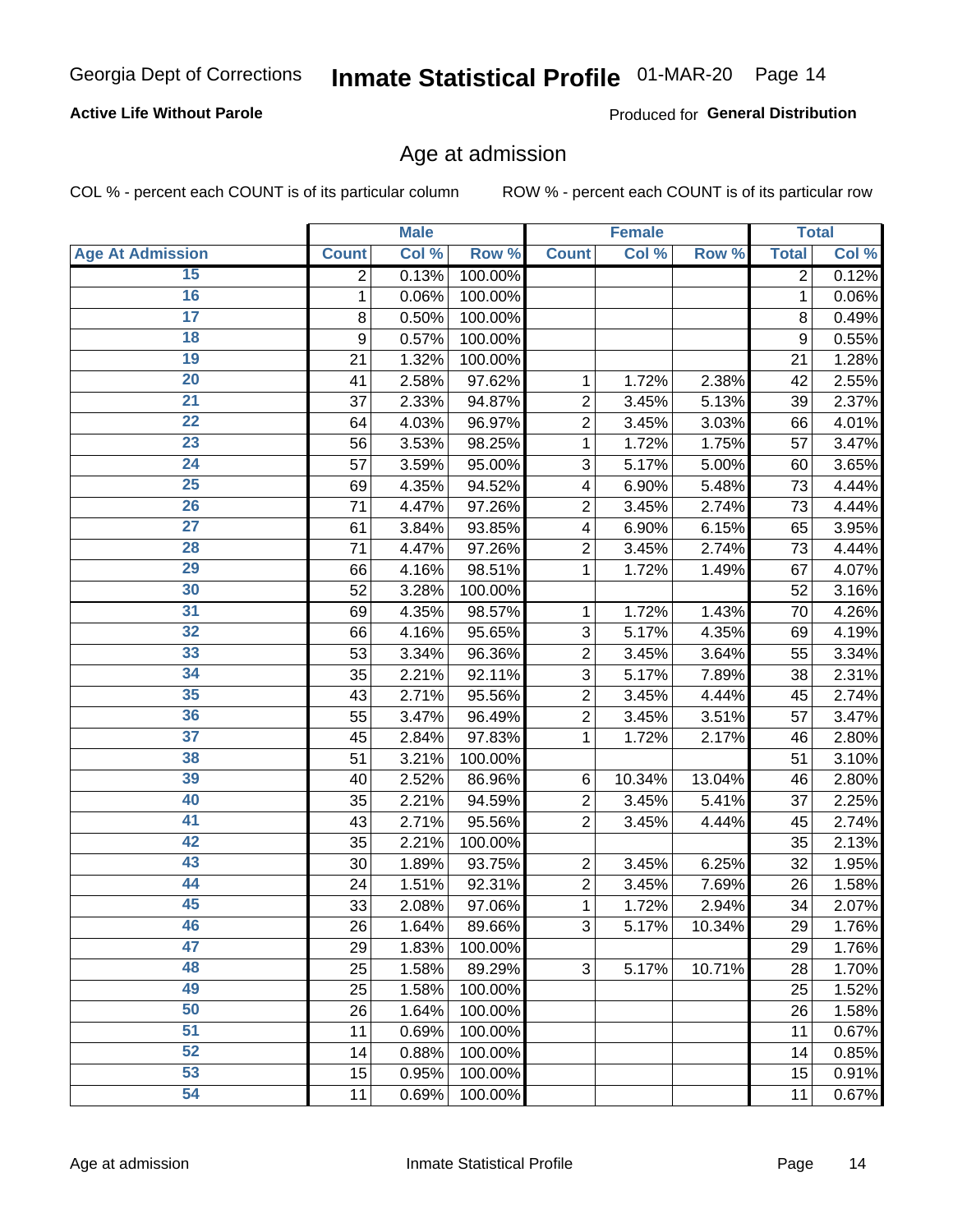#### **Active Life Without Parole**

Produced for General Distribution

## Age at admission

COL % - percent each COUNT is of its particular column

|                         |              | <b>Male</b> |         |              | Female |       |              | <b>Total</b> |
|-------------------------|--------------|-------------|---------|--------------|--------|-------|--------------|--------------|
| <b>Age At Admission</b> | <b>Count</b> | Col %       | Row %   | <b>Count</b> | Col %  | Row % | <b>Total</b> | Col %        |
| 55                      | 13           | 0.82%       | 92.86%  |              | 1.72%  | 7.14% | 14           | 0.85%        |
| 56                      | 7            | 0.44%       | 100.00% |              |        |       | 7            | 0.43%        |
| 57                      | 8            | 0.50%       | 100.00% |              |        |       | 8            | 0.49%        |
| 58                      | 6            | 0.38%       | 100.00% |              |        |       | 6            | 0.36%        |
| 59                      | 5            | 0.32%       | 100.00% |              |        |       | 5            | $0.30\%$     |
| 60                      | 3            | 0.19%       | 100.00% |              |        |       | 3            | 0.18%        |
| 61                      | 2            | 0.13%       | 100.00% |              |        |       | 2            | 0.12%        |
| 62                      | 2            | 0.13%       | 100.00% |              |        |       | 2            | 0.12%        |
| 63                      |              | 0.06%       | 100.00% |              |        |       |              | 0.06%        |
| 64                      | 4            | 0.25%       | 100.00% |              |        |       | 4            | 0.24%        |
| 65                      | 2            | 0.13%       | 100.00% |              |        |       | 2            | 0.12%        |
| 66                      | 2            | 0.13%       | 100.00% |              |        |       | 2            | 0.12%        |
| 67                      | 2            | 0.13%       | 100.00% |              |        |       | 2            | 0.12%        |
| 69                      | 3            | 0.19%       | 100.00% |              |        |       | 3            | 0.18%        |
| 73                      |              | 0.06%       | 100.00% |              |        |       |              | 0.06%        |
| 78                      |              | 0.06%       | 100.00% |              |        |       |              | $0.06\%$     |
| <b>Total Reported</b>   | 1,587        | 100%        | 96.47%  | 58           | 100%   | 3.53% | 1,645        | 100%         |

| <b>Reported</b><br> |            |    |      |
|---------------------|------------|----|------|
|                     | 587<br>ישי | 58 | .645 |

| <b>Mean</b><br>(average) | 34.06 |    | 34.06     |
|--------------------------|-------|----|-----------|
| <b>Median (middle)</b>   | ◡▵    |    | o c<br>⊾ت |
| Mode (most frequent)     |       | 39 | 25        |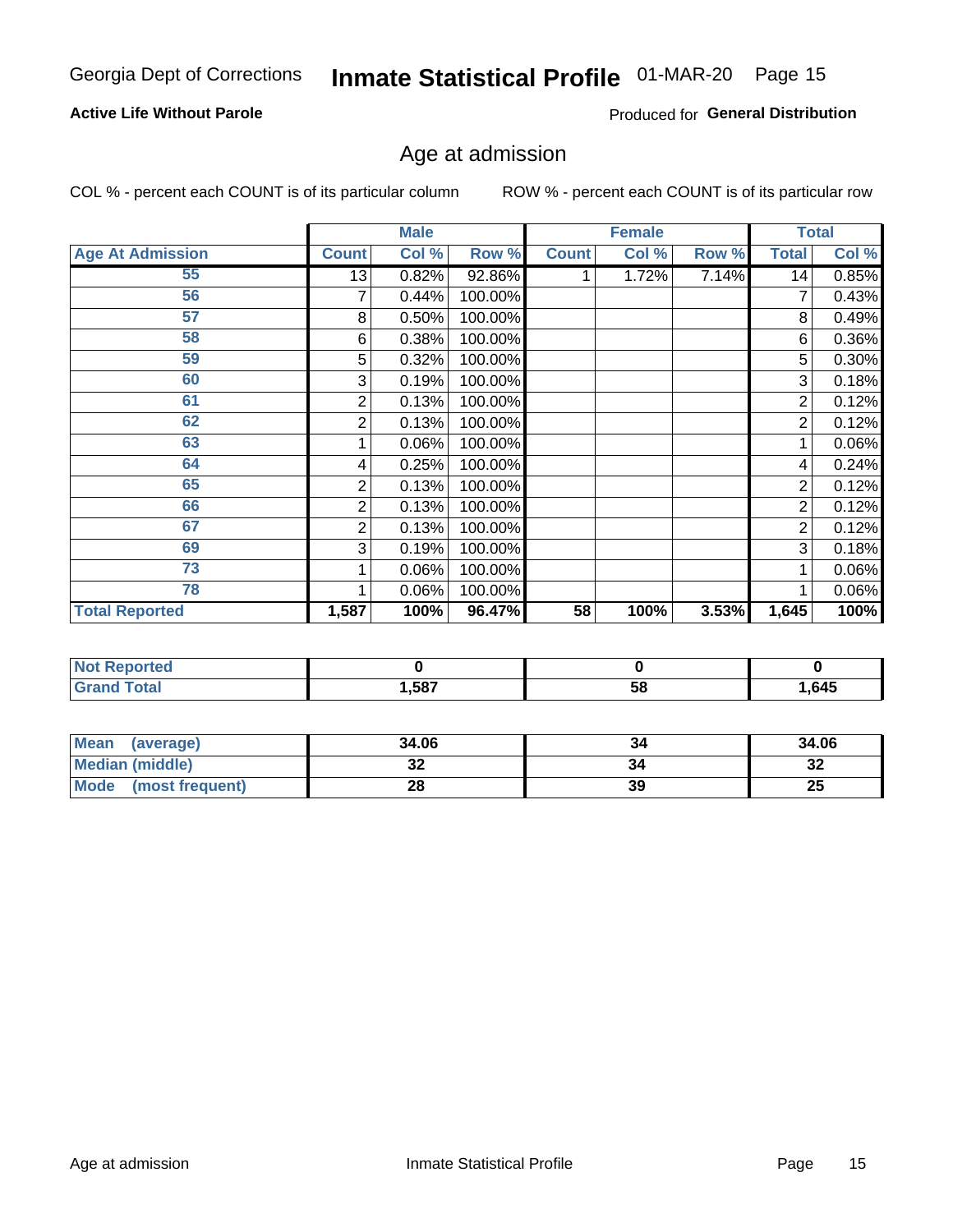#### **Active Life Without Parole**

#### Produced for General Distribution

### Height, measured at entry to prison

COL % - percent each COUNT is of its particular column

|                       |                | <b>Male</b> |         |                | <b>Female</b> |         |                | <b>Total</b> |
|-----------------------|----------------|-------------|---------|----------------|---------------|---------|----------------|--------------|
| <b>Height</b>         | <b>Count</b>   | Col %       | Row %   | <b>Count</b>   | Col %         | Row %   | <b>Total</b>   | Col %        |
| $\bf{0}$              | 6              | 0.38%       | 100.00% |                |               |         | 6              | 0.36%        |
| 4'10''                |                |             |         | $\mathbf{1}$   | 1.72%         | 100.00% | 1              | 0.06%        |
| 5'00''                | 4              | 0.25%       | 100.00% |                |               |         | 4              | 0.24%        |
| 5'01"                 | 4              | 0.25%       | 66.67%  | $\overline{2}$ | 3.45%         | 33.33%  | 6              | $0.36\%$     |
| 5'02"                 | 8              | 0.50%       | 80.00%  | $\overline{2}$ | 3.45%         | 20.00%  | 10             | 0.61%        |
| 5'03''                | 13             | 0.82%       | 54.17%  | 11             | 18.97%        | 45.83%  | 24             | 1.46%        |
| 5'04"                 | 19             | 1.20%       | 55.88%  | 15             | 25.86%        | 44.12%  | 34             | 2.07%        |
| 5'05"                 | 43             | 2.71%       | 86.00%  | $\overline{7}$ | 12.07%        | 14.00%  | 50             | 3.04%        |
| 5'06''                | 105            | 6.62%       | 94.59%  | 6              | 10.34%        | 5.41%   | 111            | 6.75%        |
| 5'07"                 | 111            | 6.99%       | 94.07%  | 7              | 12.07%        | 5.93%   | 118            | 7.17%        |
| 5'08''                | 163            | 10.27%      | 99.39%  | 1              | 1.72%         | 0.61%   | 164            | 9.97%        |
| 5'09''                | 207            | 13.04%      | 99.04%  | $\overline{c}$ | 3.45%         | 0.96%   | 209            | 12.71%       |
| 5'10''                | 187            | 11.78%      | 99.47%  | 1              | 1.72%         | 0.53%   | 188            | 11.43%       |
| 5'11"                 | 197            | 12.41%      | 99.49%  | 1              | 1.72%         | 0.51%   | 198            | 12.04%       |
| 6'00''                | 168            | 10.59%      | 99.41%  | 1              | 1.72%         | 0.59%   | 169            | 10.27%       |
| 6'01''                | 134            | 8.44%       | 100.00% |                |               |         | 134            | 8.15%        |
| 6'02"                 | 108            | 6.81%       | 100.00% |                |               |         | 108            | 6.57%        |
| 6'03''                | 53             | 3.34%       | 98.15%  | $\mathbf{1}$   | 1.72%         | 1.85%   | 54             | 3.28%        |
| 6'04"                 | 37             | 2.33%       | 100.00% |                |               |         | 37             | 2.25%        |
| 6'05"                 | 10             | 0.63%       | 100.00% |                |               |         | 10             | 0.61%        |
| 6'06''                | 6              | 0.38%       | 100.00% |                |               |         | 6              | 0.36%        |
| 6'07''                | $\overline{2}$ | 0.13%       | 100.00% |                |               |         | $\overline{2}$ | 0.12%        |
| 6'11''                | $\overline{2}$ | 0.13%       | 100.00% |                |               |         | $\overline{2}$ | 0.12%        |
| <b>Total Reported</b> | 1,587          | 100%        | 96.47%  | 58             | 100%          | 3.53%   | 1,645          | 100%         |

| тео<br>m. |       |    |      |
|-----------|-------|----|------|
|           | 1,587 | 58 | ,645 |

| <b>Mean</b> | (average)       | 5'10" | 5'05" | 5'10'' |  |
|-------------|-----------------|-------|-------|--------|--|
|             |                 |       |       |        |  |
| <b>Mode</b> | (most frequent) | 5'09" | 5'04" | 5'09"  |  |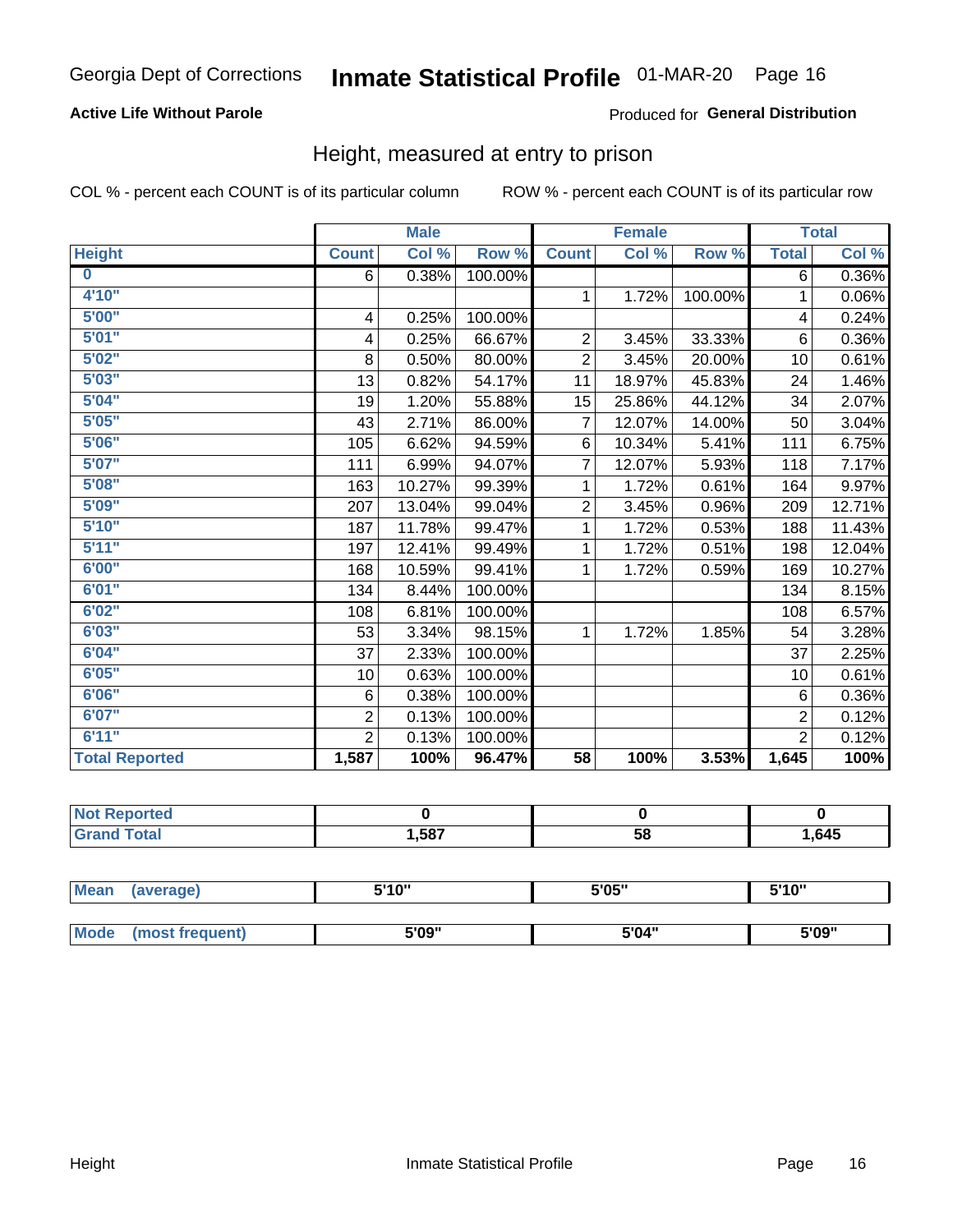#### **Active Life Without Parole**

Produced for General Distribution

### Weight, measured at entry to prison

COL % - percent each COUNT is of its particular column

|                                |                | <b>Male</b>    |                 |                         | <b>Female</b>           |         |                  | <b>Total</b>   |  |
|--------------------------------|----------------|----------------|-----------------|-------------------------|-------------------------|---------|------------------|----------------|--|
| Weight                         | <b>Count</b>   | Col %          | Row %           | <b>Count</b>            | Col %                   | Row %   | <b>Total</b>     | Col %          |  |
| 100 - 109 pounds               | 1              | 0.06%          | 50.00%          | 1                       | 1.72%                   | 50.00%  | $\overline{2}$   | 0.12%          |  |
| 110 - 119 pounds               | 4              | 0.25%          | 66.67%          | $\overline{2}$          | 3.45%                   | 33.33%  | 6                | 0.37%          |  |
| 120 - 129 pounds               | $\overline{7}$ | 0.44%          | 87.50%          | $\mathbf{1}$            | 1.72%                   | 12.50%  | $\overline{8}$   | 0.49%          |  |
| 130 - 139 pounds               | 47             | 2.97%          | 92.16%          | 4                       | 6.90%                   | 7.84%   | 51               | 3.10%          |  |
| 140 - 149 pounds               | 101            | 6.37%          | 96.19%          | $\overline{\mathbf{4}}$ | 6.90%                   | 3.81%   | 105              | 6.39%          |  |
| 150 - 159 pounds               | 148            | 9.34%          | 94.87%          | 8                       | 13.79%                  | 5.13%   | 156              | 9.49%          |  |
| 160 - 169 pounds               | 200            | 12.62%         | 98.04%          | 4                       | 6.90%                   | 1.96%   | 204              | 12.42%         |  |
| 170 - 179 pounds               | 204            | 12.87%         | 98.08%          | 4                       | 6.90%                   | 1.92%   | $\overline{208}$ | 12.66%         |  |
| 180 - 189 pounds               | 204            | 12.87%         | 97.14%          | $\,6$                   | 10.34%                  | 2.86%   | 210              | 12.78%         |  |
| 190 - 199 pounds               | 133            | 8.39%          | 95.68%          | 6                       | 10.34%                  | 4.32%   | 139              | 8.46%          |  |
| 200 - 209 pounds               | 142            | 8.96%          | 96.60%          | 5                       | 8.62%                   | 3.40%   | 147              | 8.95%          |  |
| 210 - 219 pounds               | 93             | 5.87%          | 94.90%          | 5                       | 8.62%                   | 5.10%   | 98               | 5.96%          |  |
| 220 - 229 pounds               | 97             | 6.12%          | 98.98%          | $\mathbf{1}$            | 1.72%                   | 1.02%   | 98               | 5.96%          |  |
| 230 - 239 pounds               | 56             | 3.53%          | 98.25%          | $\mathbf{1}$            | 1.72%                   | 1.75%   | 57               | 3.47%          |  |
| 240 - 249 pounds               | 47             | 2.97%          | 100.00%         |                         |                         |         | 47               | 2.86%          |  |
| 250 - 259 pounds               | 32             | 2.02%          | 96.97%          | 1                       | 1.72%                   | 3.03%   | 33               | 2.01%          |  |
| 260 - 269 pounds               | 15             | 0.95%          | 93.75%          | $\mathbf{1}$            | 1.72%                   | 6.25%   | 16               | 0.97%          |  |
| 270 - 279 pounds               | 17             | 1.07%          | 100.00%         |                         |                         |         | 17               | 1.03%          |  |
| 280 - 289 pounds               | 14             | 0.88%          | 93.33%          | $\mathbf{1}$            | 1.72%                   | 6.67%   | 15               | 0.91%          |  |
| 290 - 299 pounds               | 5              | 0.32%          | 71.43%          | $\overline{2}$          | 3.45%                   | 28.57%  | $\overline{7}$   | 0.43%          |  |
| 300 - 309 pounds               | 5              | 0.32%          | 100.00%         |                         |                         |         | 5                | 0.30%          |  |
| 320 - 329 pounds               | 3              | 0.19%          | 100.00%         |                         |                         |         | 3                | 0.18%          |  |
| 330 - 339 pounds               | 5              | 0.32%          | 100.00%         |                         |                         |         | 5                | 0.30%          |  |
| 350 - 359 pounds               | 1              | 0.06%          | 100.00%         |                         |                         |         | $\mathbf{1}$     | 0.06%          |  |
| 360 - 369 pounds               | 1              | 0.06%          | 100.00%         |                         |                         |         | $\mathbf{1}$     | 0.06%          |  |
| 370 - 379 pounds               | 1              | 0.06%          | 100.00%         |                         |                         |         | 1                | 0.06%          |  |
| 390 - 399 pounds               |                |                |                 | $\mathbf{1}$            | 1.72%                   | 100.00% | $\mathbf{1}$     | 0.06%          |  |
| 400 pounds and over            | $\overline{2}$ | 0.13%          | 100.00%         |                         |                         |         | $\overline{2}$   | 0.12%          |  |
| <b>Total Reported</b>          | 1,585          | 100%           | 96.47%          | $\overline{58}$         | 100%                    | 3.53%   | 1,643            | 100%           |  |
| <b>Not Reported</b>            |                | $\overline{2}$ |                 |                         | $\overline{\mathbf{0}}$ |         |                  | $\overline{2}$ |  |
| <b>Grand Total</b>             | 1,587          |                | $\overline{58}$ |                         |                         | 1,645   |                  |                |  |
|                                |                |                |                 |                         |                         |         |                  |                |  |
| <b>Mean</b><br>(average)       |                | 188            |                 |                         | 184                     |         |                  | 188            |  |
| <b>Median (middle)</b>         |                | 180            |                 |                         | <b>180</b>              |         |                  | 180            |  |
| <b>Mode</b><br>(most frequent) |                | <b>180</b>     |                 | <b>180</b>              |                         |         | 180              |                |  |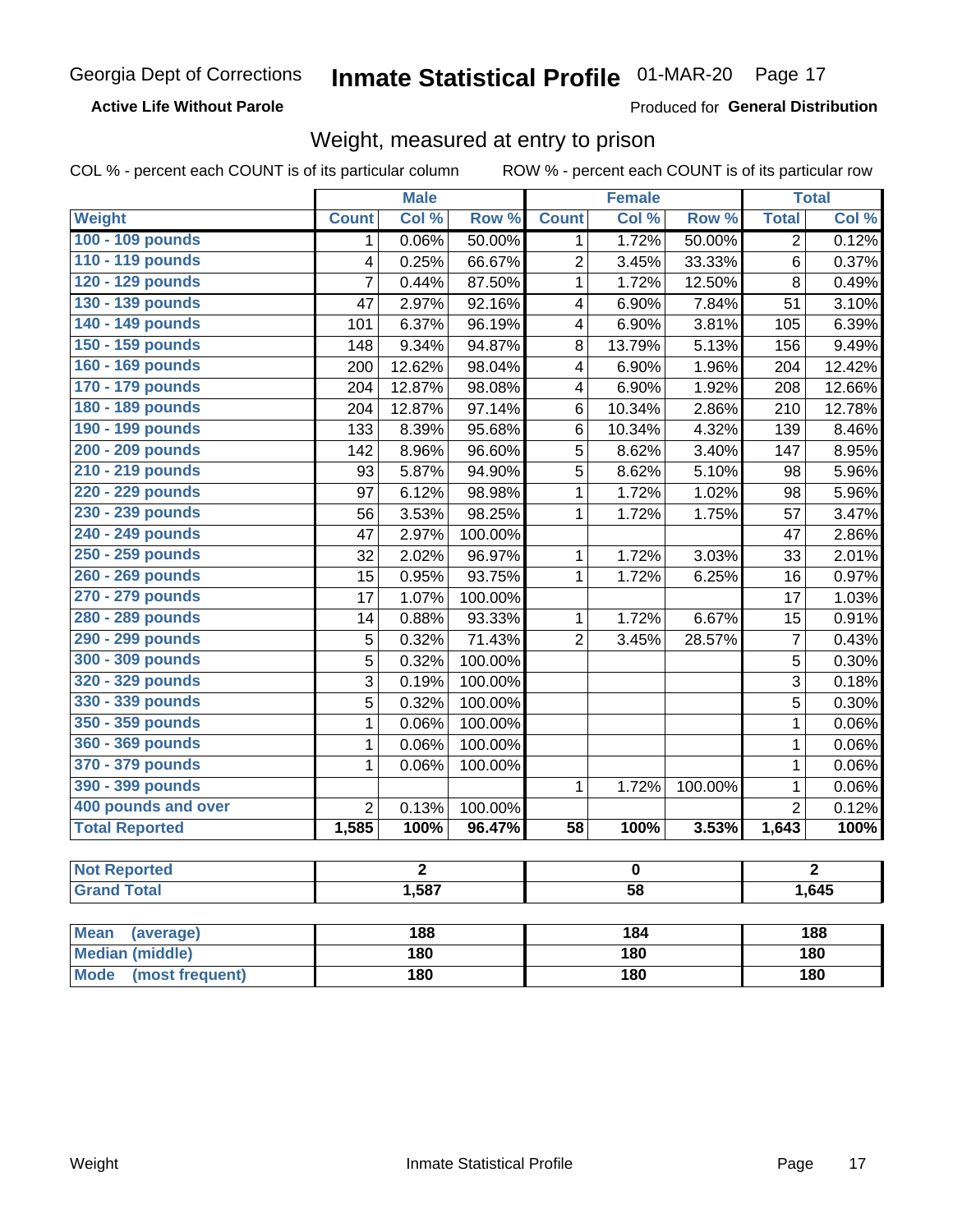## Inmate Statistical Profile 01-MAR-20 Page 18

**Active Life Without Parole** 

#### Produced for General Distribution

## Veterans validated by Veteran's Administration

COL % - percent each COUNT is of its particular column

|                          |              | <b>Male</b> |                    | <b>Female</b> |       |              | <b>Total</b> |
|--------------------------|--------------|-------------|--------------------|---------------|-------|--------------|--------------|
| <b>Military service</b>  | <b>Count</b> | Col %       | <b>Row % Count</b> | Col %         | Row % | <b>Total</b> | Col %        |
| <b>Others</b><br>0       | 54           | 41.86%      | 100.00%            |               |       | 54           | 41.54%       |
| <b>Air Force</b>         | 49           | 37.98%      | 98.00%             | 100.00%       | 2.00% | 50           | 38.46%       |
| <b>Army</b>              | 5            | $3.88\%$    | 100.00%            |               |       | 5            | 3.85%        |
| <b>Navy</b><br>3         | 8            | 6.20%       | 100.00%            |               |       | 8            | 6.15%        |
| <b>Coast Guard</b><br>5. | 13           | 10.08%      | 100.00%            |               |       | 13           | 10.00%       |
| <b>Total Reported</b>    | 129          | 100%        | $99.23\%$          | 100%          | .77%  | 130          | 100%         |

| neo      | .458 | --<br>v, | 515<br>.<br>יוש |
|----------|------|----------|-----------------|
| $f$ ata' | ,587 | 58       | ,645            |

| <b>Moo.</b> |
|-------------|
|-------------|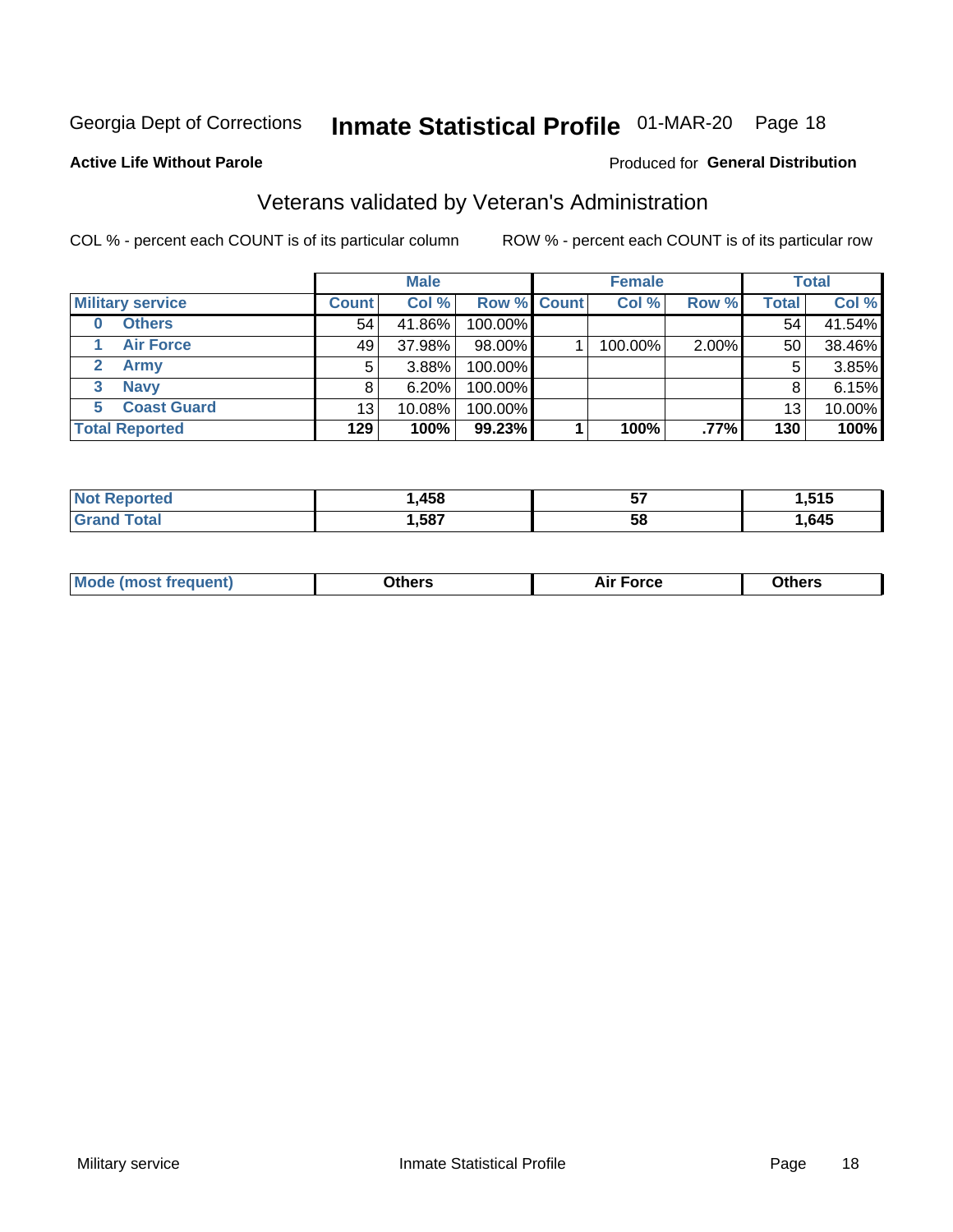## Inmate Statistical Profile 01-MAR-20 Page 19

**Active Life Without Parole** 

Produced for General Distribution

### Type of admission to prison

COL % - percent each COUNT is of its particular column

|                                      |                 | <b>Male</b> |                    |    | <b>Female</b> |       |              | <b>Total</b> |
|--------------------------------------|-----------------|-------------|--------------------|----|---------------|-------|--------------|--------------|
| <b>Type of Admission</b>             | <b>Count</b>    | Col %       | <b>Row % Count</b> |    | Col %         | Row % | <b>Total</b> | Col %        |
| <b>New Sentence</b><br>52            | 1,502           | 94.64%      | 96.28%             | 58 | 100.00%       | 3.72% | 1,560        | 94.83%       |
| <b>Probation Rev Partial</b><br>53   | 9               | .57%        | 100.00%            |    |               |       | 9            | .55%         |
| <b>Probation Rev Remainder</b><br>54 | 21              | 1.32%       | 100.00%            |    |               |       | 21           | 1.28%        |
| <b>Parole Rev New Sentence</b><br>55 | 22              | 1.39%       | 100.00%            |    |               |       | 22           | 1.34%        |
| <b>Parole Rev No New</b><br>56       | 19              | 1.20%       | 100.00%            |    |               |       | 19           | 1.16%        |
| <b>Sentence</b>                      |                 |             |                    |    |               |       |              |              |
| <b>Life W/O Parole</b><br>70         | 13 <sub>1</sub> | .82%        | 100.00%            |    |               |       | 13           | .79%         |
| <b>Unknown</b><br>82                 |                 | $.06\%$     | 100.00%            |    |               |       |              | .06%         |
| <b>Total Reported</b>                | 1,587           | 100%        | 96.47%             | 58 | 100%          | 3.53% | 1,645        | 100%         |

| Reported<br><b>NOT</b> |       |           |      |
|------------------------|-------|-----------|------|
| <b>c</b> otal          | 1,587 | - -<br>วง | .645 |

| <b>Mode (most frequent)</b> | <b>New Sentence</b> | <b>New Sentence</b> | <b>New Sentence</b> |
|-----------------------------|---------------------|---------------------|---------------------|
|                             |                     |                     |                     |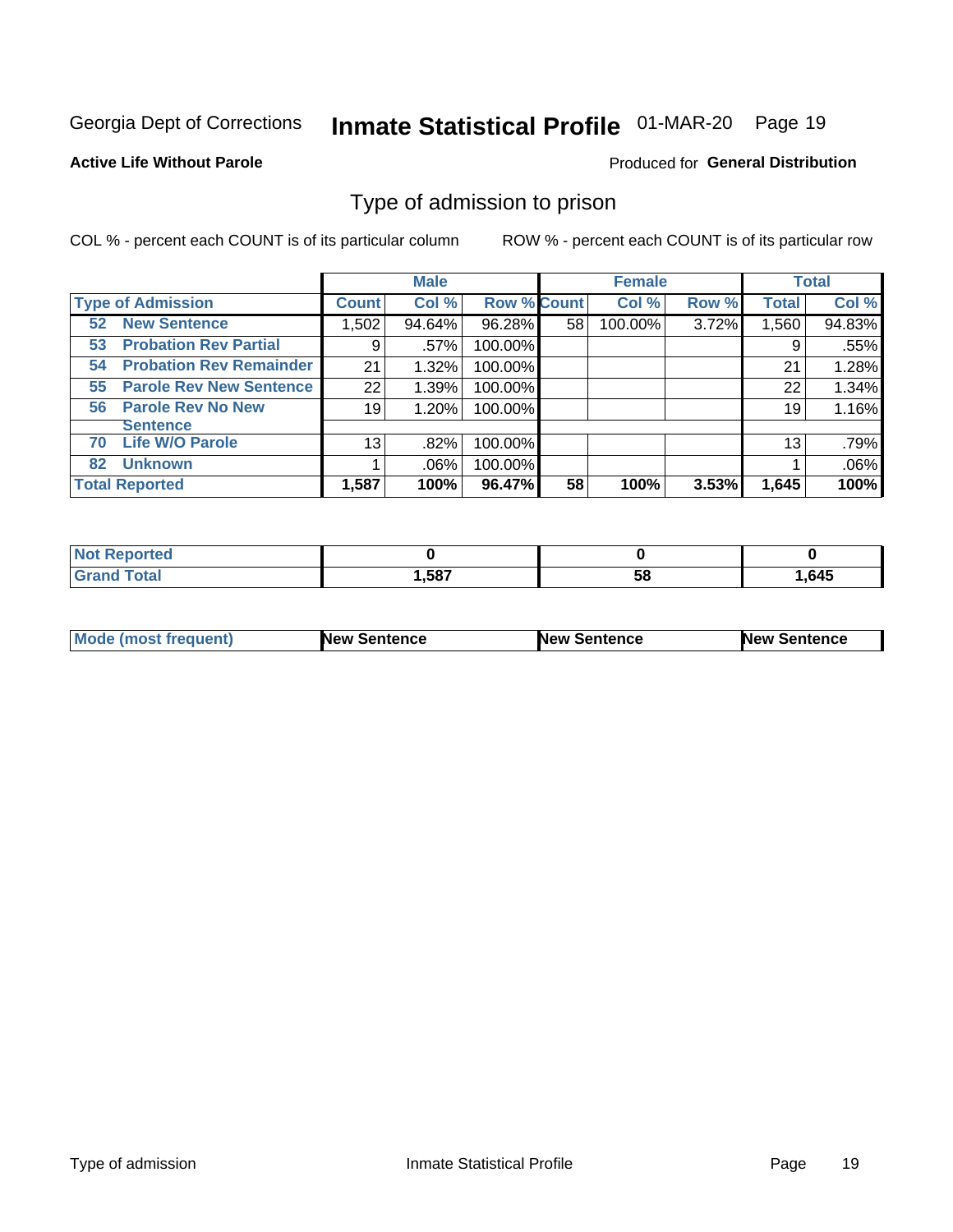## Inmate Statistical Profile 01-MAR-20 Page 20

**Active Life Without Parole** 

#### Produced for General Distribution

## Current / last supervision level

COL % - percent each COUNT is of its particular column

|                        |              | <b>Male</b> |                    |    | <b>Female</b>      |       |       | <b>Total</b> |
|------------------------|--------------|-------------|--------------------|----|--------------------|-------|-------|--------------|
| <b>Security Status</b> | <b>Count</b> | Col%        | <b>Row % Count</b> |    | Col %              | Row % | Total | Col %        |
| 4 Medium               |              | 13%         | 100.00%            |    | $.00\%$ $^{\circ}$ |       |       | .12%         |
| 5 Close                | .585         | $99.87\%$   | 96.47%             | 58 | 100.00%            | 3.53% | 1,643 | 99.88%       |
| <b>Total Reported</b>  | .587         | 100%        | 96.47%             | 58 | 100%               | 3.53% | 1,645 | 100%         |

| <b>Still being diagnosed</b> |       |    |       |
|------------------------------|-------|----|-------|
| <b>Not Reported</b>          |       |    |       |
| <b>Grand Total</b>           | 1,587 | 58 | 1,645 |

| <b>AhoM</b><br>rreauent) | <b>Close</b> | Close | Close |
|--------------------------|--------------|-------|-------|
|                          |              |       |       |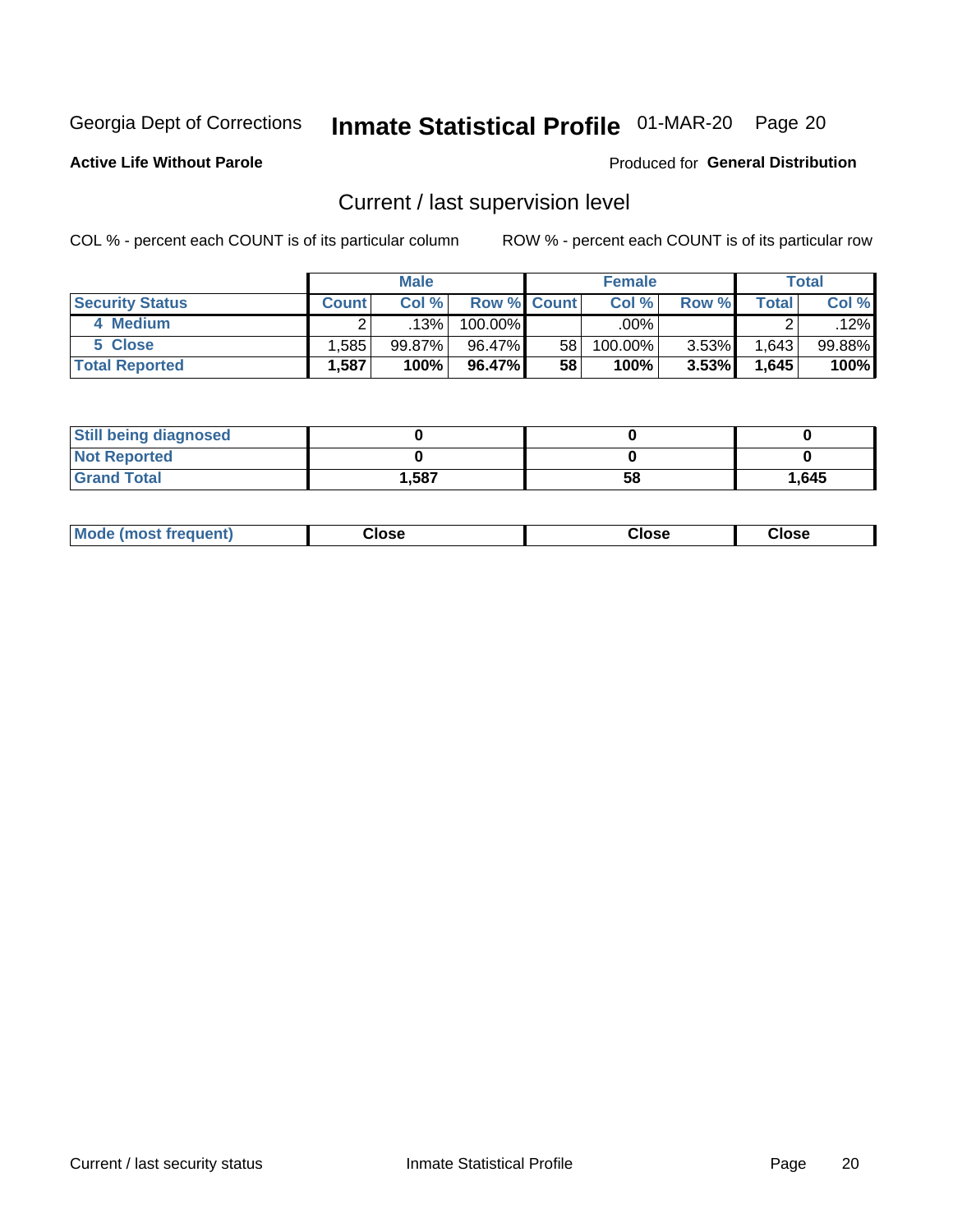## Inmate Statistical Profile 01-MAR-20 Page 21

**Active Life Without Parole** 

Produced for General Distribution

## Current / last type of institution

COL % - percent each COUNT is of its particular column

|                            |              | <b>Male</b> |                    |                 | <b>Female</b> |          |        | Total   |
|----------------------------|--------------|-------------|--------------------|-----------------|---------------|----------|--------|---------|
| <b>Type of Institution</b> | <b>Count</b> | Col %       | <b>Row % Count</b> |                 | Col %         | Row %    | Totall | Col %   |
| <b>State Prison</b>        | .587         | 100.00%     | 96.47%             | 58 <sub>1</sub> | 100.00%       | $3.53\%$ | 1,645  | 100.00% |
| <b>Total Reported</b>      | 1,587        | 100%        | 96.47%             | 58              | 100%          | $3.53\%$ | 1,645  | 100%    |

| ueo<br>$\sim$ |      |    |      |
|---------------|------|----|------|
|               | ,587 | ວເ | .645 |

|  | <b>Mode (most frequent)</b> | State Prison | <b>State Prison</b> | <b>State Prison</b> |
|--|-----------------------------|--------------|---------------------|---------------------|
|--|-----------------------------|--------------|---------------------|---------------------|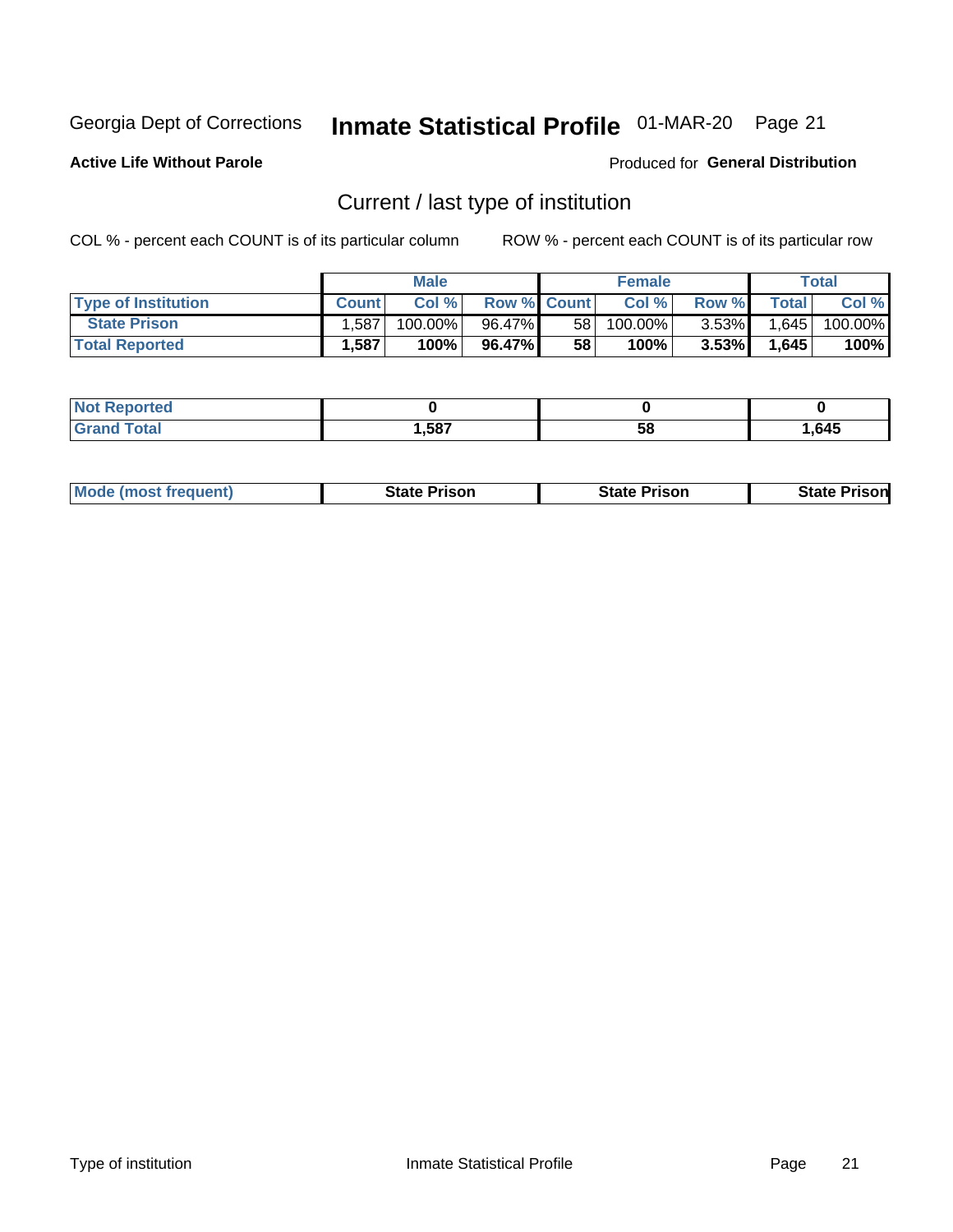## Inmate Statistical Profile 01-MAR-20 Page 22

#### **Active Life Without Parole**

#### Produced for General Distribution

### Institution type - transitional centers

COL % - percent each COUNT is of its particular column

|                                                  | <b>Male</b> |                    | <b>Female</b> |             | Total |
|--------------------------------------------------|-------------|--------------------|---------------|-------------|-------|
| <b>Institution Type - Trans. Centers Count  </b> | Col%        | <b>Row % Count</b> | Col %         | Row % Total | Col % |
| <b>Total Reported</b>                            |             |                    |               |             |       |

| <b>Reported</b><br><b>NOT</b><br>$\sim$            |  |  |
|----------------------------------------------------|--|--|
| $f$ $f \circ f \circ f$<br>$C = 1$<br><b>TULAI</b> |  |  |

| Mode (most frequent) | <b>Null</b> | <b>Null</b> | <b>Null</b> |
|----------------------|-------------|-------------|-------------|
|                      |             |             |             |
|                      |             |             |             |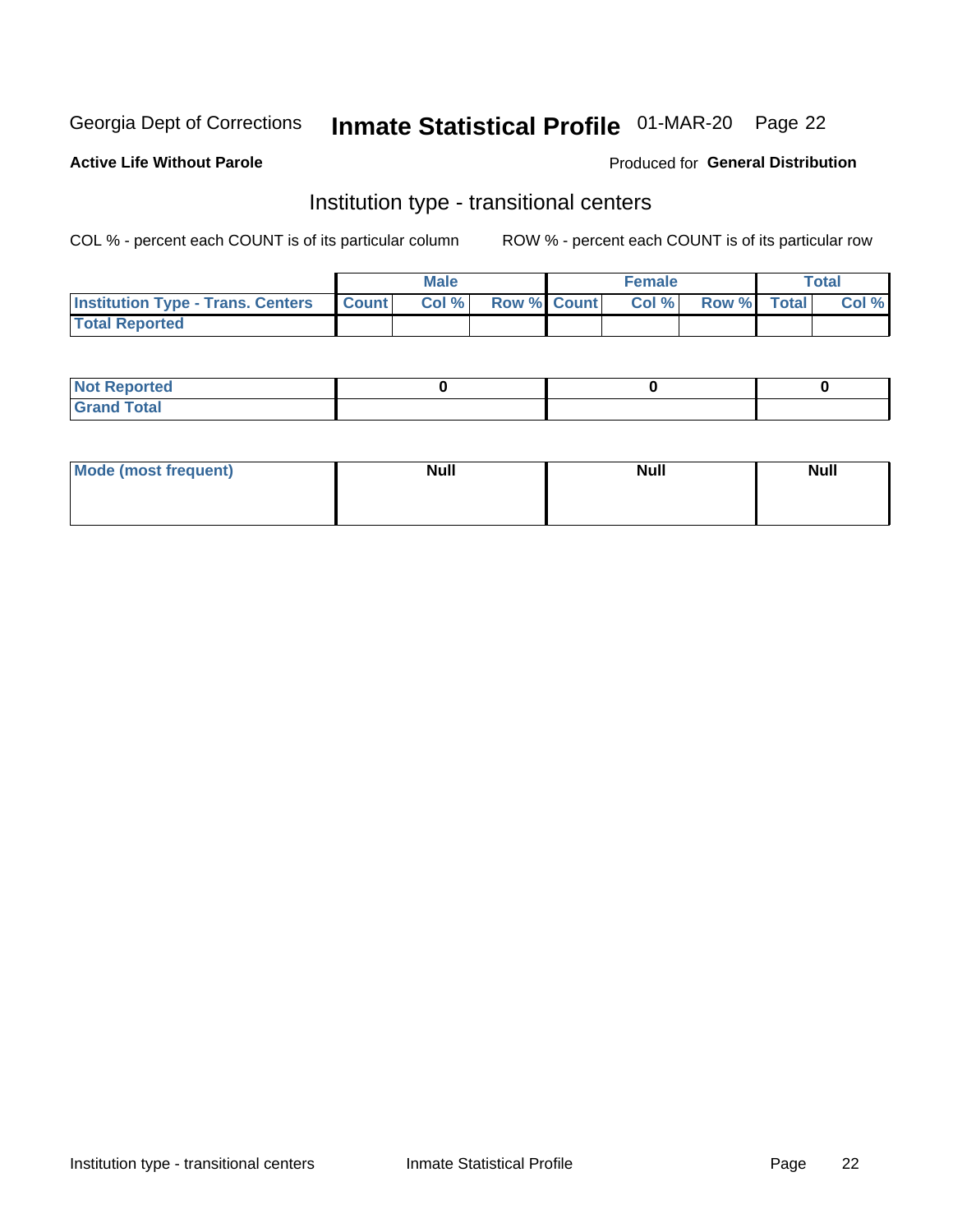## Inmate Statistical Profile 01-MAR-20 Page 23

**Active Life Without Parole** 

**Produced for General Distribution** 

### Institution type - county prisons

COL % - percent each COUNT is of its particular column

|                                                    | <b>Male</b> |       |  | <b>Female</b> |                          |             | <b>Total</b> |       |
|----------------------------------------------------|-------------|-------|--|---------------|--------------------------|-------------|--------------|-------|
| <b>Institution Type - County Prisons   Count  </b> |             | Col % |  |               | <b>Row % Count Col %</b> | Row % Total |              | Col % |
| <b>Total Reported</b>                              |             |       |  |               |                          |             |              |       |

| <b>Not</b><br>: Reported<br>$\cdots$ |  |  |
|--------------------------------------|--|--|
| <b>Total</b><br>---                  |  |  |

| Mode (most frequent) | <b>Null</b> | <b>Null</b><br><b>Null</b> |
|----------------------|-------------|----------------------------|
|                      |             |                            |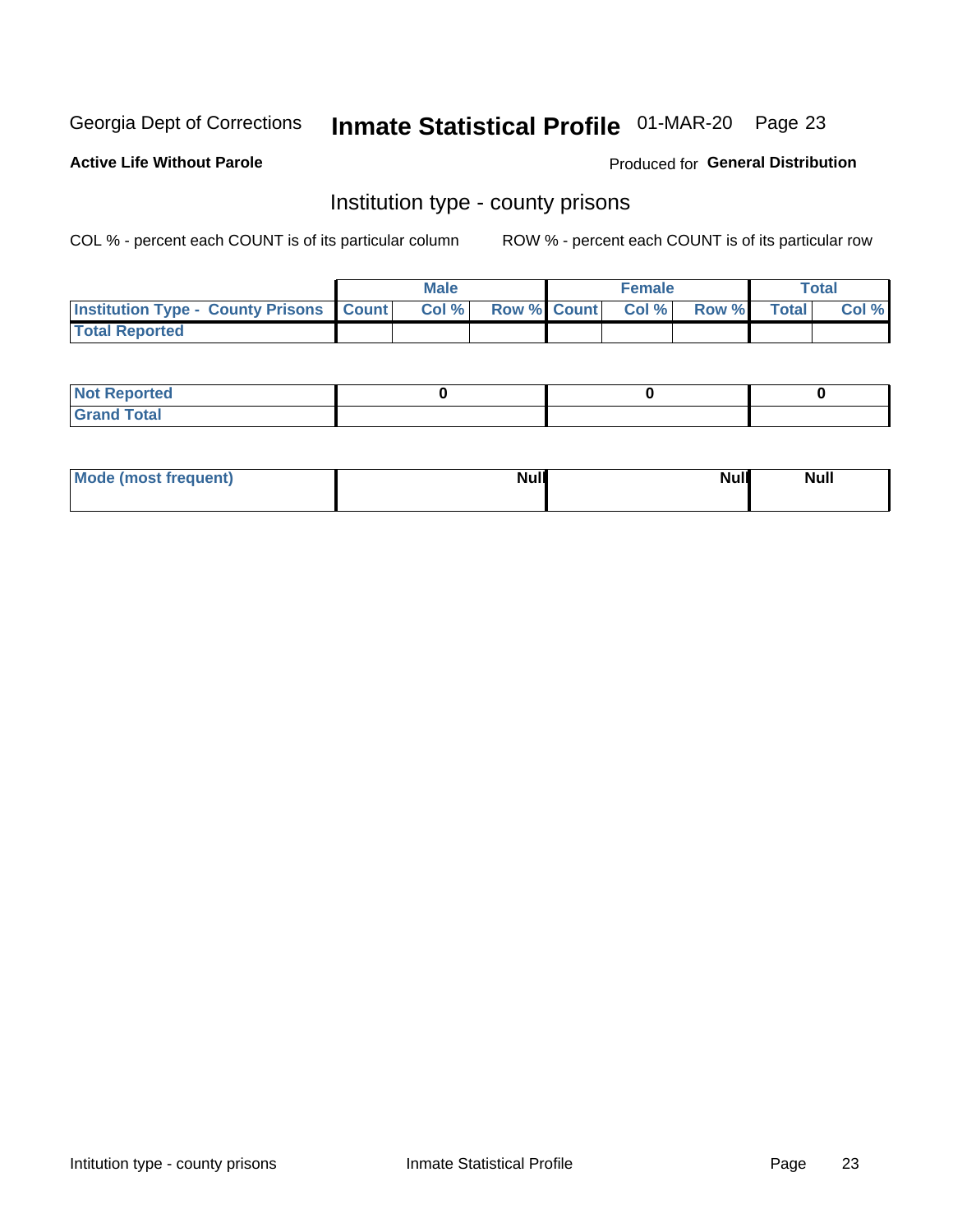## Inmate Statistical Profile 01-MAR-20 Page 24

#### **Active Life Without Parole**

#### **Produced for General Distribution**

### Institution type - state prisons

COL % - percent each COUNT is of its particular column ROW % - percent each COUNT is of its particular row

|                                         | <b>Male</b>               |             |         | <b>Female</b>                 |        |         | <b>Total</b>                        |        |
|-----------------------------------------|---------------------------|-------------|---------|-------------------------------|--------|---------|-------------------------------------|--------|
| <b>Institution Type - State Prisons</b> | <b>Count</b>              | Col %       | Row %   | <b>Count</b>                  | Col %  | Row %   | <b>Total</b>                        | Col %  |
| <b>Arrendale State Prison</b>           |                           |             |         | 30                            | 51.72% | 100.00% | 30                                  | 1.82%  |
| <b>Augusta State Med. Prison</b>        | 90                        | 5.67%       | 100.00% |                               |        |         | 90                                  | 5.47%  |
| <b>Autry State Prison</b>               |                           | .06%        | 100.00% |                               |        |         |                                     | .06%   |
| <b>Baldwin State Prison</b>             | 53                        | 3.34%       | 100.00% |                               |        |         | 53                                  | 3.22%  |
| <b>Calhoun State Prison</b>             | 1                         | .06%        | 100.00% |                               |        |         | 1                                   | .06%   |
| <b>Central State Prison</b>             | 4                         | .25%        | 100.00% |                               |        |         | 4                                   | .24%   |
| <b>Coastal State Prison</b>             | 6                         | .38%        | 100.00% |                               |        |         | 6                                   | .36%   |
| <b>Ga Diag Class Prison</b>             | 80                        | 5.04%       | 100.00% |                               |        |         | 80                                  | 4.86%  |
| <b>Ga State Prison</b>                  | 45                        | 2.84%       | 100.00% |                               |        |         | 45                                  | 2.74%  |
| <b>Hancock State Prison</b>             | 168                       | 10.59%      | 100.00% |                               |        |         | 168                                 | 10.21% |
| <b>Hays State Prison</b>                | 125                       | 7.88%       | 100.00% |                               |        |         | 125                                 | 7.60%  |
| <b>Macon State Prison</b>               | 319                       | 20.10%      | 100.00% |                               |        |         | 319                                 | 19.39% |
| <b>Phillips State Prison</b>            | 30                        | 1.89%       | 100.00% |                               |        |         | 30                                  | 1.82%  |
| <b>Pulaski State Prison</b>             |                           |             |         | 28                            | 48.28% | 100.00% | 28                                  | 1.70%  |
| <b>Smith State Prison</b>               | 209                       | 13.17%      | 100.00% |                               |        |         | 209                                 | 12.71% |
| <b>Telfair State Prison</b>             | 235                       | 14.81%      | 100.00% |                               |        |         | 235                                 | 14.29% |
| <b>Valdosta State Prison</b>            | 99                        | 6.24%       | 100.00% |                               |        |         | 99                                  | 6.02%  |
| <b>Ware State Prison</b>                | 122                       | 7.69%       | 100.00% |                               |        |         | 122                                 | 7.42%  |
| <b>Total Reported</b>                   | 1,587                     | 100%        | 96.47%  | 58                            | 100%   | 3.53%   | 1,645                               | 100%   |
| <b>Not Reported</b>                     |                           | $\mathbf 0$ |         | 0                             |        |         | $\bf{0}$                            |        |
| <b>Grand Total</b>                      |                           | 1,587       |         | $\overline{58}$               |        |         |                                     | 1,645  |
| <b>Mode (most frequent)</b>             | <b>Macon State Prison</b> |             |         | <b>Arrendale State Prison</b> |        |         | <b>Macon State</b><br><b>Prison</b> |        |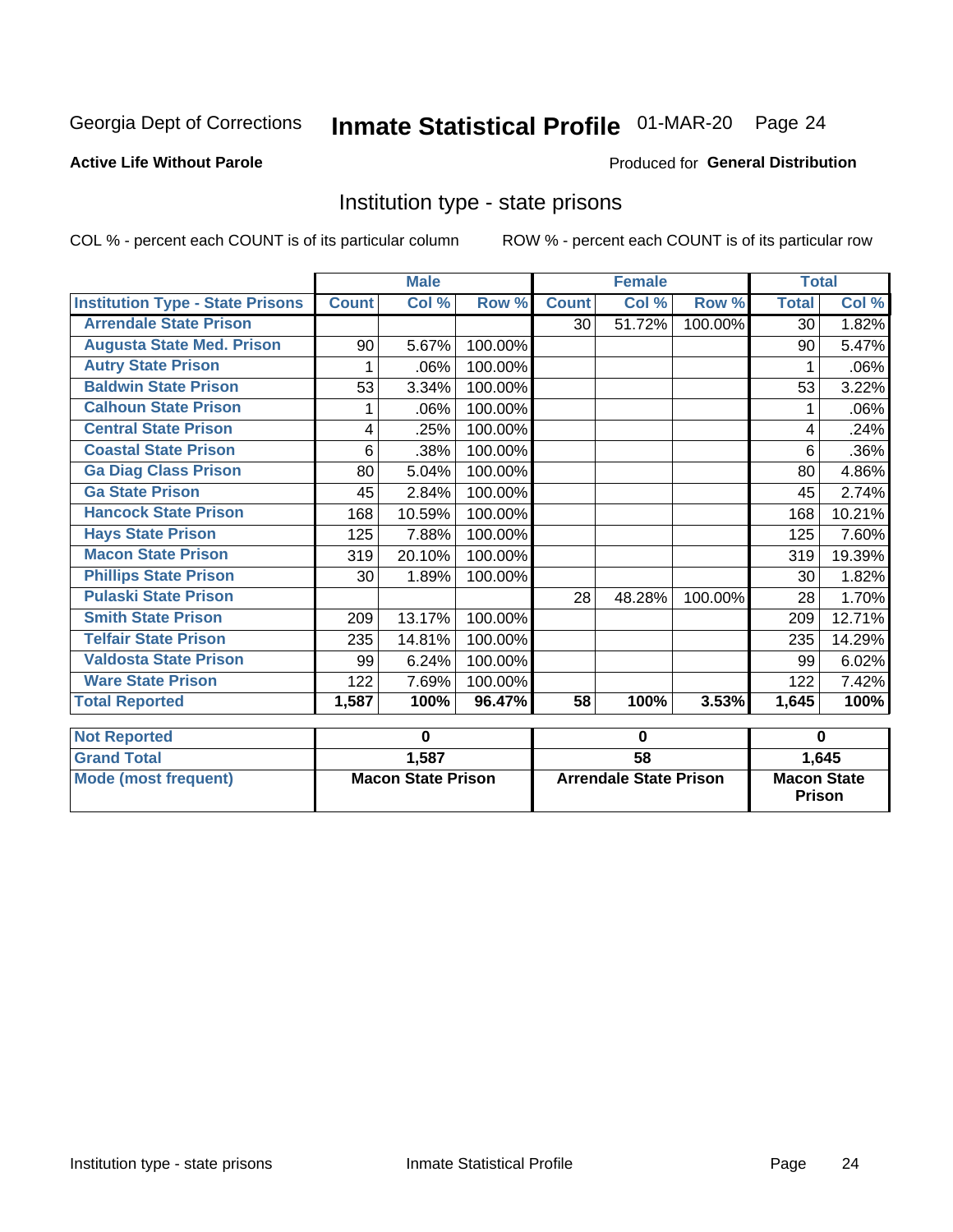## Inmate Statistical Profile 01-MAR-20 Page 25

**Active Life Without Parole** 

Produced for General Distribution

### Institution type - private prisons

COL % - percent each COUNT is of its particular column

|                                                     | <b>Male</b> |      |                    | <b>Female</b> |       |             | Total |       |
|-----------------------------------------------------|-------------|------|--------------------|---------------|-------|-------------|-------|-------|
| <b>Institution Type - Private Prisons   Count  </b> |             | Col% | <b>Row % Count</b> |               | Col % | Row % Total |       | Col % |
| <b>Total Reported</b>                               |             |      |                    |               |       |             |       |       |

| Not Reported          |  |  |
|-----------------------|--|--|
| <b>Cotal</b><br>_____ |  |  |

| <b>Mo</b><br>frequent) | <b>Null</b> | <b>Null</b> | . . I *<br><b>IVUII</b> |
|------------------------|-------------|-------------|-------------------------|
|                        |             |             |                         |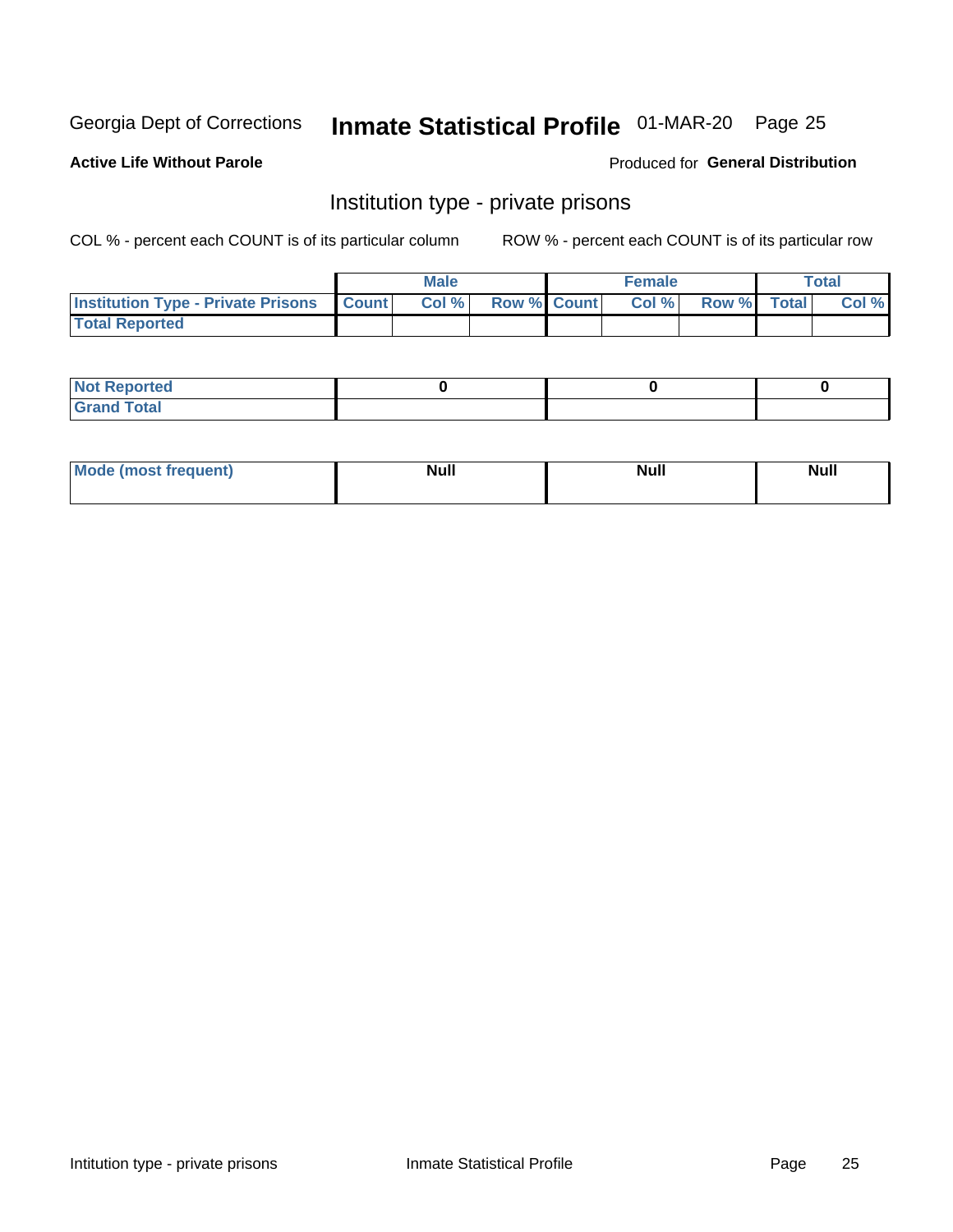## Inmate Statistical Profile 01-MAR-20 Page 26

#### **Active Life Without Parole**

#### Produced for General Distribution

### Institution type - inmate boot camp

COL % - percent each COUNT is of its particular column

|                                            | <b>Male</b> |      |                    | <b>Female</b> | <b>Total</b> |  |       |
|--------------------------------------------|-------------|------|--------------------|---------------|--------------|--|-------|
| <b>Institution Type - Boot Camps Count</b> |             | Col% | <b>Row % Count</b> | Col%          | Row % Total  |  | Col % |
| <b>Total Rported</b>                       |             |      |                    |               |              |  |       |

| <b>Not Reported</b>            |  |  |
|--------------------------------|--|--|
| <b>Total</b><br>C <sub>r</sub> |  |  |

| Mod<br>uamo | Nul.<br>$- - - - - -$ | <b>Null</b> | <br>uu.<br>------ |
|-------------|-----------------------|-------------|-------------------|
|             |                       |             |                   |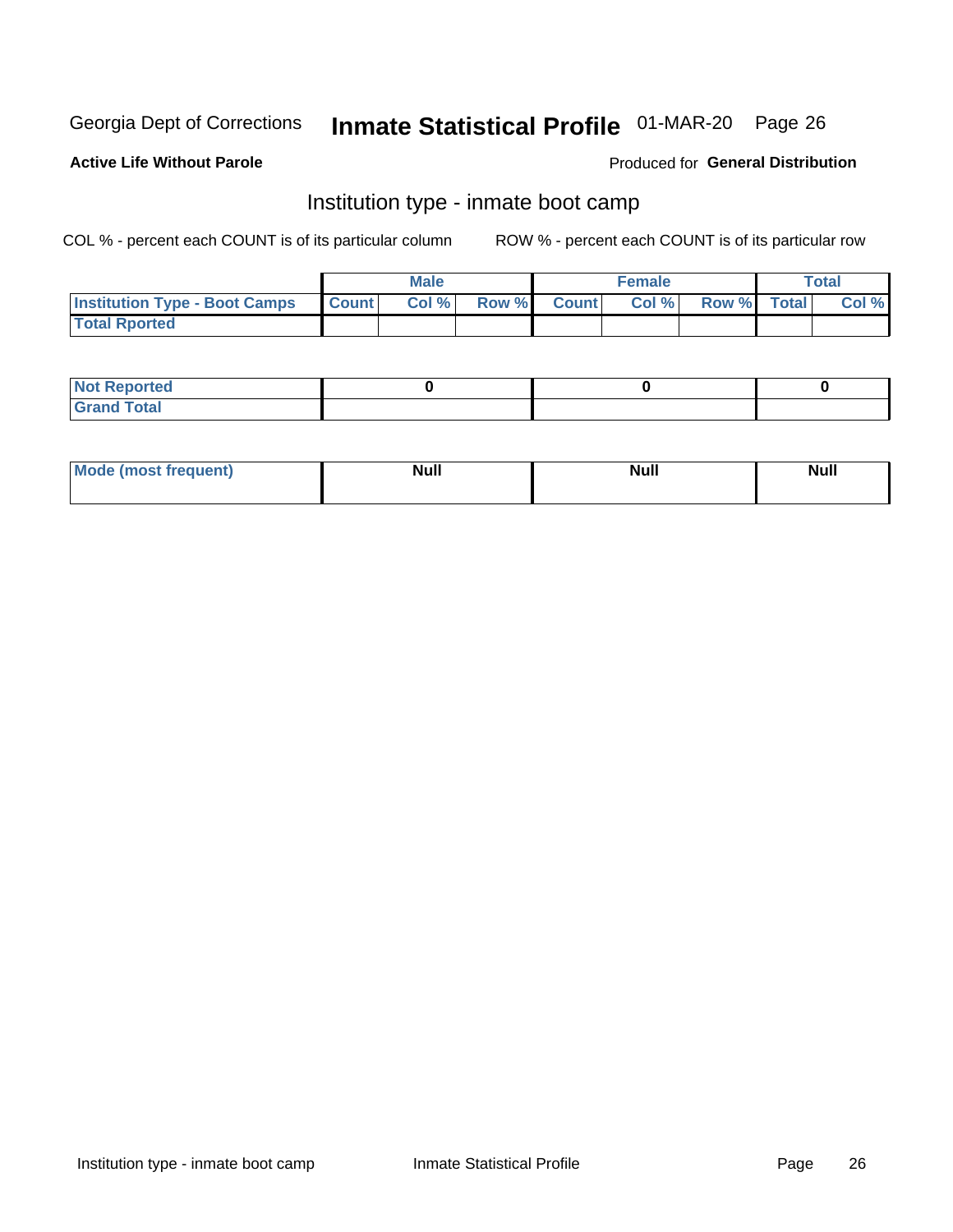## Inmate Statistical Profile 01-MAR-20 Page 27

**Active Life Without Parole** 

Produced for General Distribution

### Number of disciplinary reports

COL % - percent each COUNT is of its particular column

|                                       | <b>Male</b>  |        |                    | <b>Female</b> |        |       | <b>Total</b> |        |
|---------------------------------------|--------------|--------|--------------------|---------------|--------|-------|--------------|--------|
| <b>Number of Disciplinary Reports</b> | <b>Count</b> | Col %  | <b>Row % Count</b> |               | Col %  | Row % | Total        | Col %  |
|                                       | 486          | 30.62% | 95.48%             | 23            | 39.66% | 4.52% | 509          | 30.94% |
|                                       | 220          | 13.86% | 96.49%             | 8             | 13.79% | 3.51% | 228          | 13.86% |
| $\mathbf{2}$                          | 143          | 9.01%  | 94.08%             | 9             | 15.52% | 5.92% | 152          | 9.24%  |
| 3                                     | 121          | 7.62%  | 95.28%             | 6             | 10.34% | 4.72% | 127          | 7.72%  |
|                                       | 65           | 4.10%  | 95.59%             | 3             | 5.17%  | 4.41% | 68           | 4.13%  |
| 5                                     | 66           | 4.16%  | 100.00%            |               |        |       | 66           | 4.01%  |
| <b>More Than 5</b>                    | 486          | 30.62% | 98.18%             | 9             | 15.52% | 1.82% | 495          | 30.09% |
| <b>Total Reported</b>                 | 1,587        | 100%   | 96.47%             | 58            | 100%   | 3.53% | 1,645        | 100%   |

| prteo<br>NOT |      |    |      |
|--------------|------|----|------|
| <b>otal</b>  | ,587 | 58 | .645 |

| Mean (average)       | 6.45 | 3.84 | 6.35 |
|----------------------|------|------|------|
| Median (middle)      |      |      |      |
| Mode (most frequent) |      |      |      |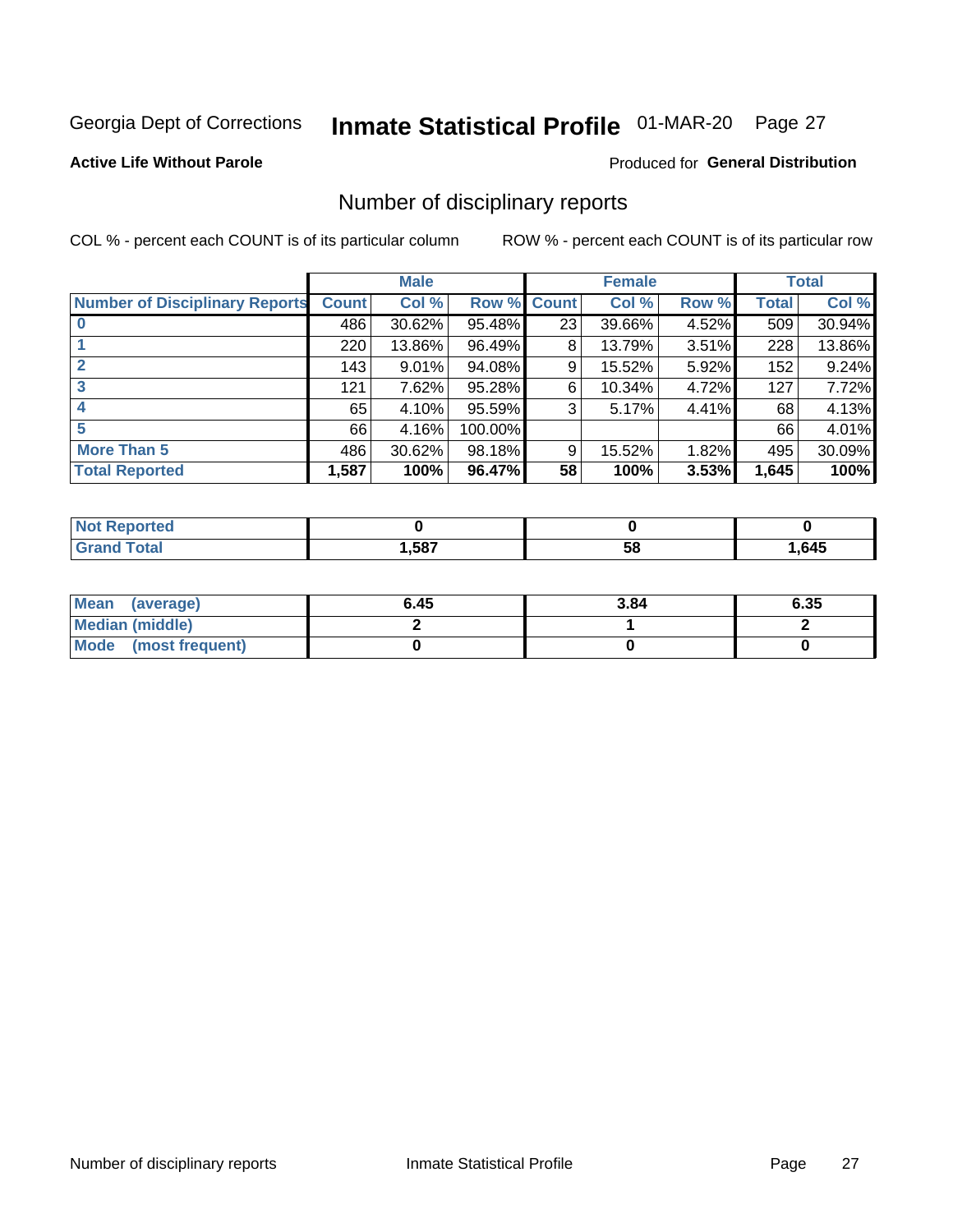## Inmate Statistical Profile 01-MAR-20 Page 28

#### **Active Life Without Parole**

#### **Produced for General Distribution**

### Number of transfers

COL % - percent each COUNT is of its particular column

|                            |              | <b>Male</b> |             |    | <b>Female</b> |          |       | <b>Total</b> |
|----------------------------|--------------|-------------|-------------|----|---------------|----------|-------|--------------|
| <b>Number of Transfers</b> | <b>Count</b> | Col %       | Row % Count |    | Col %         | Row %    | Total | Col %        |
|                            | 47           | $2.96\%$    | 85.45%      | 8  | 13.79%        | 14.55%   | 55    | 3.34%        |
|                            | 397          | 25.02%      | 94.52%      | 23 | 39.66%        | 5.48%    | 420   | 25.53%       |
| 2                          | 231          | 14.56%      | 94.29%      | 14 | 24.14%        | 5.71%    | 245   | 14.89%       |
| 3                          | 176          | 11.09%      | 96.17%      | 7  | 12.07%        | $3.83\%$ | 183   | 11.12%       |
|                            | 120          | 7.56%       | 99.17%      |    | 1.72%         | 0.83%    | 121   | 7.36%        |
| 5                          | 92           | $5.80\%$    | 98.92%      |    | 1.72%         | 1.08%    | 93    | 5.65%        |
| <b>More Than 5</b>         | 524          | 33.02%      | 99.24%      | 4  | 6.90%         | 0.76%    | 528   | 32.10%       |
| <b>Total Reported</b>      | 1,587        | 100%        | 96.47%      | 58 | 100%          | 3.53%    | 1,645 | 100%         |

| NC           |      |    |      |
|--------------|------|----|------|
| <b>Total</b> | ,587 | Эō | .645 |

| Mean (average)       | 5.92 | 1.95 | 5.78 |
|----------------------|------|------|------|
| Median (middle)      |      |      |      |
| Mode (most frequent) |      |      |      |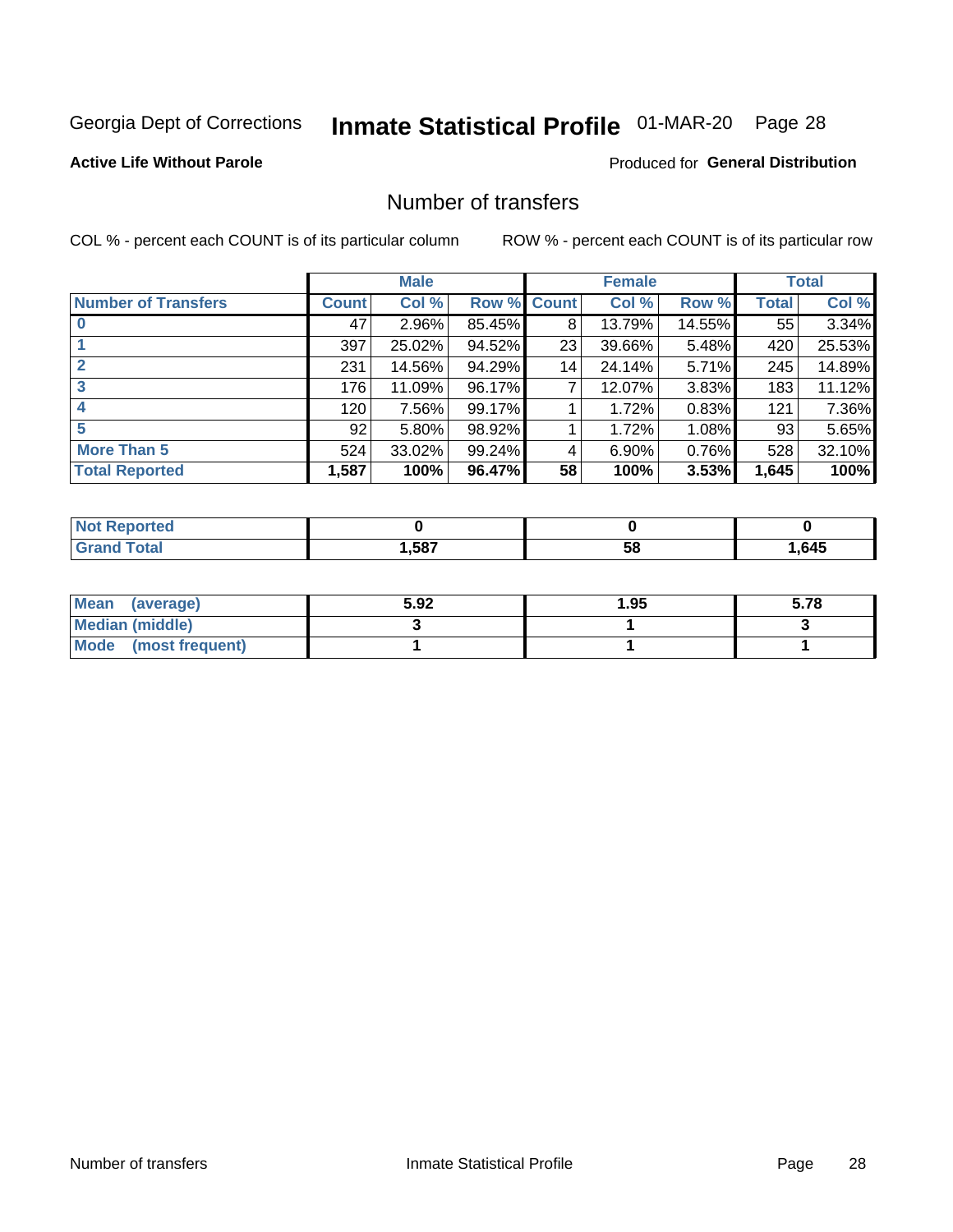## Inmate Statistical Profile 01-MAR-20 Page 29

**Active Life Without Parole** 

Produced for General Distribution

## Number of escapes

COL % - percent each COUNT is of its particular column

|                          | <b>Male</b>       |        |                    | <b>Female</b> |         |          | Total |        |
|--------------------------|-------------------|--------|--------------------|---------------|---------|----------|-------|--------|
| <b>Number of Escapes</b> | <b>Count</b>      | Col %  | <b>Row % Count</b> |               | Col %   | Row %    | Total | Col %  |
|                          | .583 <sup>†</sup> | 99.75% | $96.47\%$          | 58            | 100.00% | $3.53\%$ | 1,641 | 99.76% |
|                          |                   | 0.13%  | 100.00%            |               |         |          |       | 0.12%  |
|                          |                   | 0.13%  | $100.00\%$         |               |         |          |       | 0.12%  |
| <b>Total Reported</b>    | .587              | 100%   | 96.47%             | 58            | 100%    | 3.53%    | 1,645 | 100%   |

| <b>Not Reported</b> |      |    |      |
|---------------------|------|----|------|
| <b>Grand Total</b>  | ,587 | 58 | .645 |

| Mean (average)       |  |  |
|----------------------|--|--|
| Median (middle)      |  |  |
| Mode (most frequent) |  |  |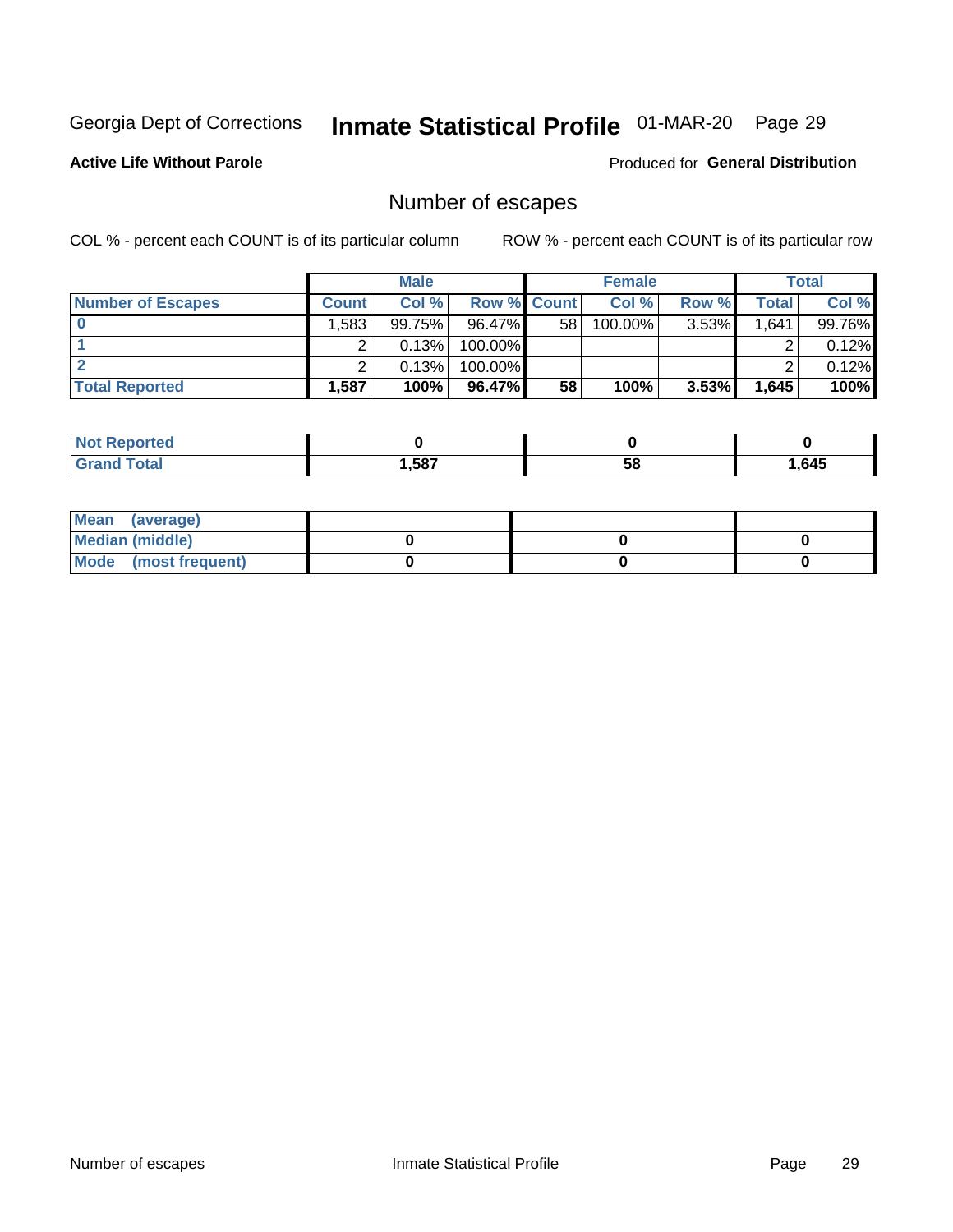#### **Active Life Without Parole**

#### Produced for General Distribution

### Time served in current (or last) institution

COL % - percent each COUNT is of its particular column

|                            |              | <b>Male</b> |         |                | <b>Female</b> |        |              | <b>Total</b> |
|----------------------------|--------------|-------------|---------|----------------|---------------|--------|--------------|--------------|
| <b>Time In Institution</b> | <b>Count</b> | Col %       | Row %   | <b>Count</b>   | Col %         | Row %  | <b>Total</b> | Col %        |
| 0 to 3 months              | 137          | 8.63%       | 97.16%  | 4              | 6.90%         | 2.84%  | 141          | 8.57%        |
| <b>3.01 to 6 months</b>    | 130          | 8.19%       | 98.48%  | $\overline{2}$ | 3.45%         | 1.52%  | 132          | 8.02%        |
| 6.01 to 9 months           | 101          | 6.36%       | 97.12%  | 3              | 5.17%         | 2.88%  | 104          | 6.32%        |
| 9.01 to 12 months          | 112          | 7.06%       | 99.12%  | 1              | 1.72%         | 0.88%  | 113          | 6.87%        |
| 12.01 to 18 months         | 185          | 11.66%      | 94.39%  | 11             | 18.97%        | 5.61%  | 196          | 11.91%       |
| <b>18.01 to 24 months</b>  | 161          | 10.14%      | 97.58%  | 4              | 6.90%         | 2.42%  | 165          | 10.03%       |
| $2.01$ to 3 years          | 231          | 14.56%      | 98.30%  | 4              | 6.90%         | 1.70%  | 235          | 14.29%       |
| $3.01$ to 4 years          | 147          | 9.26%       | 93.63%  | 10             | 17.24%        | 6.37%  | 157          | 9.54%        |
| 4.01 to 5 years            | 105          | 6.62%       | 95.45%  | 5              | 8.62%         | 4.55%  | 110          | 6.69%        |
| 5.01 to 6 years            | 63           | 3.97%       | 94.03%  | 4              | 6.90%         | 5.97%  | 67           | 4.07%        |
| 6.01 to 7 years            | 54           | 3.40%       | 93.10%  | 4              | 6.90%         | 6.90%  | 58           | 3.53%        |
| 7.01 to 8 years            | 42           | 2.65%       | 97.67%  | 1              | 1.72%         | 2.33%  | 43           | 2.61%        |
| 8.01 to 9 years            | 28           | 1.76%       | 84.85%  | 5              | 8.62%         | 15.15% | 33           | 2.01%        |
| 9.01 to 10 years           | 21           | 1.32%       | 100.00% |                |               |        | 21           | 1.28%        |
| Over 10 years              | 70           | 4.41%       | 100.00% |                |               |        | 70           | 4.26%        |
| <b>Total Reported</b>      | 1,587        | 100%        | 96.47%  | 58             | 100%          | 3.53%  | 1,645        | 100%         |

| Reported<br><b>Not</b> |      |    |      |
|------------------------|------|----|------|
| <i>i</i> otal          | ,587 | vu | ,645 |

| <b>Mean</b><br>(average) | 35 months | 40 months | 36 months |
|--------------------------|-----------|-----------|-----------|
| Median (middle)          | 23 months | 37 months | 23 months |
| Mode (most frequent)     | 0 months  | 4 months  | 1 months  |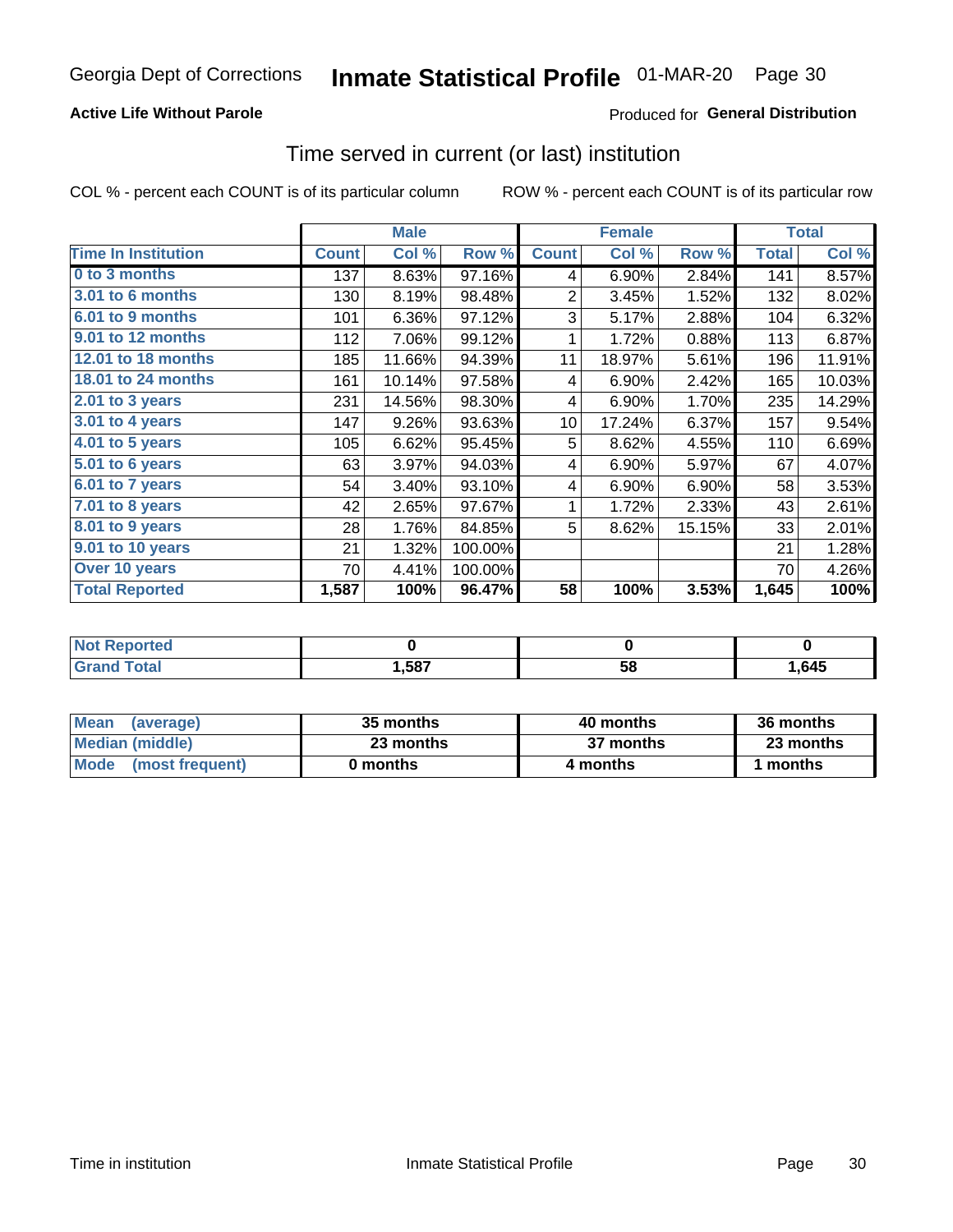## Inmate Statistical Profile 01-MAR-20 Page 31

#### **Active Life Without Parole**

#### Produced for General Distribution

### Highest grade level attained

COL % - percent each COUNT is of its particular column

|                              |                | <b>Male</b> |         |                 | <b>Female</b> |        |                | <b>Total</b> |
|------------------------------|----------------|-------------|---------|-----------------|---------------|--------|----------------|--------------|
| <b>Grade Level</b>           | <b>Count</b>   | Col %       | Row %   | <b>Count</b>    | Col %         | Row %  | <b>Total</b>   | Col %        |
| No school at all             | 2              | 0.17%       | 100.00% |                 |               |        | $\overline{2}$ | 0.16%        |
| <b>Grade 1</b>               | 1              | 0.08%       | 100.00% |                 |               |        | 1              | 0.08%        |
| <b>Grade 2</b>               | 1              | 0.08%       | 100.00% |                 |               |        | 1              | 0.08%        |
| <b>Grade 3</b>               | $\overline{2}$ | 0.17%       | 100.00% |                 |               |        | $\overline{2}$ | 0.16%        |
| Grade 4                      | 3              | 0.25%       | 100.00% |                 |               |        | 3              | 0.25%        |
| Grade 5                      | 1              | 0.08%       | 100.00% |                 |               |        | 1              | 0.08%        |
| Grade 6                      | 9              | 0.76%       | 100.00% |                 |               |        | 9              | 0.74%        |
| Grade 7                      | 35             | 2.95%       | 100.00% |                 |               |        | 35             | 2.88%        |
| <b>Grade 8</b>               | 78             | 6.57%       | 98.73%  | 1               | 3.85%         | 1.27%  | 79             | 6.51%        |
| Grade 9                      | 146            | 12.29%      | 97.99%  | 3               | 11.54%        | 2.01%  | 149            | 12.27%       |
| Grade 10                     | 224            | 18.86%      | 97.39%  | 6               | 23.08%        | 2.61%  | 230            | 18.95%       |
| Grade 11                     | 215            | 18.10%      | 98.62%  | 3               | 11.54%        | 1.38%  | 218            | 17.96%       |
| <b>Grade 12 or GED</b>       | 314            | 26.43%      | 97.52%  | 8               | 30.77%        | 2.48%  | 322            | 26.52%       |
| Some tech school             | 13             | 1.09%       | 92.86%  | 1               | 3.85%         | 7.14%  | 14             | 1.15%        |
| <b>Completed tech school</b> | 17             | 1.43%       | 100.00% |                 |               |        | 17             | 1.40%        |
| College, 1 year              | 38             | 3.20%       | 97.44%  | 1               | 3.85%         | 2.56%  | 39             | 3.21%        |
| College, 2 year              | 42             | 3.54%       | 97.67%  | 1               | 3.85%         | 2.33%  | 43             | 3.54%        |
| College, 3 year              | 19             | 1.60%       | 100.00% |                 |               |        | 19             | 1.57%        |
| <b>Bachelor's degree</b>     | 21             | 1.77%       | 100.00% |                 |               |        | 21             | 1.73%        |
| <b>Master's degree</b>       | 4              | 0.34%       | 80.00%  | 1               | 3.85%         | 20.00% | 5              | 0.41%        |
| Ph.D. degree                 | 1              | 0.08%       | 50.00%  | 1               | 3.85%         | 50.00% | $\overline{2}$ | 0.16%        |
| Law degree                   | $\overline{2}$ | 0.17%       | 100.00% |                 |               |        | $\overline{2}$ | 0.16%        |
| <b>Total Reported</b>        | 1,188          | 100%        | 97.86%  | $\overline{26}$ | 100.0%        | 2.14%  | 1,214          | 100%         |

| NO   | 399  | ^^ | $\sim$ |
|------|------|----|--------|
| rtec |      | ◡▵ | ∼      |
| νιαι | .587 | 58 | .645   |

| <b>Mean</b><br>(average) | 10.84           | 11.62           | 10.86           |
|--------------------------|-----------------|-----------------|-----------------|
| Median (middle)          | Grade 11        | Other           | Grade 11        |
| Mode<br>(most frequent)  | Grade 12 or GED | Grade 12 or GED | Grade 12 or GED |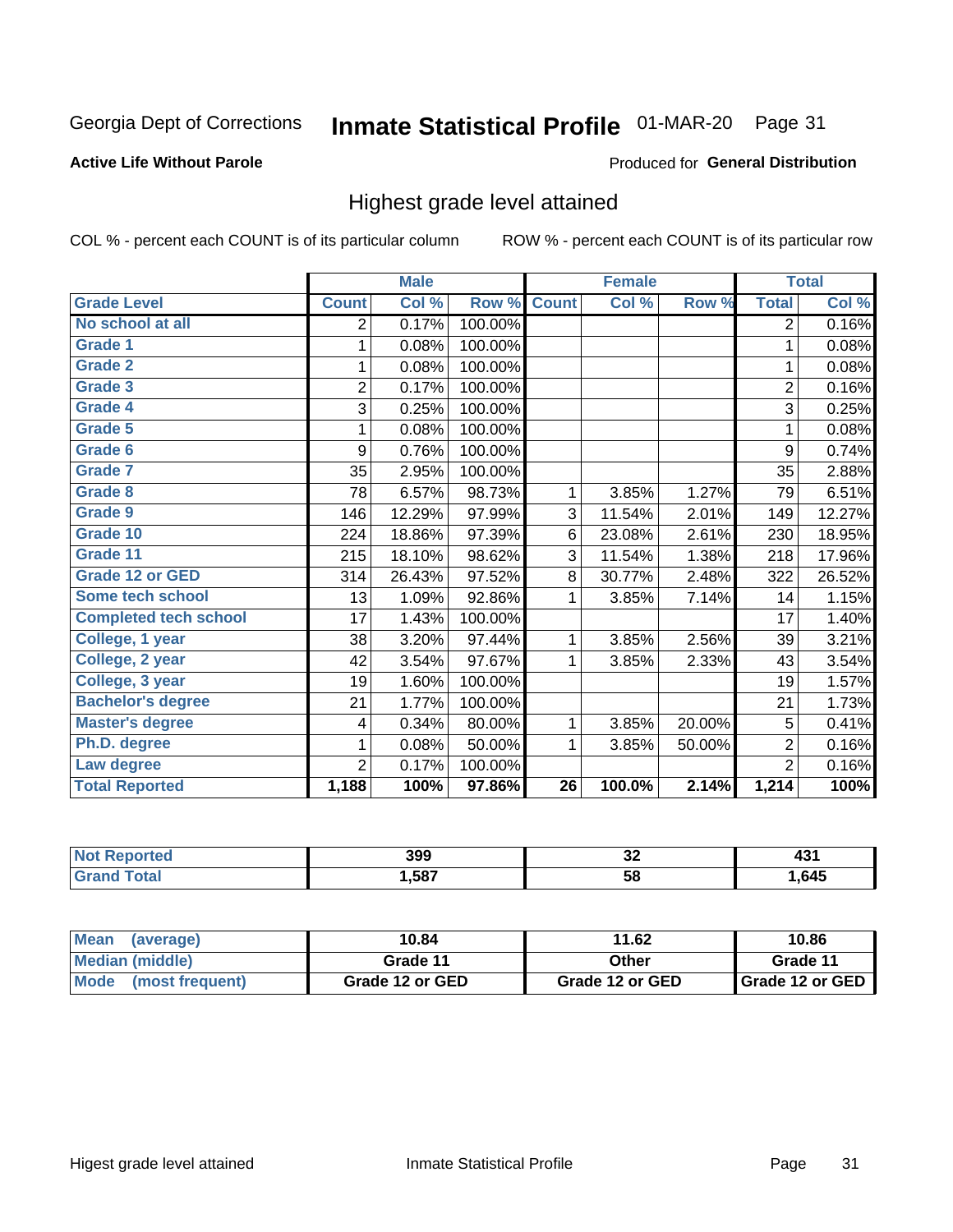## Inmate Statistical Profile 01-MAR-20 Page 32

#### **Active Life Without Parole**

#### **Produced for General Distribution**

### Culture fair IQ scores

COL % - percent each COUNT is of its particular column

|                       |              | <b>Male</b> |                    |                | <b>Female</b> |          |              | <b>Total</b> |
|-----------------------|--------------|-------------|--------------------|----------------|---------------|----------|--------------|--------------|
| <b>IQ Scores</b>      | <b>Count</b> | Col %       | <b>Row % Count</b> |                | Col %         | Row %    | <b>Total</b> | Col %        |
| $60 - 69$             | 42           | 3.09%       | 97.67%             |                | 2.13%         | 2.33%    | 43           | 3.06%        |
| $70 - 79$             | 102          | 7.51%       | 97.14%             | 3              | 6.38%         | 2.86%    | 105          | 7.47%        |
| $80 - 89$             | 189          | 13.91%      | 96.43%             | 7              | 14.89%        | 3.57%    | 196          | 13.94%       |
| $90 - 99$             | 351          | 25.83%      | 94.86%             | 19             | 40.43%        | 5.14%    | 370          | 26.32%       |
| $100 - 109$           | 370          | 27.23%      | 97.63%             | 9              | 19.15%        | 2.37%    | 379          | 26.96%       |
| $110 - 119$           | 256          | 18.84%      | 98.08%             | 5              | 10.64%        | 1.92%    | 261          | 18.56%       |
| $120 - 129$           | 47           | 3.46%       | 95.92%             | $\overline{2}$ | 4.26%         | $4.08\%$ | 49           | 3.49%        |
| $130 - 139$           | 2            | 0.15%       | 66.67%             | 1              | 2.13%         | 33.33%   | 3            | 0.21%        |
| <b>Total Reported</b> | 1,359        | 100%        | 96.66%             | 47             | 100.0%        | 3.34%    | 1,406        | 100.0%       |

| <b>Not Reported</b>         | 210   |    | 247     |
|-----------------------------|-------|----|---------|
| <b>Not Valid (under 60)</b> | 18    |    | ົ<br>LL |
| <b>Grand Total</b>          | 1,587 | 58 | 1,645   |

| <b>Mean</b><br>(average) | 98 | 98  | 98 |
|--------------------------|----|-----|----|
| Median (middle)          | 99 | 96  | 99 |
| Mode (most frequent)     | 99 | 102 | 99 |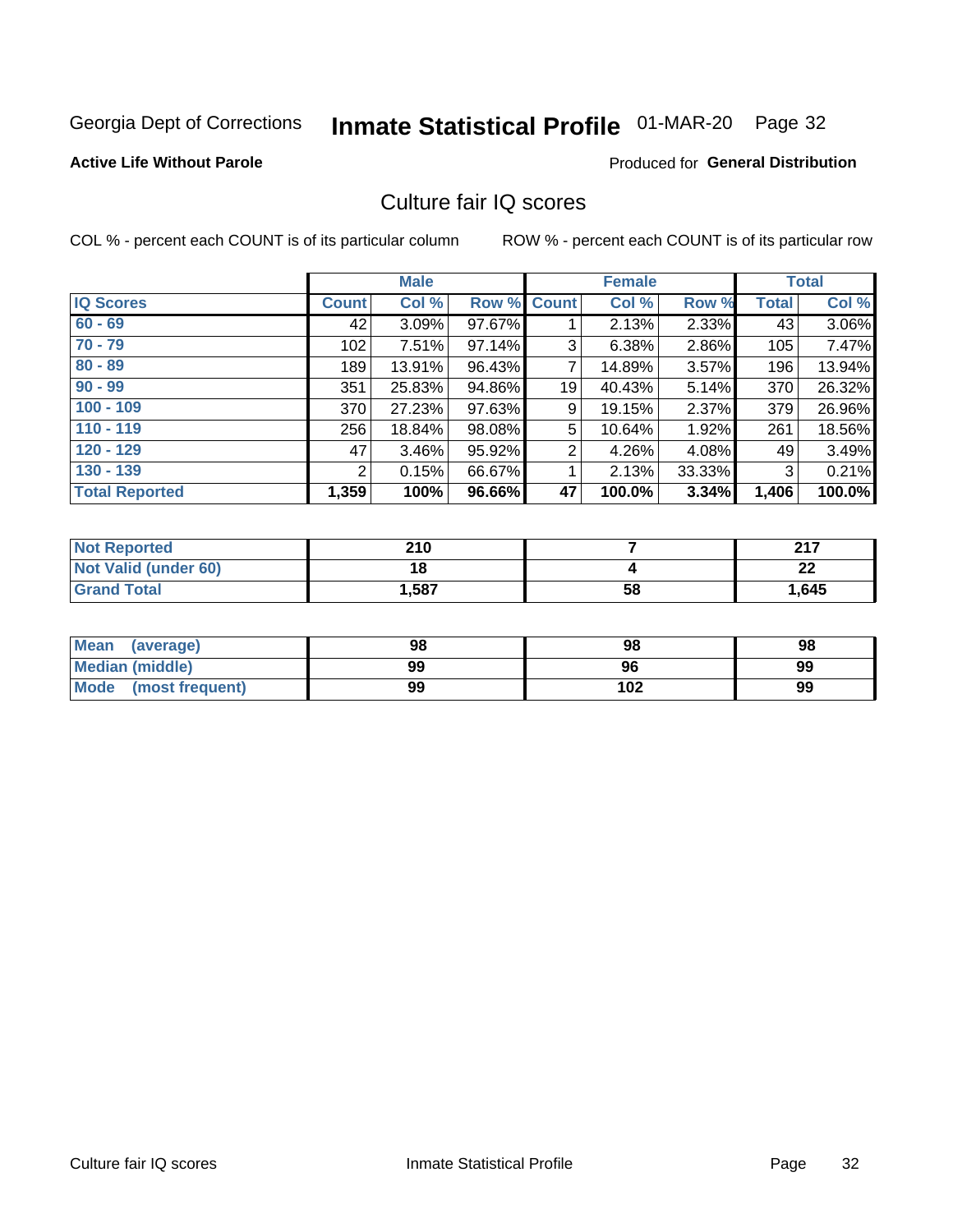## Inmate Statistical Profile 01-MAR-20 Page 33

#### **Active Life Without Parole**

#### Produced for General Distribution

## Wide Range Achievement Test (WRAT) reading score

COL % - percent each COUNT is of its particular column

|                           |              | <b>Male</b> |         |                | <b>Female</b> |       |              | <b>Total</b> |
|---------------------------|--------------|-------------|---------|----------------|---------------|-------|--------------|--------------|
| <b>WRAT Reading Score</b> | <b>Count</b> | Col %       | Row %   | <b>Count</b>   | Col %         | Row % | <b>Total</b> | Col %        |
| 0.1 to 0.9                | 27           | 1.85%       | 100.00% |                |               |       | 27           | 1.79%        |
| 1.0 to 1.9                | 22           | 1.51%       | 100.00% |                |               |       | 22           | 1.46%        |
| 2.0 to 2.9                | 49           | 3.36%       | 96.08%  | 2              | 3.92%         | 3.92% | 51           | 3.38%        |
| 3.0 to 3.9                | 87           | 5.97%       | 95.60%  | 4              | 7.84%         | 4.40% | 91           | 6.03%        |
| 4.0 to 4.9                | 112          | 7.69%       | 96.55%  | 4              | 7.84%         | 3.45% | 116          | 7.69%        |
| 5.0 to 5.9                | 135          | 9.27%       | 98.54%  | $\overline{2}$ | 3.92%         | 1.46% | 137          | 9.08%        |
| 6.0 to 6.9                | 117          | 8.03%       | 98.32%  | 2              | 3.92%         | 1.68% | 119          | 7.89%        |
| 7.0 to 7.9                | 44           | 3.02%       | 100.00% |                |               |       | 44           | 2.92%        |
| 8.0 to 8.9                | 123          | 8.44%       | 97.62%  | 3              | 5.88%         | 2.38% | 126          | 8.36%        |
| 9.0 to 9.9                | 73           | 5.01%       | 97.33%  | $\overline{2}$ | 3.92%         | 2.67% | 75           | 4.97%        |
| 10.0 to 10.9              | 87           | 5.97%       | 98.86%  | 1              | 1.96%         | 1.14% | 88           | 5.84%        |
| 11.0 to 11.9              | 140          | 9.61%       | 95.89%  | 6              | 11.76%        | 4.11% | 146          | 9.68%        |
| 12.0 to 12.9              | 388          | 26.63%      | 94.63%  | 22             | 43.14%        | 5.37% | 410          | 27.19%       |
| 13                        | 53           | 3.64%       | 94.64%  | 3              | 5.88%         | 5.36% | 56           | 3.71%        |
| <b>Total Reported</b>     | 1,457        | 100%        | 96.62%  | 51             | 100%          | 3.38% | 1,508        | 100%         |
|                           |              |             |         |                |               |       |              |              |

| <b>Not Reported</b>          | 130   |    | , , ,<br>וטו |
|------------------------------|-------|----|--------------|
| <b>Total</b><br><b>Grand</b> | 1,587 | 58 | .645         |

| <b>Mean</b><br>(average)       | 74 נ<br>o. / I     | 9.88 | 8.75 |
|--------------------------------|--------------------|------|------|
| Median (middle)                | י ה<br><u> ม.∠</u> | 11.9 | 9.5  |
| <b>Mode</b><br>(most frequent) | 12.9               | 12.9 | 12.9 |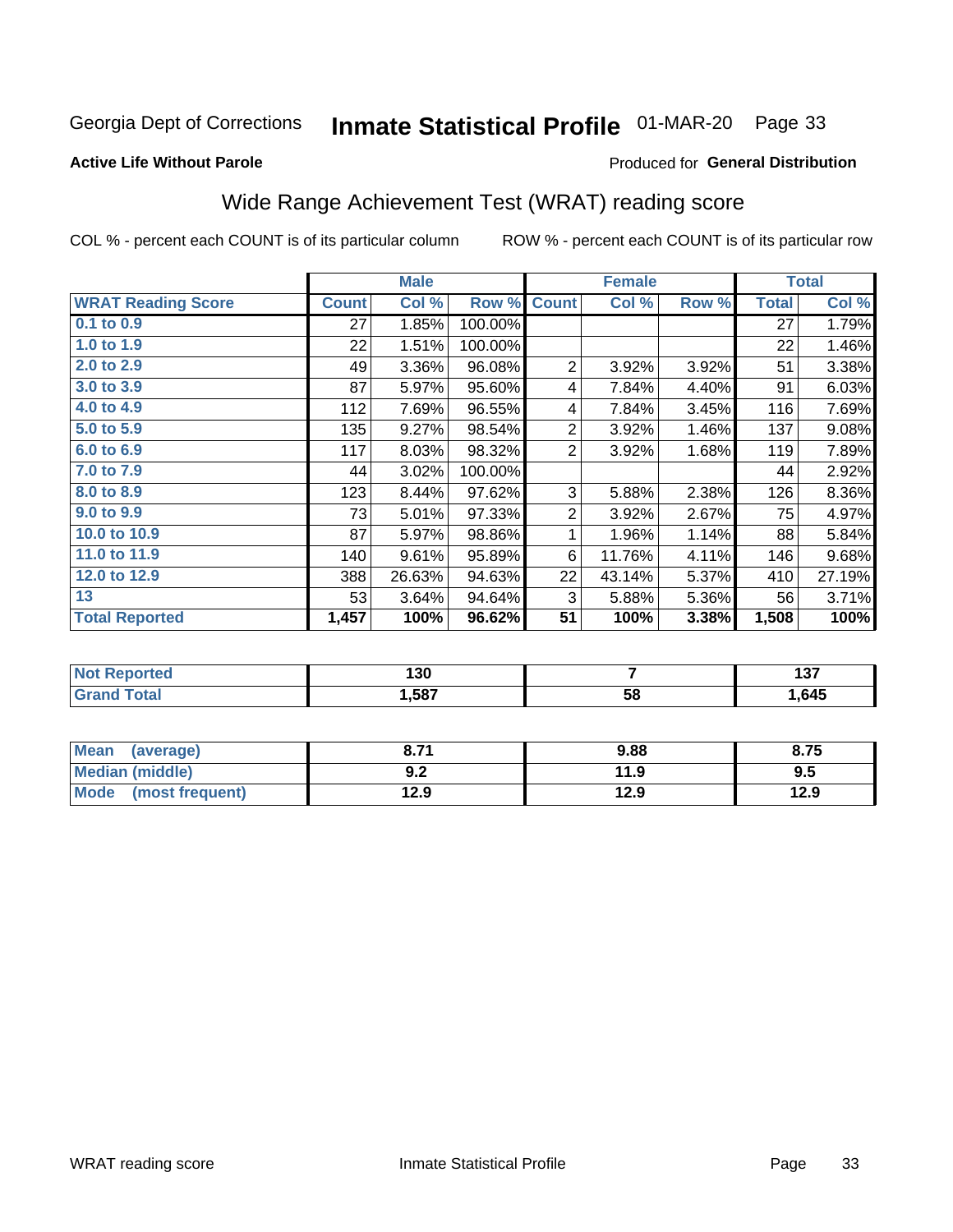## Inmate Statistical Profile 01-MAR-20 Page 34

Produced for General Distribution

#### **Active Life Without Parole**

## Wide Range Achievement Test (WRAT) math score

COL % - percent each COUNT is of its particular column

|                              |              | <b>Male</b> |         |                | <b>Female</b> |        |              | <b>Total</b> |
|------------------------------|--------------|-------------|---------|----------------|---------------|--------|--------------|--------------|
| <b>WRAT Mathematic Score</b> | <b>Count</b> | Col %       | Row %   | <b>Count</b>   | Col %         | Row %  | <b>Total</b> | Col %        |
| $0.1$ to $0.9$               | 5            | 0.34%       | 100.00% |                |               |        | 5            | 0.33%        |
| 1.0 to 1.9                   | 12           | 0.82%       | 100.00% |                |               |        | 12           | 0.80%        |
| 2.0 to 2.9                   | 34           | 2.33%       | 97.14%  | $\mathbf{1}$   | 1.96%         | 2.86%  | 35           | 2.32%        |
| 3.0 to 3.9                   | 78           | 5.35%       | 97.50%  | $\overline{2}$ | 3.92%         | 2.50%  | 80           | 5.31%        |
| 4.0 to 4.9                   | 165          | 11.32%      | 97.06%  | 5              | 9.80%         | 2.94%  | 170          | 11.27%       |
| 5.0 to 5.9                   | 206          | 14.14%      | 97.63%  | 5              | 9.80%         | 2.37%  | 211          | 13.99%       |
| 6.0 to 6.9                   | 308          | 21.14%      | 97.16%  | 9              | 17.65%        | 2.84%  | 317          | 21.02%       |
| 7.0 to 7.9                   | 133          | 9.13%       | 96.38%  | 5              | 9.80%         | 3.62%  | 138          | 9.15%        |
| 8.0 to 8.9                   | 147          | 10.09%      | 98.00%  | 3              | 5.88%         | 2.00%  | 150          | 9.95%        |
| 9.0 to 9.9                   | 109          | 7.48%       | 95.61%  | 5              | 9.80%         | 4.39%  | 114          | 7.56%        |
| 10.0 to 10.9                 | 31           | 2.13%       | 100.00% |                |               |        | 31           | 2.06%        |
| 11.0 to 11.9                 | 49           | 3.36%       | 96.08%  | 2              | 3.92%         | 3.92%  | 51           | 3.38%        |
| 12.0 to 12.9                 | 174          | 11.94%      | 93.05%  | 13             | 25.49%        | 6.95%  | 187          | 12.40%       |
| 13                           | 6            | 0.41%       | 85.71%  | 1              | 1.96%         | 14.29% | 7            | 0.46%        |
| <b>Total Reported</b>        | 1,457        | 100%        | 96.62%  | 51             | 100%          | 3.38%  | 1,508        | 100%         |

| <b>Not</b><br><b>Reported</b> | 130  |    | .<br>1 J I |
|-------------------------------|------|----|------------|
| <b>cotal</b>                  | ,587 | 58 | .645       |

| <b>Mean</b><br>(average) | 7.34 | 8.40 | 7.38 |
|--------------------------|------|------|------|
| <b>Median (middle)</b>   | 6.9  |      | 6.9  |
| Mode (most frequent)     | 12.9 | 12.9 | 12.9 |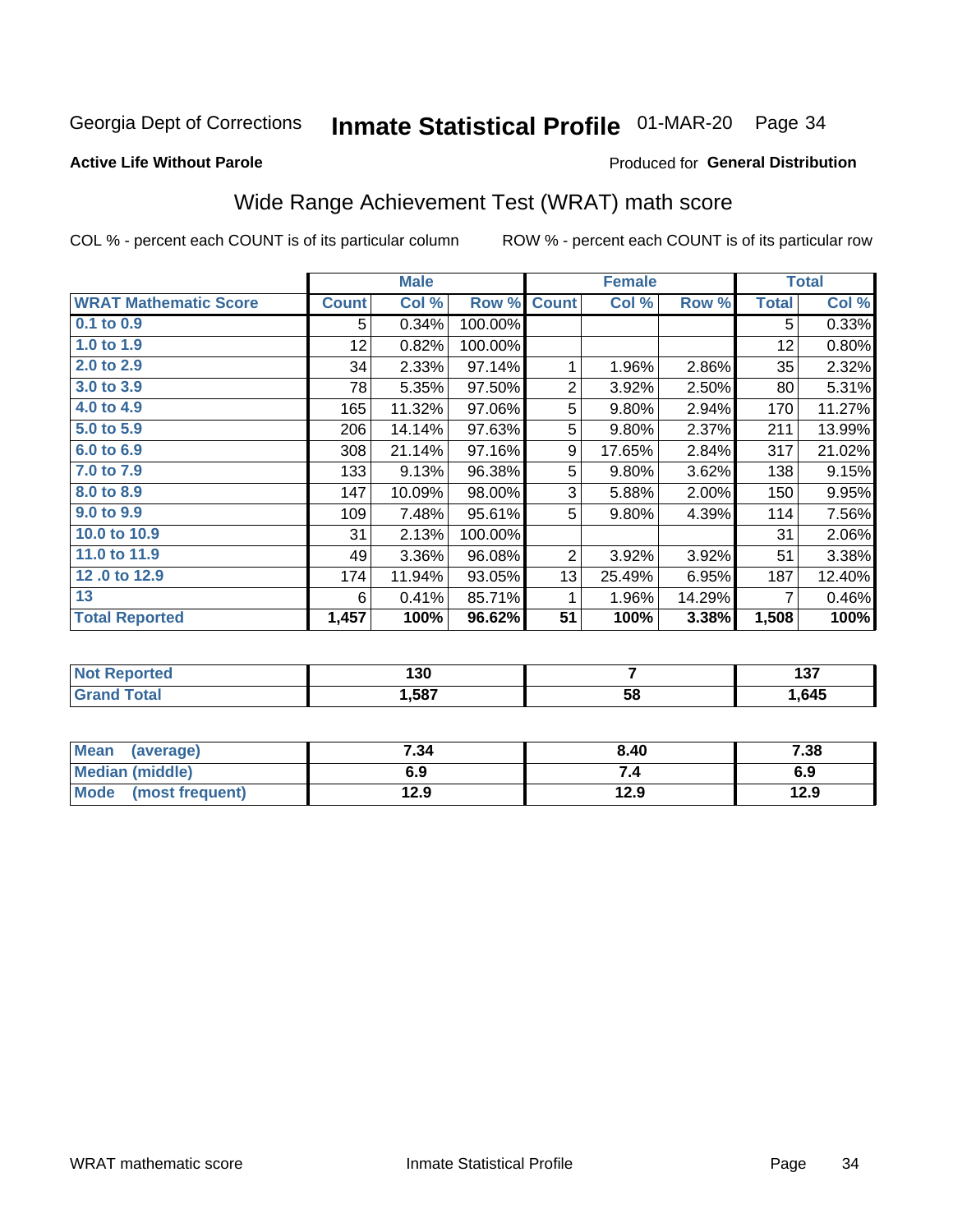#### Inmate Statistical Profile 01-MAR-20 Page 35

#### **Active Life Without Parole**

#### Produced for General Distribution

### Wide Range Achievement Test (WRAT) spelling score

COL % - percent each COUNT is of its particular column

|                            |                 | <b>Male</b> |         |                | <b>Female</b>  |       |              | <b>Total</b> |
|----------------------------|-----------------|-------------|---------|----------------|----------------|-------|--------------|--------------|
| <b>WRAT Spelling Score</b> | <b>Count</b>    | Col %       | Row %   | <b>Count</b>   | Col %          | Row % | <b>Total</b> | Col %        |
| $0.1$ to $0.9$             | 26              | 1.79%       | 100.00% |                |                |       | 26           | 1.73%        |
| 1.0 to 1.9                 | 37              | 2.54%       | 100.00% |                |                |       | 37           | 2.46%        |
| 2.0 to 2.9                 | 60              | 4.12%       | 96.77%  | $\overline{2}$ | 3.92%          | 3.23% | 62           | 4.12%        |
| 3.0 to 3.9                 | 86              | 5.91%       | 97.73%  | $\overline{2}$ | 3.92%          | 2.27% | 88           | 5.84%        |
| 4.0 to 4.9                 | 86              | 5.91%       | 97.73%  | $\overline{2}$ | 3.92%          | 2.27% | 88           | 5.84%        |
| 5.0 to 5.9                 | 149             | 10.24%      | 99.33%  | 1              | 1.96%          | 0.67% | 150          | 9.96%        |
| 6.0 to 6.9                 | 128             | 8.80%       | 98.46%  | $\overline{2}$ | 3.92%          | 1.54% | 130          | 8.63%        |
| 7.0 to 7.9                 | 130             | 8.93%       | 97.74%  | 3              | 5.88%          | 2.26% | 133          | 8.83%        |
| 8.0 to 8.9                 | 127             | 8.73%       | 97.69%  | 3              | 5.88%          | 2.31% | 130          | 8.63%        |
| 9.0 to 9.9                 | 81              | 5.57%       | 100.00% |                |                |       | 81           | 5.38%        |
| 10.0 to 10.9               | 74              | 5.09%       | 100.00% |                |                |       | 74           | 4.91%        |
| 11.0 to 11.9               | 102             | 7.01%       | 93.58%  | $\overline{7}$ | 13.73%         | 6.42% | 109          | 7.24%        |
| 12.0 to 12.9               | 339             | 23.30%      | 92.37%  | 28             | 54.90%         | 7.63% | 367          | 24.37%       |
| 13                         | 30 <sup>°</sup> | 2.06%       | 96.77%  | 1              | 1.96%          | 3.23% | 31           | 2.06%        |
| <b>Total Reported</b>      | 1,455           | 100%        | 96.61%  | 51             | 100%           | 3.39% | 1,506        | 100%         |
|                            |                 |             |         |                |                |       |              |              |
| <b>Not Reported</b>        |                 | 132         |         |                | $\overline{7}$ |       |              | 139          |
| <b>Grand Total</b>         |                 | 1,587       |         |                | 58             |       |              | 1,645        |

| <b>Mean</b><br>(average)       | 8.25 | 10.55        | 8.33 |
|--------------------------------|------|--------------|------|
| Median (middle)                | o. J | 127<br>I 4.I | ი.ა  |
| <b>Mode</b><br>(most frequent) | 12.9 | 12.9         | 12.9 |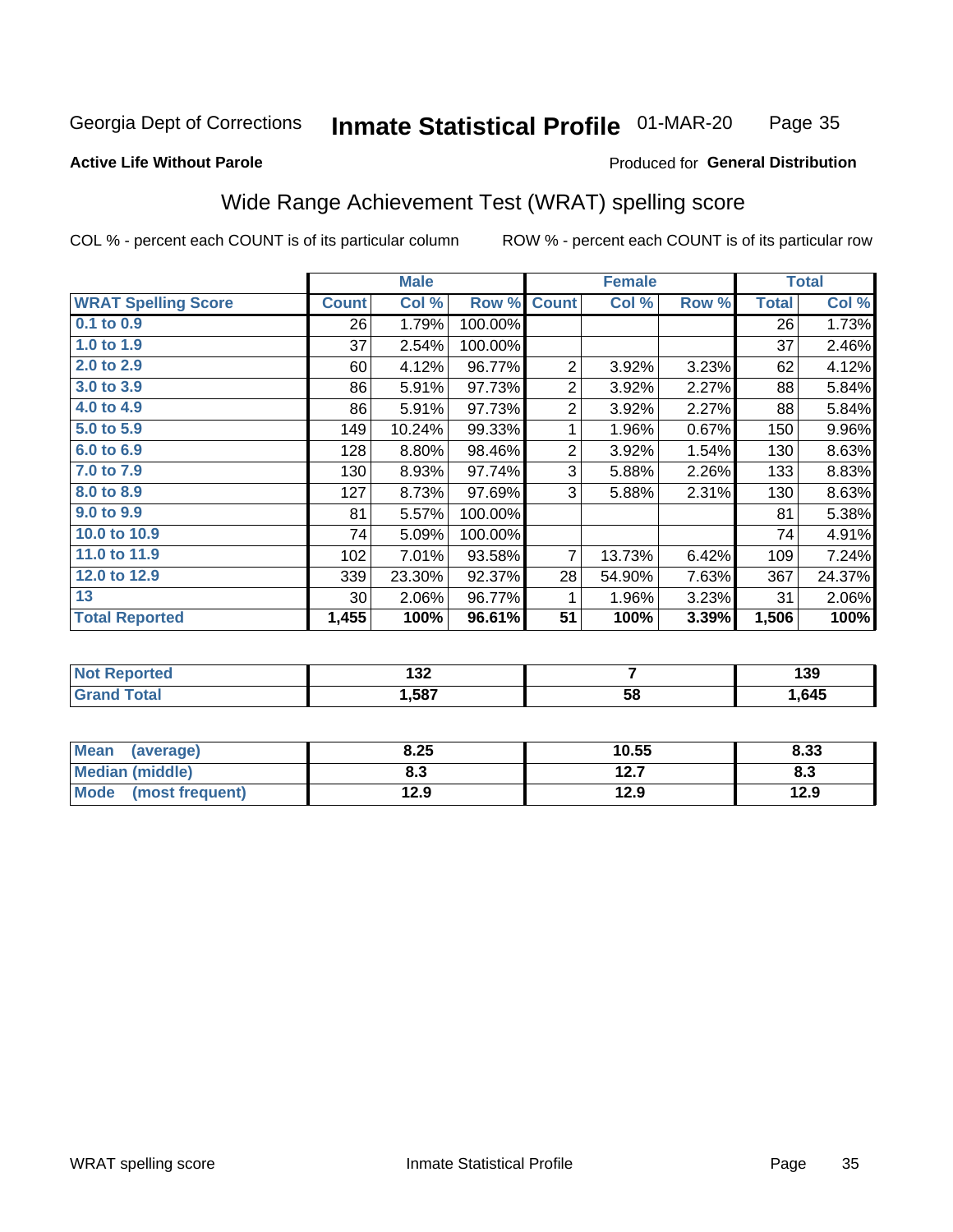## Inmate Statistical Profile 01-MAR-20 Page 36

#### **Active Life Without Parole**

#### Produced for General Distribution

## Current / last mental health treatment level

COL % - percent each COUNT is of its particular column

|                                    |              | <b>Male</b> |         |              | <b>Female</b> |        |              | <b>Total</b> |
|------------------------------------|--------------|-------------|---------|--------------|---------------|--------|--------------|--------------|
| <b>Mental Health Treatment Lev</b> | <b>Count</b> | Col %       | Row %   | <b>Count</b> | Col %         | Row %  | <b>Total</b> | Col %        |
| 1 No problem at current time       | 278          | 39.21%      | 96.53%  | 10           | 19.61%        | 3.47%  | 288          | 37.89%       |
| 2 Receiving outpatient             | 343          | 48.38%      | 89.32%  | 41           | 80.39%        | 10.68% | 384          | 50.53%       |
| Treatment                          |              |             |         |              |               |        |              |              |
| 3 Inpatient, moderate              | 66           | 9.31%       | 100.00% |              |               |        | 66           | 8.68%        |
| <b>Treatment</b>                   |              |             |         |              |               |        |              |              |
| 4 Inpatient, intensive             | 22           | 3.10%       | 100.00% |              |               |        | 22           | 2.89%        |
| Treatment                          |              |             |         |              |               |        |              |              |
| <b>Total Evaluated</b>             | 709          | 100%        | 93.29%  | 51           | 100%          | 6.71%  | 760          | 100%         |

| Never had MH evaluation | 878  |    | 885  |
|-------------------------|------|----|------|
|                         | ,587 | ວ໐ | .645 |

| <b>Median (middle)</b><br><b>Receiving outpatient</b><br>treatment |                                          | <b>Receiving outpatient</b><br>treatment | <b>Receiving</b><br>outpatient<br>treatment |
|--------------------------------------------------------------------|------------------------------------------|------------------------------------------|---------------------------------------------|
| <b>Mode</b><br>(most frequent)                                     | <b>Receiving outpatient</b><br>treatment | <b>Receiving outpatient</b><br>treatment | <b>Receiving</b><br>outpatient<br>treatment |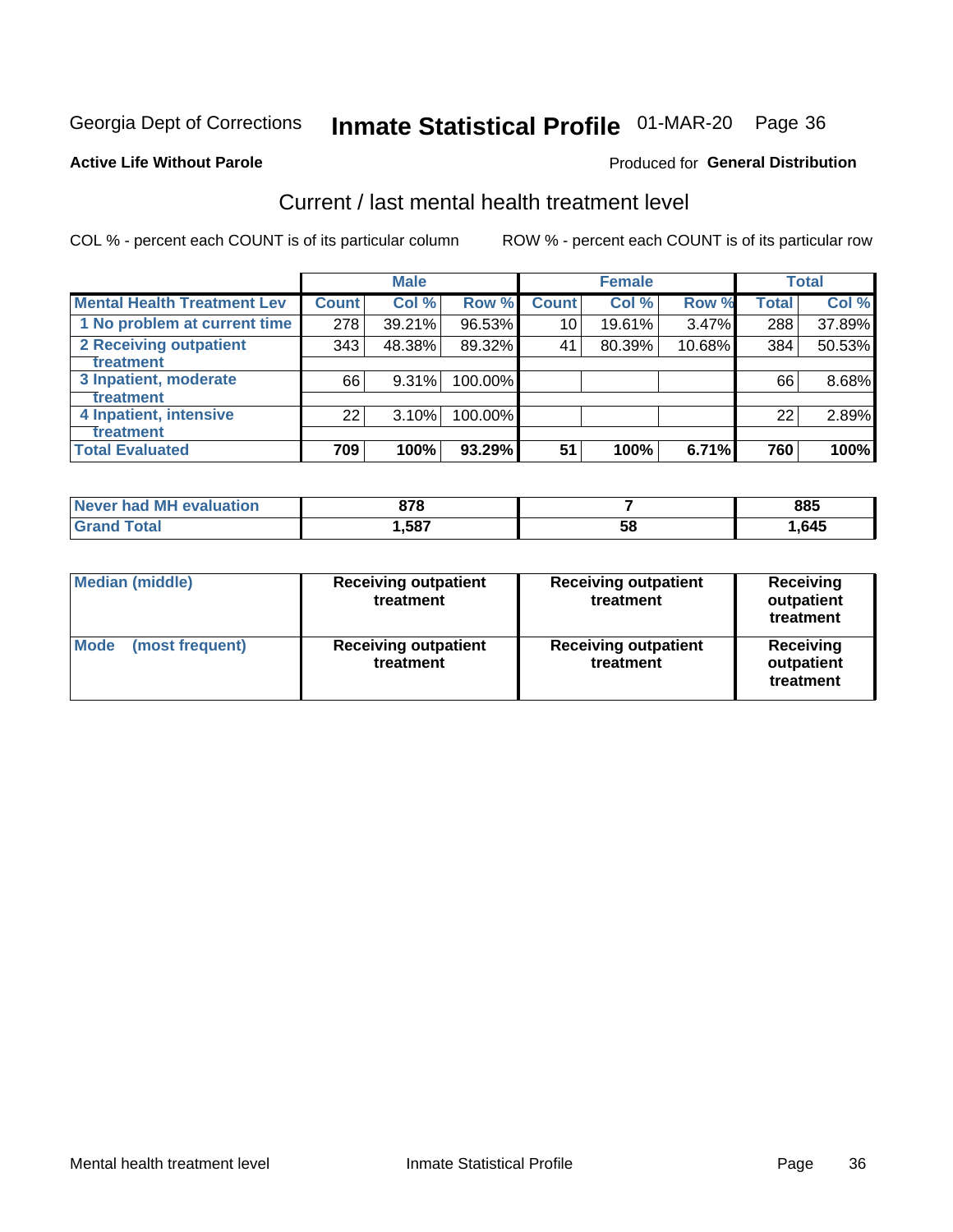#### Inmate Statistical Profile 01-MAR-20 Page 37

#### **Active Life Without Parole**

#### Produced for General Distribution

## PULHESDWIT medical scale - 'P' overall condition ('P'hysical)

COL % - percent each COUNT is of its particular column

|                                  |                | <b>Male</b> |         |             | <b>Female</b> |       |                | <b>Total</b> |
|----------------------------------|----------------|-------------|---------|-------------|---------------|-------|----------------|--------------|
| 'P' Overall Condition            | <b>Count</b>   | Col %       |         | Row % Count | Col %         | Row % | <b>Total</b>   | Col %        |
| 1 No medical illness             | 1,118          | 76.52%      | 97.30%  | 31          | 53.45%        | 2.70% | 1,149          | 75.64%       |
| 2 Well-controlled chronic        | 303            | 20.74%      | 92.10%  | 26          | 44.83%        | 7.90% | 329            | 21.66%       |
| <b>illness</b>                   |                |             |         |             |               |       |                |              |
| 3 Poorly-controlled chronic      | 37             | 2.53%       | 97.37%  |             | 1.72%         | 2.63% | 38             | 2.50%        |
| <b>illness</b>                   |                |             |         |             |               |       |                |              |
| 4 Significant problems requiring | 2 <sub>1</sub> | 0.14%       | 100.00% |             |               |       | $\overline{2}$ | 0.13%        |
| special housing                  |                |             |         |             |               |       |                |              |
| 5 Terminal illness, $<$ 6 months |                | $0.07\%$    | 100.00% |             |               |       |                | 0.07%        |
| to live                          |                |             |         |             |               |       |                |              |
| <b>Total Reported</b>            | 1,461          | 100%        | 96.18%  | 58          | 100%          | 3.82% | 1,519          | 100%         |

| rteo  | 1 ጎድ  |    | 1 つぐ |
|-------|-------|----|------|
| .     | 14 V  |    | 14 V |
| _____ | 1,587 | ၁၀ | ,645 |

|  |  | Mode (most frequent) | 1 No medical illness | 1 No medical illness | 1 No medical<br>illness |
|--|--|----------------------|----------------------|----------------------|-------------------------|
|--|--|----------------------|----------------------|----------------------|-------------------------|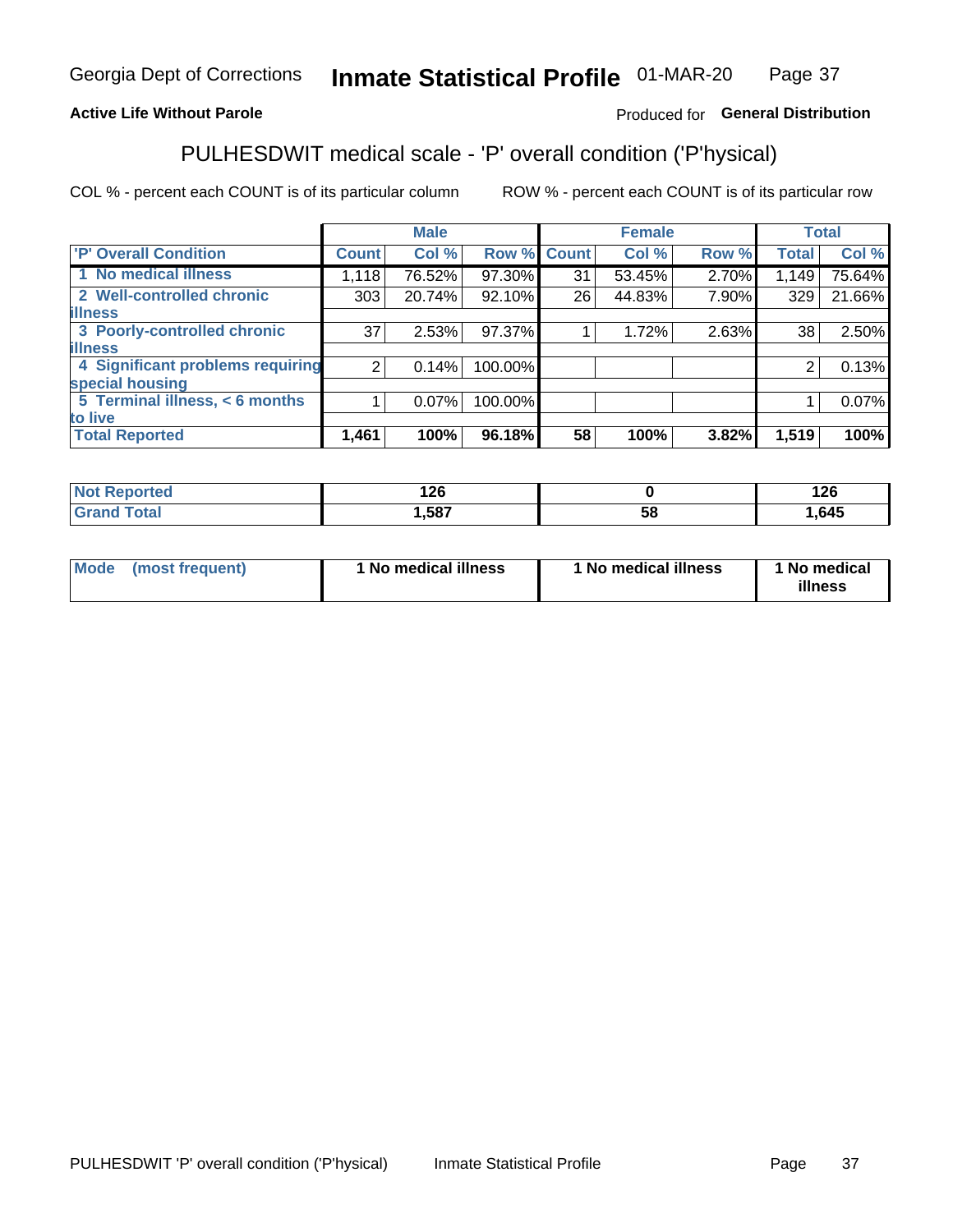#### **Active Life Without Parole**

### Produced for General Distribution

## PULHESDWIT medical scale - 'U' upper body

COL % - percent each COUNT is of its particular column

|                              |                 | <b>Male</b> |         |              | <b>Female</b> |       |              | <b>Total</b> |
|------------------------------|-----------------|-------------|---------|--------------|---------------|-------|--------------|--------------|
| <b>'U' Upper Body</b>        | <b>Count</b>    | Col %       | Row %   | <b>Count</b> | Col %         | Row % | <b>Total</b> | Col %        |
| 1 Upper bones, joints,       | 1,364           | 93.55%      | 96.19%  | 54           | 93.10%        | 3.81% | 1,418        | 93.54%       |
| muscles all OK               |                 |             |         |              |               |       |              |              |
| 2 One or both arms minimally | 79              | 5.42%       | 95.18%  | 4            | 6.90%         | 4.82% | 83           | 5.47%        |
| <b>limited</b>               |                 |             |         |              |               |       |              |              |
| 3 One or both arms           | 12 <sub>2</sub> | 0.82%       | 100.00% |              |               |       | 12           | 0.79%        |
| <b>moderately limited</b>    |                 |             |         |              |               |       |              |              |
| 4 One arm disabled,          | 3               | 0.21%       | 100.00% |              |               |       | 3            | 0.20%        |
| paralyzed, or amputated      |                 |             |         |              |               |       |              |              |
| <b>Total Reported</b>        | 1,458           | 100%        | 96.17%  | 58           | 100%          | 3.83% | 1,516        | 100%         |

| <b>Not Reported</b> | 1 2 Q<br>ت ے ا |    | 120<br>143 |
|---------------------|----------------|----|------------|
| <b>Grand Total</b>  | ,587           | აშ | .645       |

| Mode | (most frequent) | l Upper bones, joints,<br>muscles all OK | 1 Upper bones, joints,<br>muscles all OK | 1 Upper bones,<br>ljoints, muscles all<br>ОK |
|------|-----------------|------------------------------------------|------------------------------------------|----------------------------------------------|
|------|-----------------|------------------------------------------|------------------------------------------|----------------------------------------------|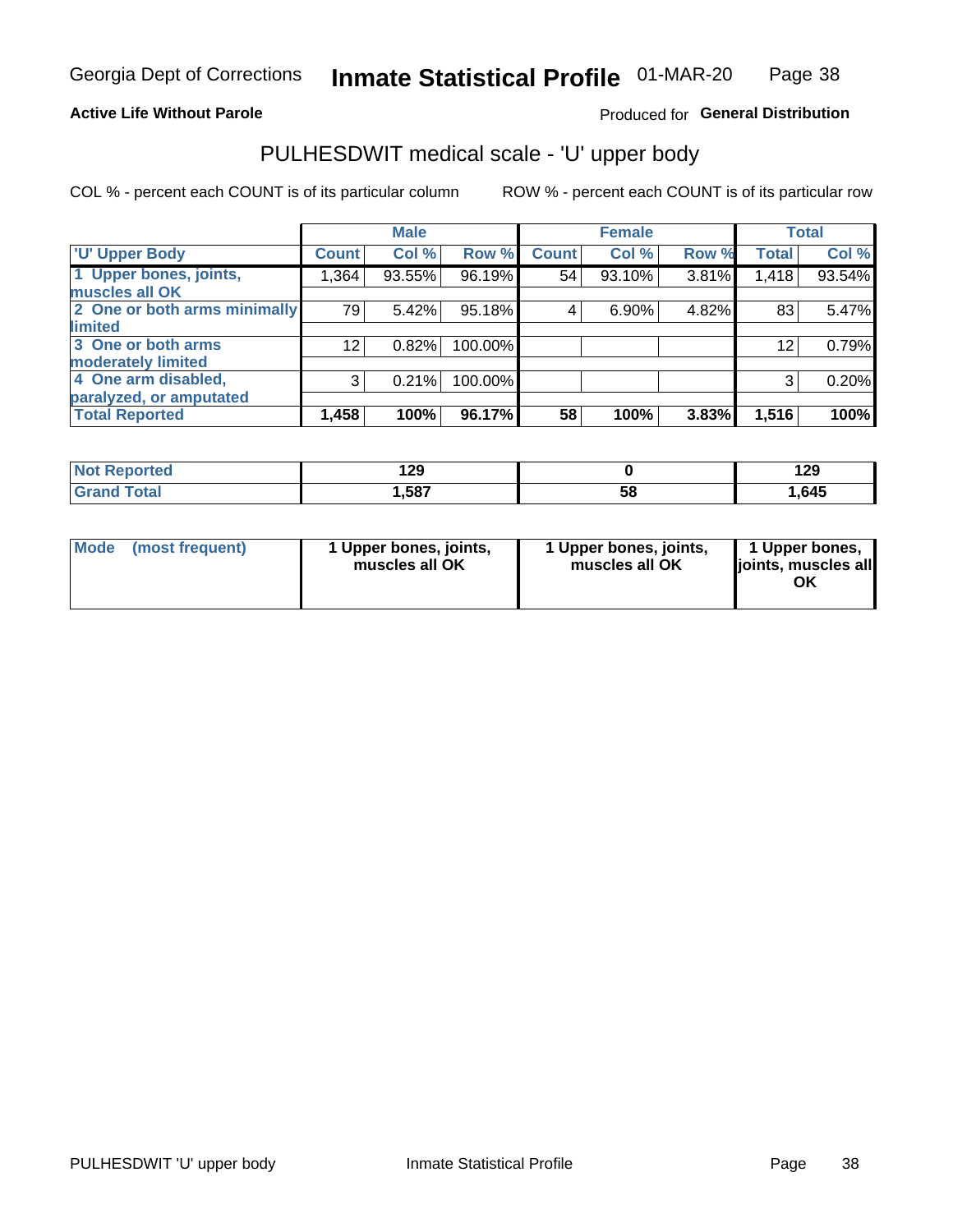#### **Active Life Without Parole**

#### Produced for General Distribution

### PULHESDWIT medical scale - 'L' lower body

COL % - percent each COUNT is of its particular column

|                                |              | <b>Male</b> |         |              | <b>Female</b> |       |              | <b>Total</b> |
|--------------------------------|--------------|-------------|---------|--------------|---------------|-------|--------------|--------------|
| 'L' Lower Body                 | <b>Count</b> | Col %       | Row %   | <b>Count</b> | Col %         | Row % | <b>Total</b> | Col %        |
| 1 Lower bones, joints,         | 1,265        | 86.76%      | 96.20%  | 50           | 86.21%        | 3.80% | 1,315        | 86.74%       |
| muscles all OK                 |              |             |         |              |               |       |              |              |
| 2 One or both legs minimally   | 165          | 11.32%      | 95.38%  | 8            | 13.79%        | 4.62% | 173          | 11.41%       |
| limited                        |              |             |         |              |               |       |              |              |
| 3 One or both legs             | 23           | 1.58%       | 100.00% |              |               |       | 23           | 1.52%        |
| moderately limited             |              |             |         |              |               |       |              |              |
| 4 One leg disabled, paralyzed, | 5            | 0.34%       | 100.00% |              |               |       | 5            | 0.33%        |
| or amputated                   |              |             |         |              |               |       |              |              |
| <b>Total Reported</b>          | 1,458        | 100%        | 96.17%  | 58           | 100%          | 3.83% | 1,516        | 100%         |

| <b>Not Reported</b> | 1 2 Q<br>ت ے ا |    | 120<br>143 |
|---------------------|----------------|----|------------|
| <b>Grand Total</b>  | ,587           | აშ | .645       |

| Mode | (most frequent) | 1 Lower bones, joints,<br>muscles all OK | 1 Lower bones, joints,<br>muscles all OK | 1 Lower bones,<br>ljoints, muscles all<br>ΟK |
|------|-----------------|------------------------------------------|------------------------------------------|----------------------------------------------|
|------|-----------------|------------------------------------------|------------------------------------------|----------------------------------------------|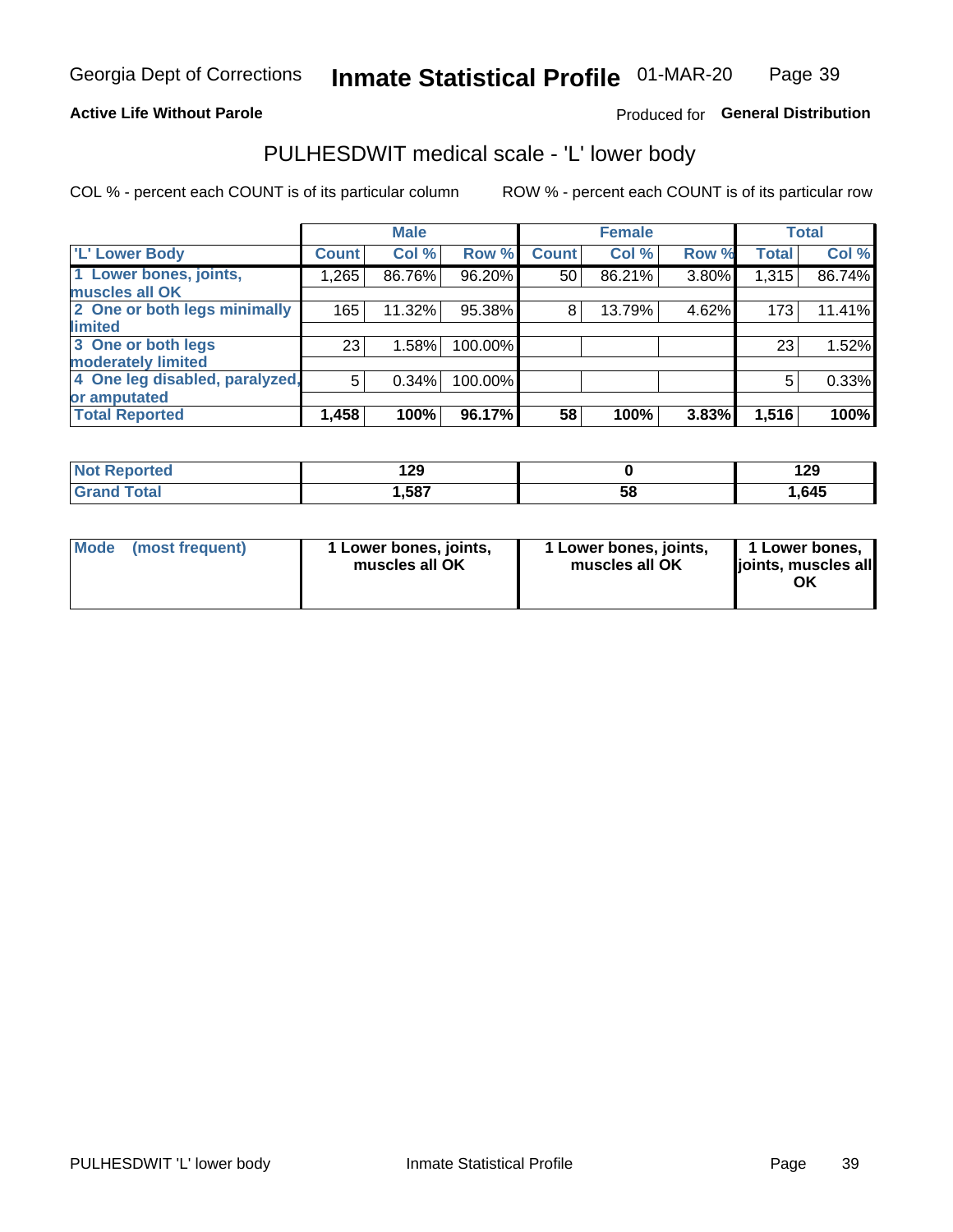#### **Active Life Without Parole**

**Produced for General Distribution** 

### PULHESDWIT medical scale - 'H' hearing

COL % - percent each COUNT is of its particular column

|                                | <b>Male</b>  |        | <b>Female</b>      |    |         | <b>Total</b> |              |        |
|--------------------------------|--------------|--------|--------------------|----|---------|--------------|--------------|--------|
| <b>H' Hearing</b>              | <b>Count</b> | Col %  | <b>Row % Count</b> |    | Col %   | Row %        | <b>Total</b> | Col %  |
| 1 Normal hearing both ears     | 1,442        | 99.04% | 96.26%             | 56 | 100.00% | 3.74%        | 1,498        | 99.07% |
| 2 Some loss in one ear with    | 9            | 0.62%  | 100.00%            |    |         |              | 9            | 0.60%  |
| other OK, or mild loss in both |              |        |                    |    |         |              |              |        |
| 3 Total loss in one ear with   | 3            | 0.21%  | 100.00%            |    |         |              | 3            | 0.20%  |
| mild loss in other             |              |        |                    |    |         |              |              |        |
| 4 Severe loss in both ears     | 2            | 0.14%  | 100.00%            |    |         |              |              | 0.13%  |
| <b>Total Reported</b>          | 1,456        | 100%   | 96.30%             | 56 | 100%    | $3.70\%$     | 1,512        | 100%   |

| N<br>тео |     |    | י ה<br>၊ ၁၁ |
|----------|-----|----|-------------|
| _____    | 587 | სა | 1,645       |

| Mode (most frequent) | 1 Normal hearing both ears 1 Normal hearing both ears 1 Normal hearing | both ears |
|----------------------|------------------------------------------------------------------------|-----------|
|                      |                                                                        |           |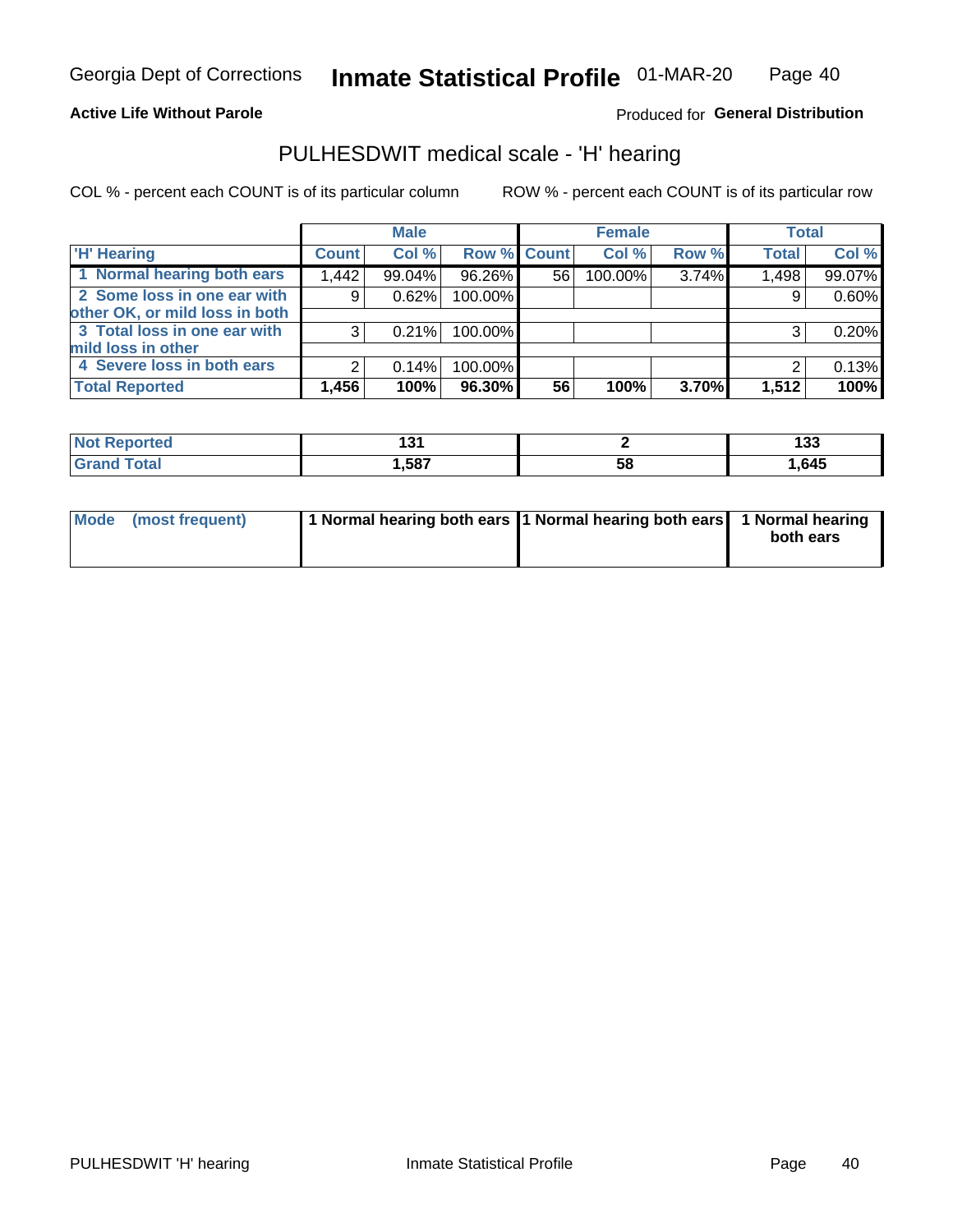#### **Active Life Without Parole**

#### Produced for General Distribution

### PULHESDWIT medical scale - 'E' vision

COL % - percent each COUNT is of its particular column

|                                 |              | <b>Male</b> |         |              | <b>Female</b> |       |              | <b>Total</b> |
|---------------------------------|--------------|-------------|---------|--------------|---------------|-------|--------------|--------------|
| <b>E' Vision</b>                | <b>Count</b> | Col %       | Row %   | <b>Count</b> | Col %         | Row % | <b>Total</b> | Col %        |
| 1 Correctable to 20/40 in both  | 1,059        | 74.95%      | 97.16%  | 31           | 55.36%        | 2.84% | 1,090        | 74.20%       |
| eyes                            |              |             |         |              |               |       |              |              |
| 2 Correctable to 20/70 in one   | 302          | 21.37%      | 92.35%  | 25           | 44.64%        | 7.65% | 327          | 22.26%       |
| eye, may be blind in other      |              |             |         |              |               |       |              |              |
| 3 Correctable to 20/200 in one  | 45           | 3.18%       | 100.00% |              |               |       | 45           | 3.06%        |
| eye, may be blind in other      |              |             |         |              |               |       |              |              |
| 4 One eye not correctable to    | 6            | 0.42%       | 100.00% |              |               |       | 6            | 0.41%        |
| 20/200, other may be blind      |              |             |         |              |               |       |              |              |
| 5 Blind in both eyes, requiring |              | 0.07%       | 100.00% |              |               |       |              | 0.07%        |
| special housing                 |              |             |         |              |               |       |              |              |
| <b>Total Reported</b>           | 1,413        | 100%        | 96.19%  | 56           | 100%          | 3.81% | 1,469        | 100%         |

| tea: | .    |    | $\bar{\ }$<br><u></u> |
|------|------|----|-----------------------|
|      | ,587 | 58 | .645                  |

| Mode (most frequent) | 1 Correctable to 20/40 in both<br>eves | 1 Correctable to 20/40 in   1 Correctable to  <br>both eves | 20/40 in both eyes |
|----------------------|----------------------------------------|-------------------------------------------------------------|--------------------|
|                      |                                        |                                                             |                    |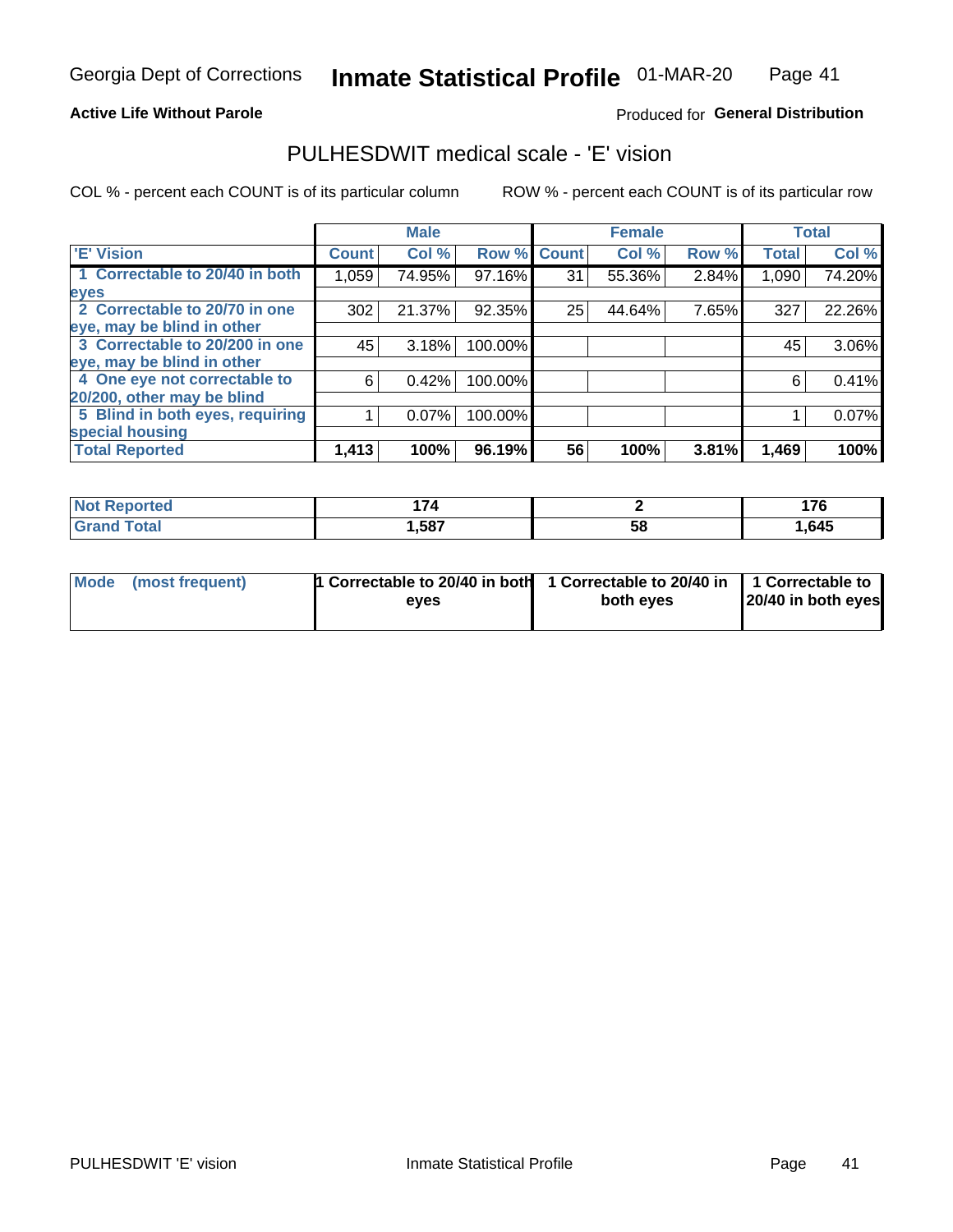#### **Active Life Without Parole**

#### Produced for General Distribution

## PULHESDWIT medical scale - 'S' pSychiatric

COL % - percent each COUNT is of its particular column

|                                        |                 | <b>Male</b> |                    |    | <b>Female</b> |        |              | <b>Total</b> |
|----------------------------------------|-----------------|-------------|--------------------|----|---------------|--------|--------------|--------------|
| 'S' pSychiatric                        | <b>Count</b>    | Col %       | <b>Row % Count</b> |    | Col %         | Row %  | <b>Total</b> | Col %        |
| 1 No impairment or disorders           | 1,212           | 82.23%      | 98.70%             | 16 | 32.00%        | 1.30%  | 1,228        | 80.58%       |
| 2 Stable, or in remission, or          | 205             | 13.91%      | 86.13%             | 33 | 66.00%        | 13.87% | 238          | 15.62%       |
| mild impairment or retardation         |                 |             |                    |    |               |        |              |              |
| 3 Requires moderate inpatient          | 44              | 2.99%       | 97.78%             |    | 2.00%         | 2.22%  | 45           | 2.95%        |
| treatment                              |                 |             |                    |    |               |        |              |              |
| 4 Requires intensive inpatient         | 12 <sub>1</sub> | 0.81%       | 100.00%            |    |               |        | 12           | 0.79%        |
| treatment                              |                 |             |                    |    |               |        |              |              |
| <b>5 Requires Crisis Stabilization</b> |                 | $0.07\%$    | 100.00%            |    |               |        |              | 0.07%        |
| Unit (CSU) inpatient care              |                 |             |                    |    |               |        |              |              |
| <b>Total Reported</b>                  | 1,474           | 100%        | 96.72%             | 50 | 100%          | 3.28%  | 1,524        | 100.0%       |

| norted<br>NOT F | 442<br>. |    | .<br>.<br>$  -$ |
|-----------------|----------|----|-----------------|
| <b>Total</b>    | 587,     | ວະ | 1,645           |

| Mode | (most frequent) | <b>1 No impairment or disorders</b> 2 Stable, or in remission, 1 No impairment or |                       |           |
|------|-----------------|-----------------------------------------------------------------------------------|-----------------------|-----------|
|      |                 |                                                                                   | or mild impairment or | disorders |
|      |                 |                                                                                   | retardation           |           |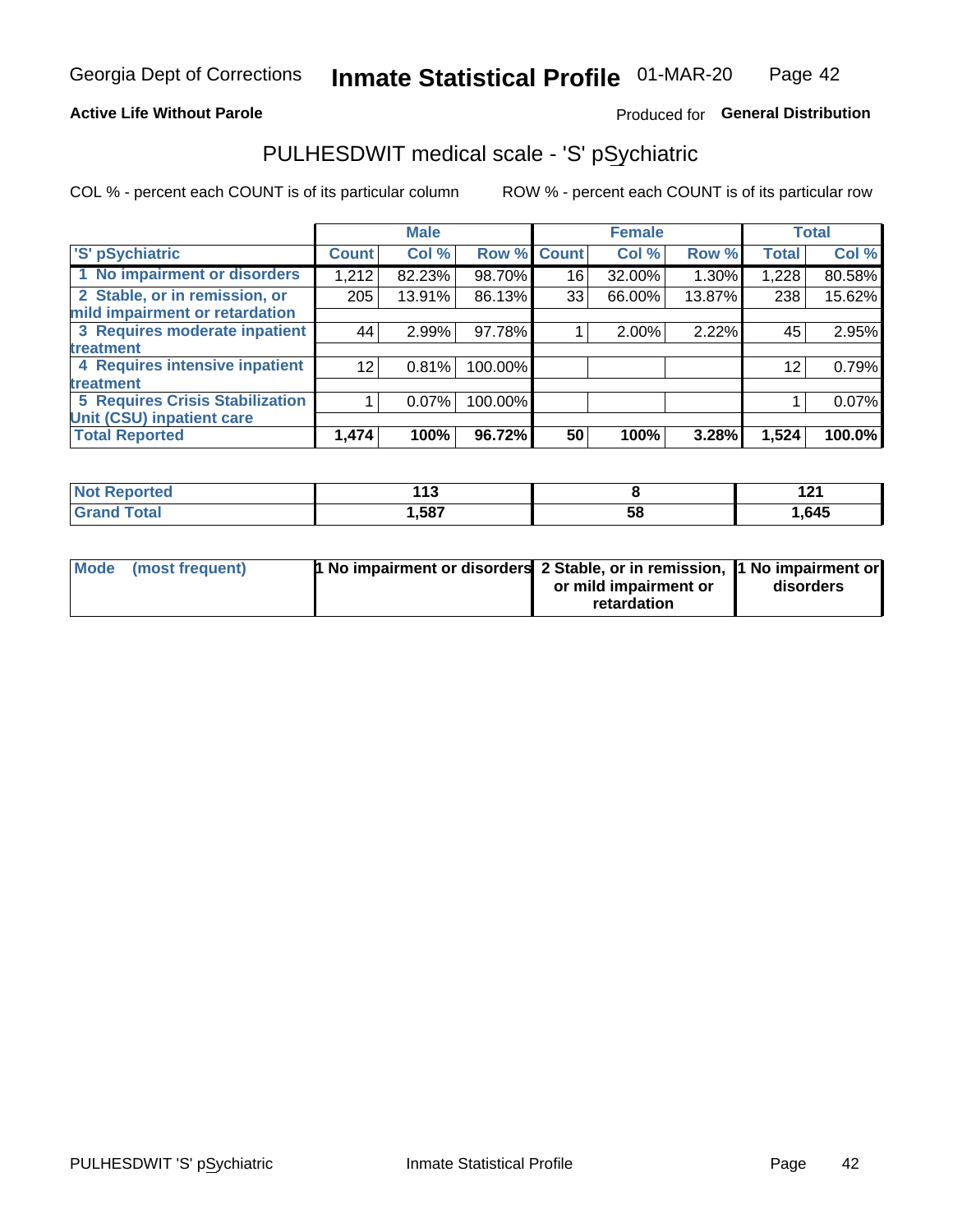#### **Active Life Without Parole**

#### Produced for General Distribution

## PULHESDWIT medical scale - 'D' dental

COL % - percent each COUNT is of its particular column

|                                 |              | <b>Male</b> |         |              | <b>Female</b> |       |              | <b>Total</b> |
|---------------------------------|--------------|-------------|---------|--------------|---------------|-------|--------------|--------------|
| <b>D'</b> Dental                | <b>Count</b> | Col %       | Row %   | <b>Count</b> | Col %         | Row % | <b>Total</b> | Col %        |
| 1 Minimal routine dental health | 1,035        | 75.77%      | 95.48%  | 49           | 94.23%        | 4.52% | 1,084        | 76.45%       |
| <b>needs</b>                    |              |             |         |              |               |       |              |              |
| 2 Moderate cavities and/or gum  | 291          | 21.30%      | 99.32%  | 2            | 3.85%         | 0.68% | 293          | 20.66%       |
| disease                         |              |             |         |              |               |       |              |              |
| 3 Extensive gum disease         | 39           | 2.86%       | 97.50%  |              | 1.92%         | 2.50% | 40           | 2.82%        |
| and/or widespread decay         |              |             |         |              |               |       |              |              |
| 4 Urgent need for dental        |              | 0.07%       | 100.00% |              |               |       |              | 0.07%        |
| <b>services</b>                 |              |             |         |              |               |       |              |              |
| <b>Total Reported</b>           | 1,366        | 100%        | 96.33%  | 52           | 100%          | 3.67% | 1,418        | 100%         |

| <b>orted</b> | ີ    |    | כמה  |
|--------------|------|----|------|
| NOT RADO     | ▴▴   |    | LL I |
| .            |      |    |      |
| Total        | ,587 | 58 | .645 |

| <b>Mode</b> | (most frequent) | <b>Minimal routine dental</b><br>health needs | 1 Minimal routine dental<br>health needs | <b>11 Minimal routine I</b><br>dental health<br>needs |
|-------------|-----------------|-----------------------------------------------|------------------------------------------|-------------------------------------------------------|
|-------------|-----------------|-----------------------------------------------|------------------------------------------|-------------------------------------------------------|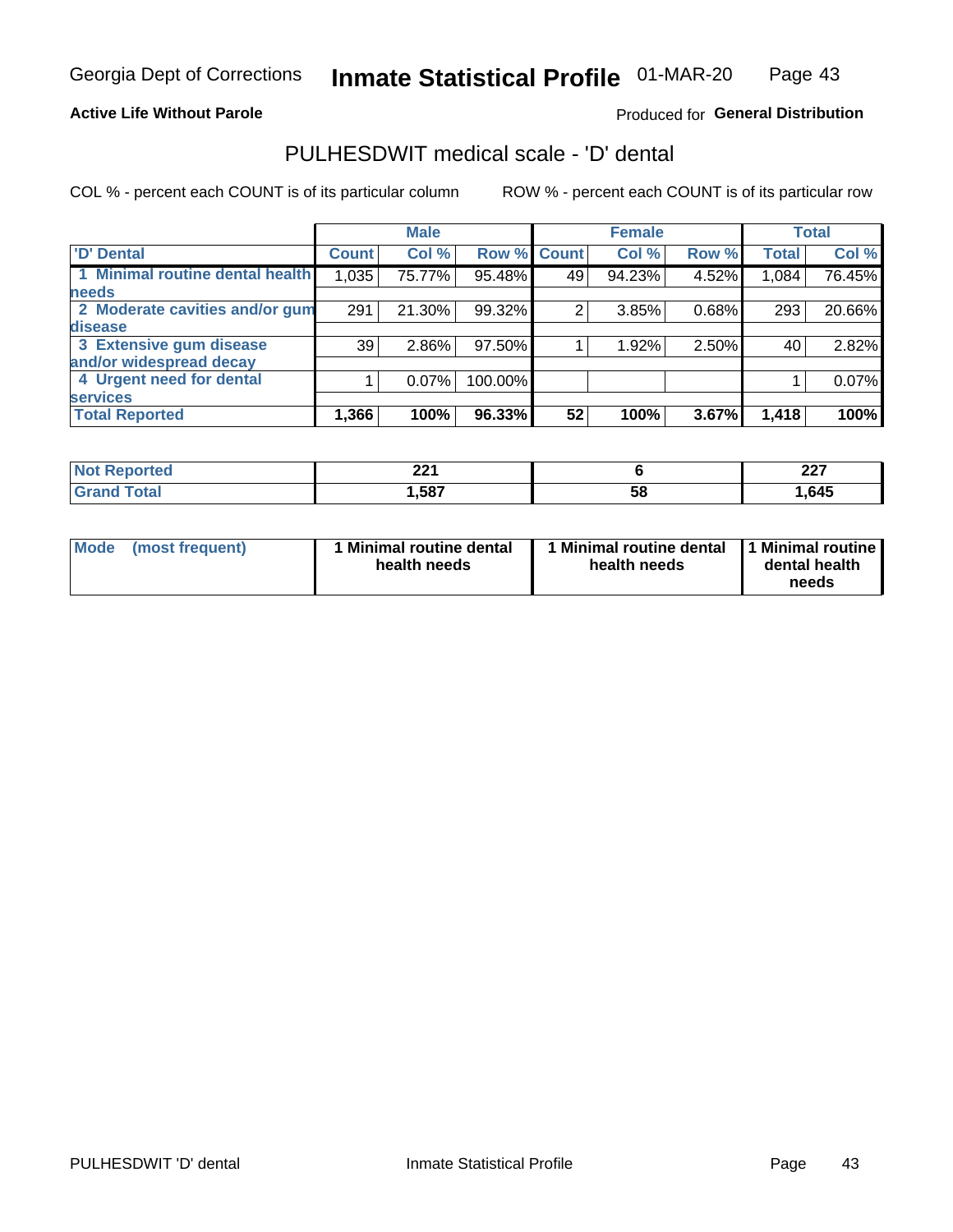#### **Active Life Without Parole**

#### Produced for General Distribution

### PULHESDWIT medical scale - 'W' work ability

COL % - percent each COUNT is of its particular column

|                                 |                    | <b>Male</b> |         |             | <b>Female</b> |       |              | <b>Total</b> |
|---------------------------------|--------------------|-------------|---------|-------------|---------------|-------|--------------|--------------|
| <b>W' work ability</b>          | Count <sup>'</sup> | Col %       |         | Row % Count | Col %         | Row % | <b>Total</b> | Col %        |
| 1 Unrestricted work or activity | 1,215              | 83.33%      | 96.58%  | 43          | 74.14%        | 3.42% | 1,258        | 82.98%       |
| 2 Minor restrictions on type of | 186                | 12.76%      | 92.54%  | 15          | 25.86%        | 7.46% | 201          | 13.26%       |
| <b>work</b>                     |                    |             |         |             |               |       |              |              |
| 3 Moderate restrictions on type | 39                 | 2.67%       | 100.00% |             |               |       | 39           | 2.57%        |
| lof work                        |                    |             |         |             |               |       |              |              |
| 4 Major restrictions on type of | 10                 | 0.69%       | 100.00% |             |               |       | 10           | 0.66%        |
| <b>work</b>                     |                    |             |         |             |               |       |              |              |
| 5 Cannot work under any         | 8                  | 0.55%       | 100.00% |             |               |       | 8            | 0.53%        |
| <b>circumstances</b>            |                    |             |         |             |               |       |              |              |
| <b>Total Reported</b>           | 1,458              | 100%        | 96.17%  | 58          | 100%          | 3.83% | 1,516        | 100%         |

| <b>orted</b> | ספו   |    | 190  |
|--------------|-------|----|------|
| NO.          | 1 Z J |    | 143  |
| <b>Total</b> | ,587  | ာဝ | .645 |

| Mode | (most frequent) | 1 Unrestricted work or<br>activity | 1 Unrestricted work or<br>activity | 1 Unrestricted<br>work or activity |
|------|-----------------|------------------------------------|------------------------------------|------------------------------------|
|------|-----------------|------------------------------------|------------------------------------|------------------------------------|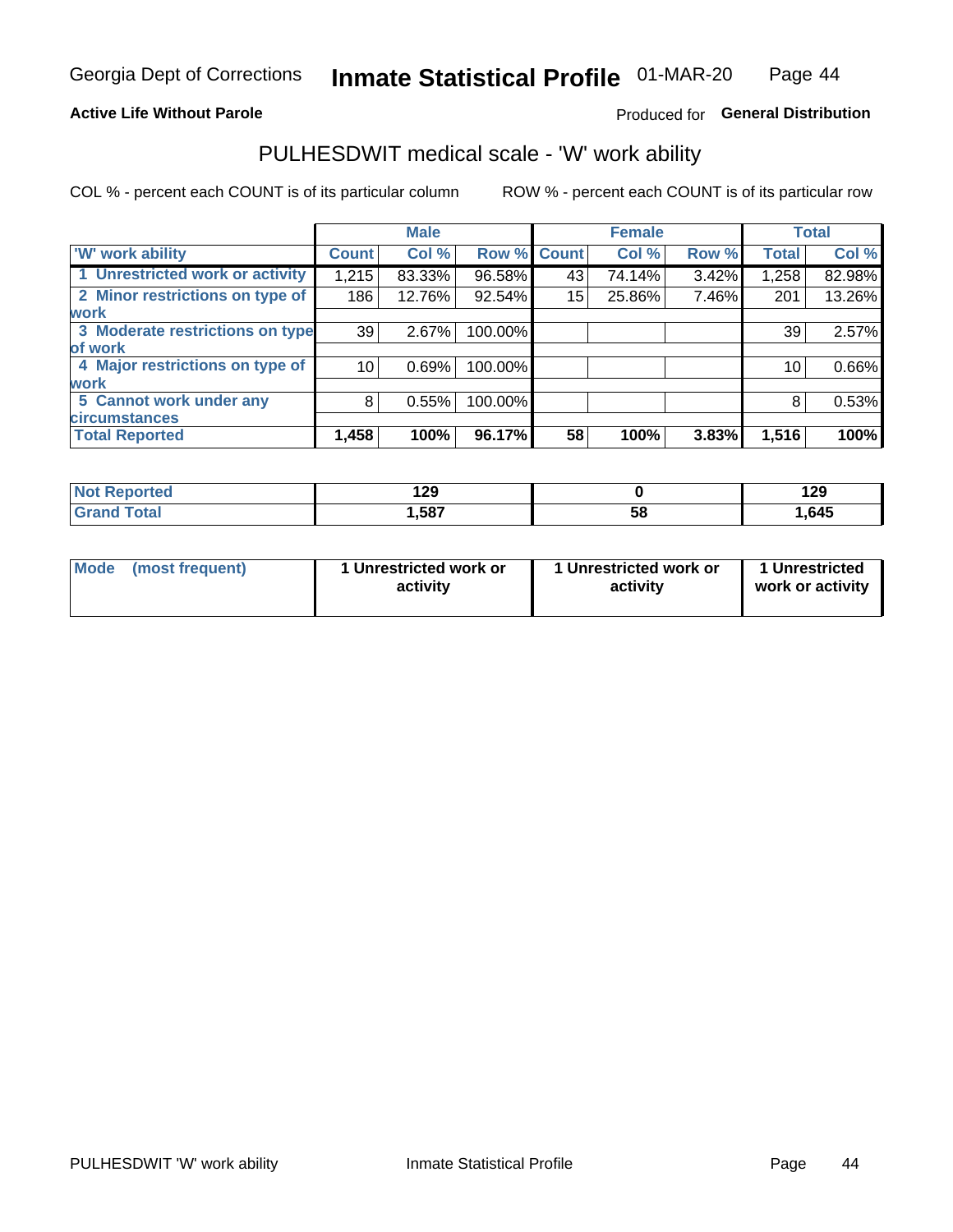#### **Active Life Without Parole**

#### Produced for General Distribution

## PULHESDWIT medical scale - 'I' impairment

COL % - percent each COUNT is of its particular column ROW % - percent each COUNT is of its particular row

|                                   |              | <b>Male</b> |             |    | <b>Female</b> |          |              | <b>Total</b> |
|-----------------------------------|--------------|-------------|-------------|----|---------------|----------|--------------|--------------|
| <b>T' Impairment</b>              | <b>Count</b> | Col %       | Row % Count |    | Col %         | Row %    | <b>Total</b> | Col %        |
| 1 No impairments or               | 1.431        | 98.35%      | 96.10%      | 58 | 100.00%       | $3.90\%$ | 1,489        | 98.41%       |
| disabilities                      |              |             |             |    |               |          |              |              |
| 2 Wheelchair-bound but            | 11           | 0.76%       | 100.00%     |    |               |          | 11           | 0.73%        |
| otherwise OK                      |              |             |             |    |               |          |              |              |
| <b>3 Needs low-level Assisted</b> | 3            | 0.21%       | 100.00%     |    |               |          | 3            | 0.20%        |
| Living (level I)                  |              |             |             |    |               |          |              |              |
| 4 Needs moderate Assisted         |              | 0.07%       | 100.00%     |    |               |          |              | 0.07%        |
| <b>Living (level II)</b>          |              |             |             |    |               |          |              |              |
| <b>5 Needs maximal Assisted</b>   | 9            | 0.62%       | 100.00%     |    |               |          | 9            | 0.59%        |
| <b>Living (level III)</b>         |              |             |             |    |               |          |              |              |
| <b>Total Reported</b>             | 1,455        | 100%        | 96.17%      | 58 | 100%          | 3.83%    | 1,513        | 100%         |

| Reported     | $\overline{\phantom{a}}$<br>1JZ |    | 499<br>19Z |
|--------------|---------------------------------|----|------------|
| <b>Total</b> | 587،،                           | 58 | 1,645      |

| Mode | (most frequent) | 1 No impairments or<br>disabilities | 1 No impairments or<br>disabilities | 1 No impairments<br>or disabilities |
|------|-----------------|-------------------------------------|-------------------------------------|-------------------------------------|
|------|-----------------|-------------------------------------|-------------------------------------|-------------------------------------|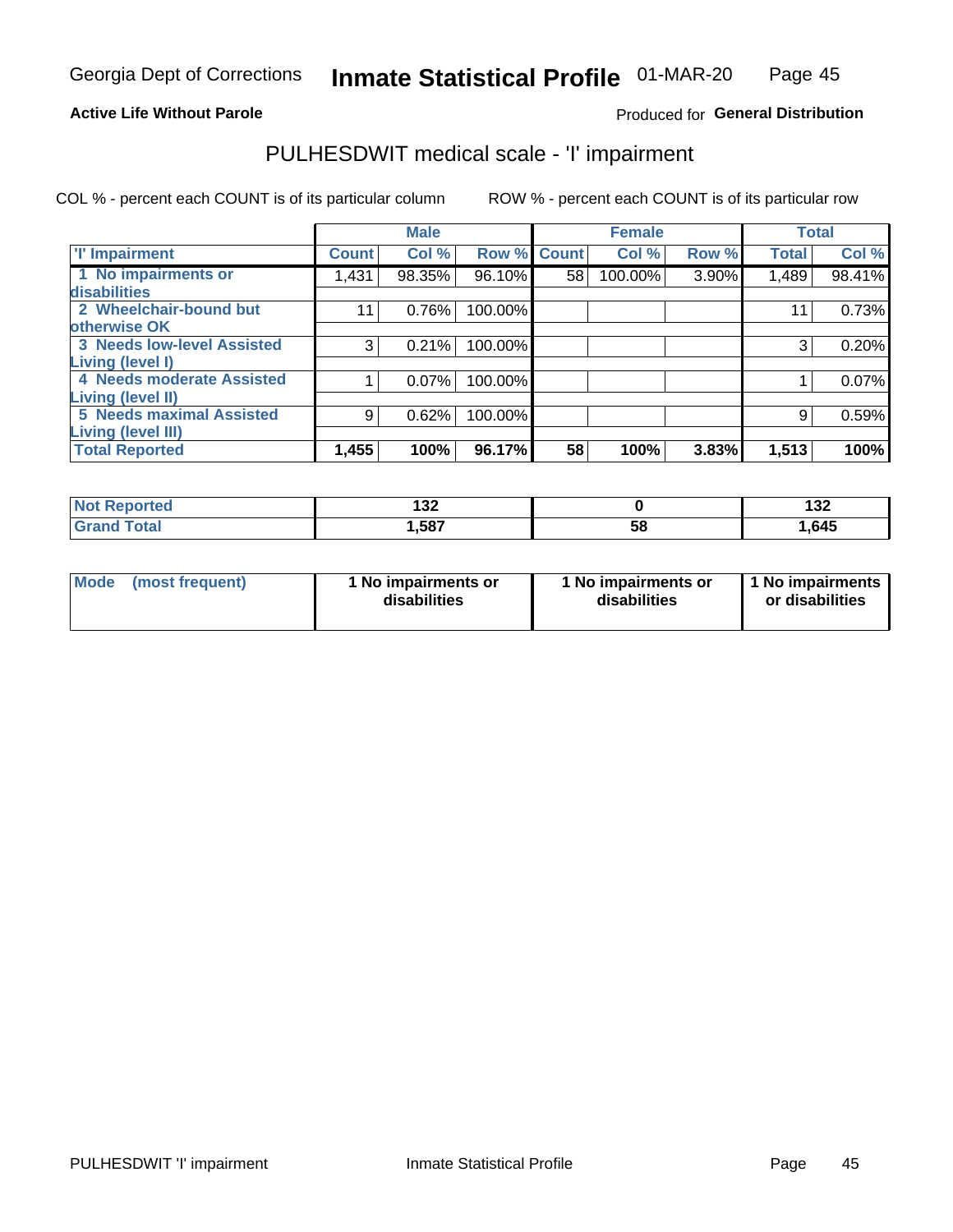#### **Active Life Without Parole**

#### Produced fo General Distribution

## PULHESDWIT medical scale - 'T' transportability

COL % - percent each COUNT is of its particular column

|                                                      |              | <b>Male</b> |         |             | <b>Female</b> |       |              | <b>Total</b> |
|------------------------------------------------------|--------------|-------------|---------|-------------|---------------|-------|--------------|--------------|
| <b>T' Transportability</b>                           | <b>Count</b> | Col %       |         | Row % Count | Col %         | Row % | <b>Total</b> | Col %        |
| 1 Can be transported in any                          | 1,447        | 98.84%      | 96.21%  | 57          | 100.00%       | 3.79% | 1,504        | 98.88%       |
| ordinary approved vehicle<br>2 Wheelchair-bound, not |              |             |         |             |               |       |              |              |
| needing special vehicle                              |              | 0.48%       | 100.00% |             |               |       |              | 0.46%        |
| 3 Wheelchair-bound, requires                         |              | 0.14%       | 100.00% |             |               |       |              | 0.13%        |
| special vehicle                                      |              |             |         |             |               |       |              |              |
| 5 Requires ambulance                                 | 8            | 0.55%       | 100.00% |             |               |       |              | 0.53%        |
| transport                                            |              |             |         |             |               |       |              |              |
| <b>Total Reported</b>                                | 1,464        | 100%        | 96.25%  | 57          | 100%          | 3.75% | 1,521        | 100%         |

| rted        | $\sim$<br>16J |    | . .<br>144 |
|-------------|---------------|----|------------|
| <b>otal</b> | .587          | Ⴢჾ | . 645      |

| <b>Mode</b> | (most frequent) | 1 Can be transported in any 1 Can be transported in any | ordinary approved vehicle   ordinary approved vehicle   transported in any | 1 Can be<br>  ordinary approved  <br>vehicle |
|-------------|-----------------|---------------------------------------------------------|----------------------------------------------------------------------------|----------------------------------------------|
|-------------|-----------------|---------------------------------------------------------|----------------------------------------------------------------------------|----------------------------------------------|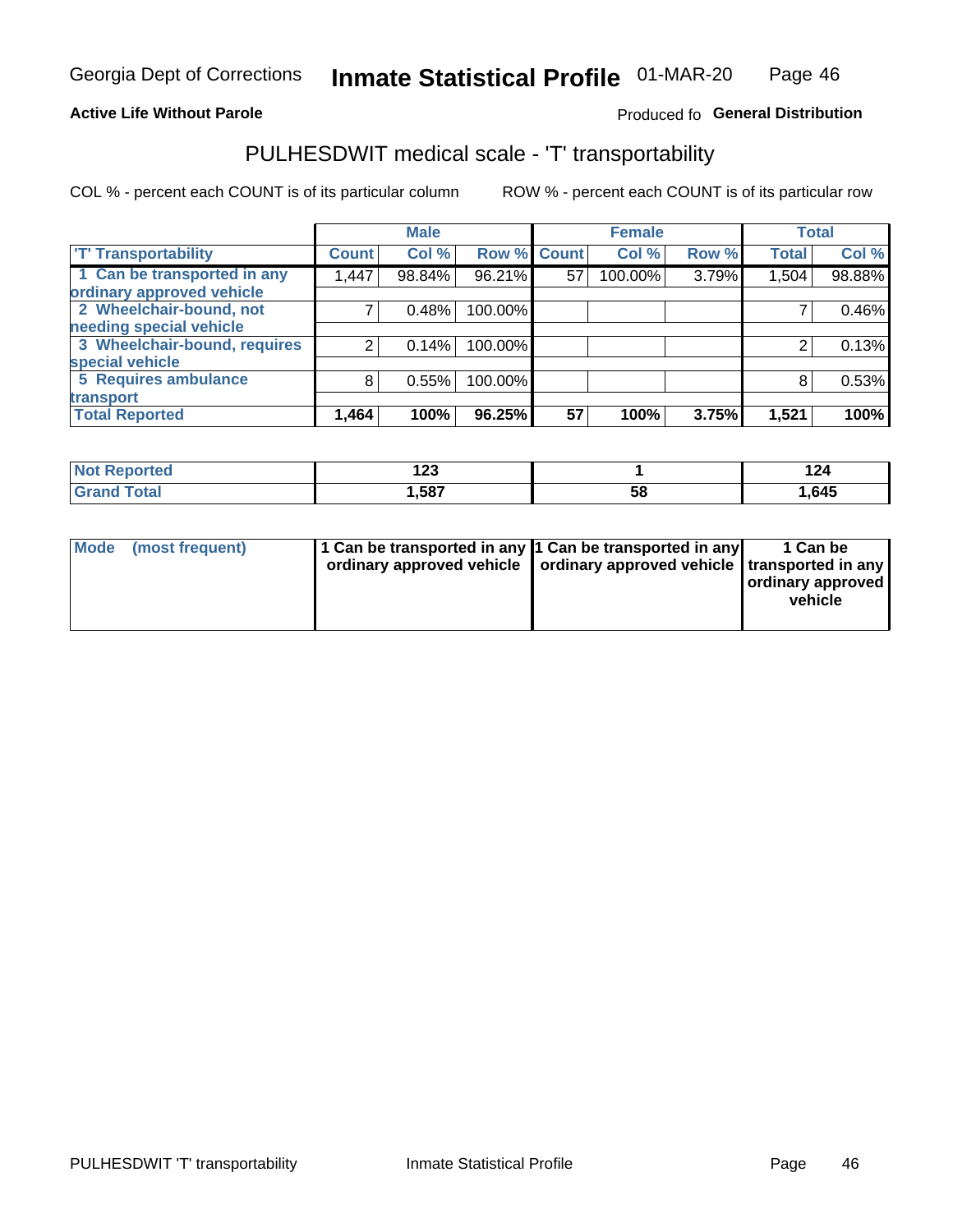## Inmate Statistical Profile 01-MAR-20 Page 47

#### **Active Life Without Parole**

#### **Produced for General Distribution**

### Number of prior Georgia incarcerations

COL % - percent each COUNT is of its particular column

|                                       |              | <b>Male</b> |                    |    | <b>Female</b> |       |       | <b>Total</b> |
|---------------------------------------|--------------|-------------|--------------------|----|---------------|-------|-------|--------------|
| <b>Num of Prior GA Incarcerations</b> | <b>Count</b> | Col %       | <b>Row % Count</b> |    | Col %         | Row % | Total | Col %        |
|                                       | 803          | 50.60%      | 94.47%             | 47 | 81.03%        | 5.53% | 850   | 51.67%       |
|                                       | 315          | 19.85%      | 98.13%             | 6  | 10.34%        | 1.87% | 321   | 19.51%       |
|                                       | 200          | 12.60%      | 99.01%             | 2  | 3.45%         | 0.99% | 202   | 12.28%       |
| 3                                     | 128          | 8.07%       | 98.46%             | 2  | 3.45%         | 1.54% | 130   | 7.90%        |
| 4                                     | 67           | 4.22%       | 100.00%            |    |               |       | 67    | 4.07%        |
| 5                                     | 41           | 2.58%       | 100.00%            |    |               |       | 41    | 2.49%        |
| <b>More Than 5</b>                    | 33           | 2.08%       | 97.06%             |    | 1.72%         | 2.94% | 34    | 2.07%        |
| <b>Total Reported</b>                 | 1,587        | 100%        | 96.47%             | 58 | 100%          | 3.53% | 1,645 | 100%         |

| <b>orted</b><br><b>NI</b>       |     |            |       |
|---------------------------------|-----|------------|-------|
| <b>otal</b><br>$\mathbf{v}$ and | 587 | - 12<br>JL | 1,645 |

| Mean (average)       | 1 1 2 | .40 | 1.10 |
|----------------------|-------|-----|------|
| Median (middle)      |       |     |      |
| Mode (most frequent) |       |     |      |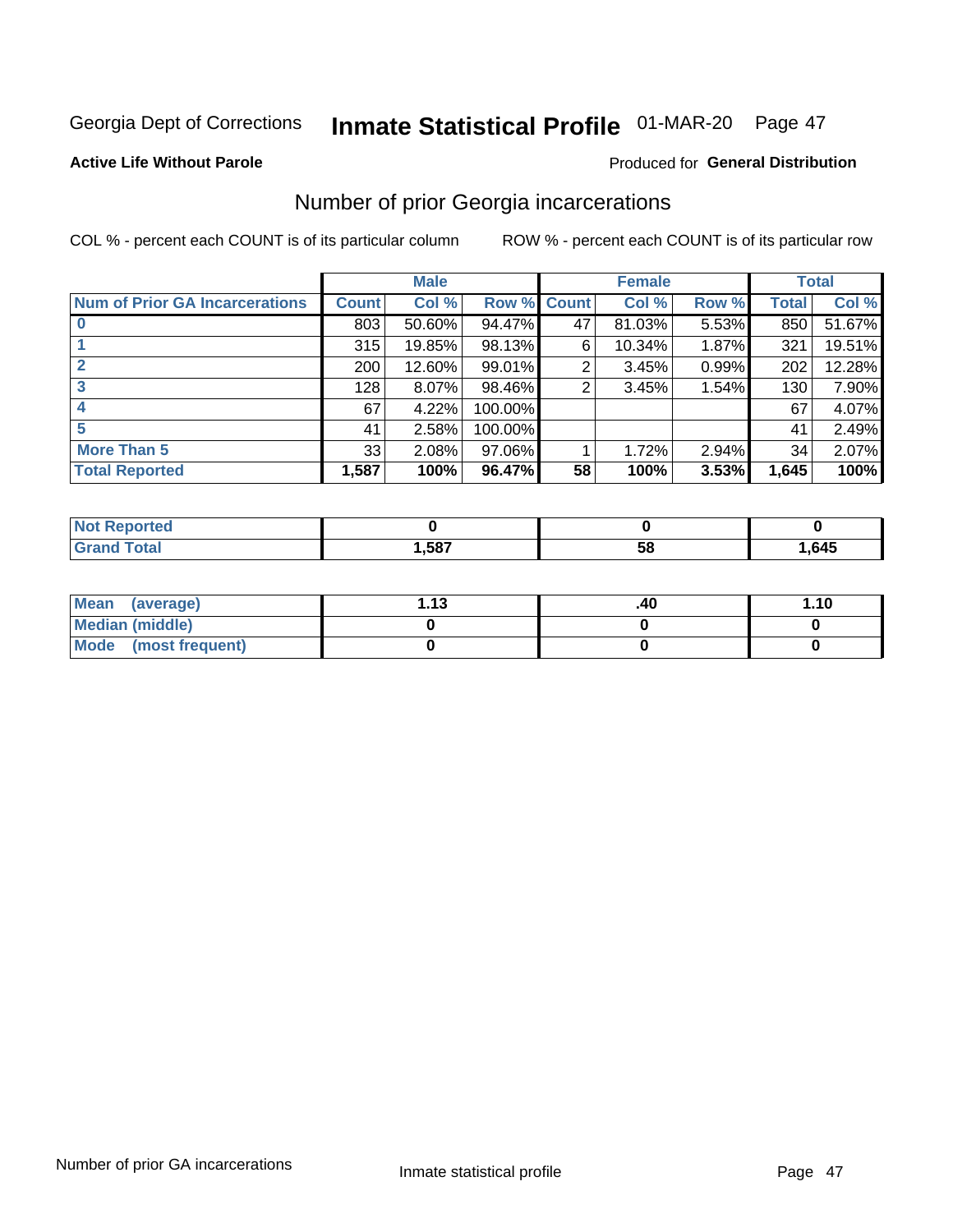## Inmate Statistical Profile 01-MAR-20 Page 48

**Active Life Without Parole** 

Produced for General Distribution

### Prison sentence in years

COL % - percent each COUNT is of its particular column

ROW % - percent each COUNT is of its particular row

|                                 | <b>Male</b> |        |                    |    | <b>Female</b> | Total    |       |          |
|---------------------------------|-------------|--------|--------------------|----|---------------|----------|-------|----------|
| <b>Prison Sentence In Years</b> | Count l     | Col %  | <b>Row % Count</b> |    | Col %         | Row %    | Total | Col %    |
| <b>Life Without Parole</b>      | :586,       | 99.94% | 96.47%             | 58 | 100.00%       | $3.53\%$ | 1.644 | 99.94%   |
| <b>Death</b>                    |             | 0.06%  | 100.00%            |    |               |          |       | $0.06\%$ |
| <b>Total Reported</b>           | 1.587       | 100%   | 96.47%             | 58 | 100%          | $3.53\%$ | 1,645 | 100%     |

| τeα |       |    |      |
|-----|-------|----|------|
|     | 1,587 | ວດ | ,645 |

#### **Determinate (numeric) sentences only**

| 1112211 | <b>Mean</b> | Ane <sup>*</sup> |  |  |
|---------|-------------|------------------|--|--|

All sentences (including determinate), with life, life without parole, and death sentences figured at 45 years

| l Mea<br>rane.<br> | г.<br>$\sim$ | $\overline{\phantom{a}}$ | −~<br>$\overline{\phantom{0}}$ |
|--------------------|--------------|--------------------------|--------------------------------|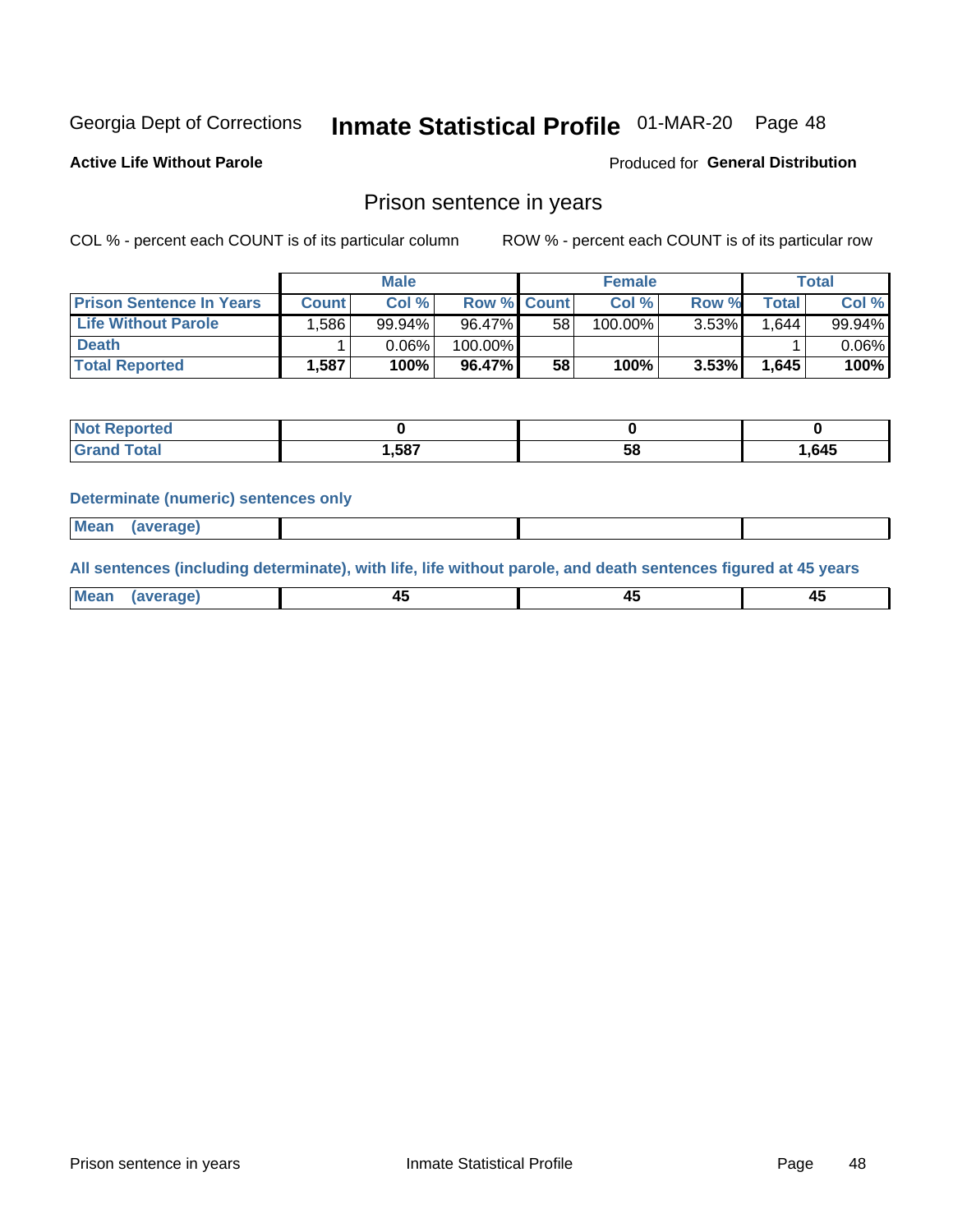#### Georgia Dept of Corrections Inmate Statistical Profile 01-MAR-20 Page 49

#### **Active Life Without Parole**

#### Produced for General Distribution

### Primary offense, broken out into felonies vs misdemeanors

COL % - percent each COUNT is of its particular column

|                                  | <b>Male</b>  |         |                    | <b>Female</b> |         |          | Total              |         |
|----------------------------------|--------------|---------|--------------------|---------------|---------|----------|--------------------|---------|
| <b>Felonies and Misdemeanors</b> | <b>Count</b> | Col%    | <b>Row % Count</b> |               | Col%    | Row %    | Total <sub>1</sub> | Col %   |
| <b>Felonies</b>                  | 1.576        | 100.00% | 96.57%             | 56 I          | 100.00% | $3.43\%$ | 1,632              | 100.00% |
| <b>Total Reported</b>            | .576         | 100%    | 96.57%             | 56            | 100%    | 3.43%    | 1,632              | 100%    |

| <b>Not Reported</b>         |       |     | יי    |
|-----------------------------|-------|-----|-------|
| <b>Total</b><br><b>Gran</b> | .,587 | 578 | .645، |

| <b>Mode</b><br>frequent)<br>nies<br>≧ (most tr.<br>. | onies<br>. | lonies<br>ею<br>____ |
|------------------------------------------------------|------------|----------------------|
|------------------------------------------------------|------------|----------------------|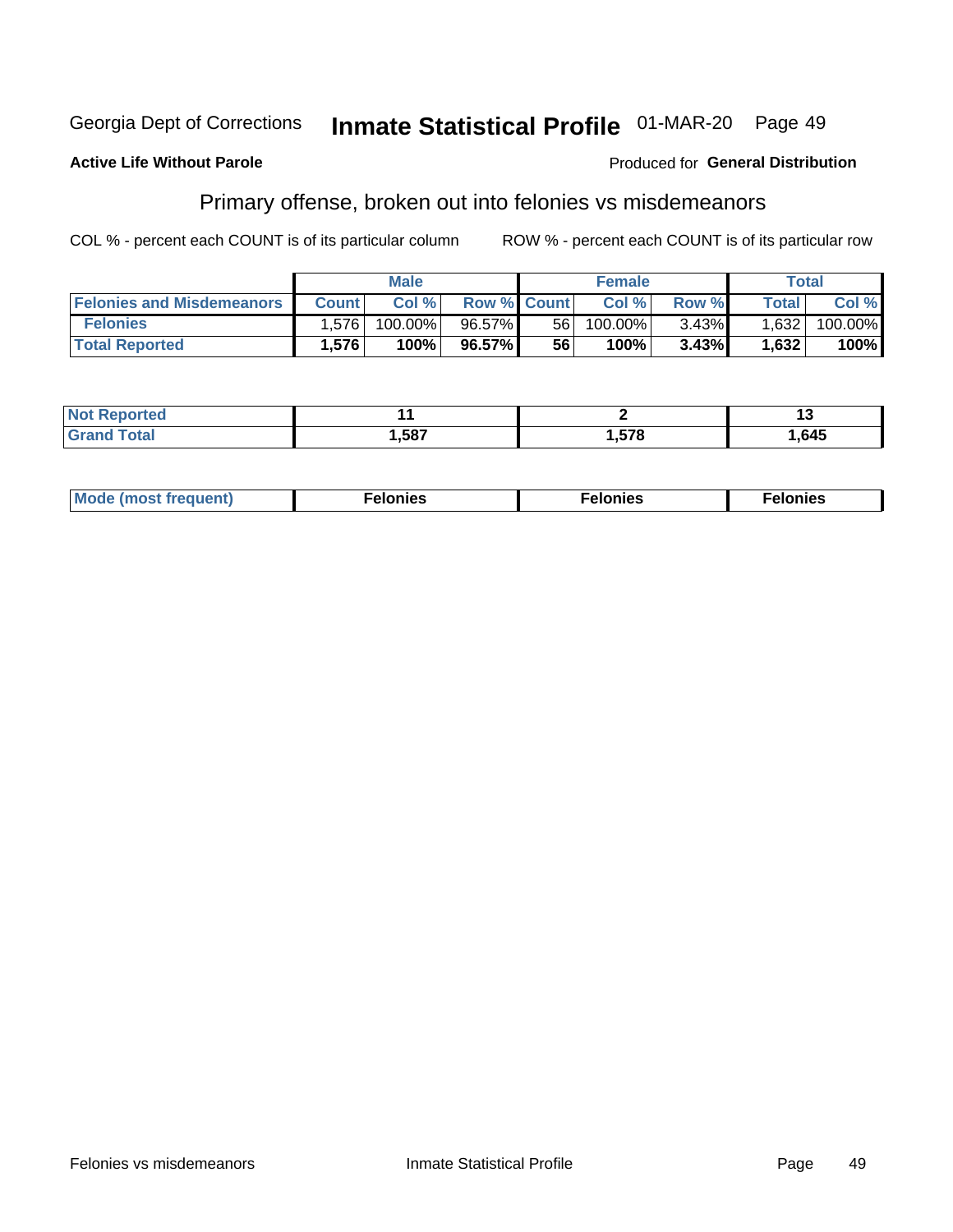## Inmate Statistical Profile 01-MAR-20 Page 50

#### **Active Life Without Parole**

#### Produced for General Distribution

### Primary offense, broken out into six broad crime categories

COL % - percent each COUNT is of its particular column

|                         | <b>Male</b>  |        |                    |    | <b>Female</b> |       |              | Total  |  |
|-------------------------|--------------|--------|--------------------|----|---------------|-------|--------------|--------|--|
| <b>Crime Categories</b> | <b>Count</b> | Col %  | <b>Row % Count</b> |    | Col %         | Row % | <b>Total</b> | Col %  |  |
| <b>Violent</b>          | 1,373        | 86.57% | 96.01%             | 57 | 98.28%        | 3.99% | 1,430        | 86.98% |  |
| <b>Sex Crime</b>        | 205          | 12.93% | 99.51%             |    | 1.72%         | .49%  | 206          | 12.53% |  |
| <b>Drug</b>             |              | .50%   | 100.00%            |    | .00%          |       |              | .49%   |  |
| <b>Total Reported</b>   | 1,586        | 100%   | 96.47%             | 58 | 100%          | 3.53% | 1,644        | 100%   |  |

| .587 | 58 | .645 |
|------|----|------|

| <b>Mou</b><br>القصديم<br><b>IUENTI</b><br>nos | - -<br>วlent | olent | . |
|-----------------------------------------------|--------------|-------|---|
|                                               |              |       |   |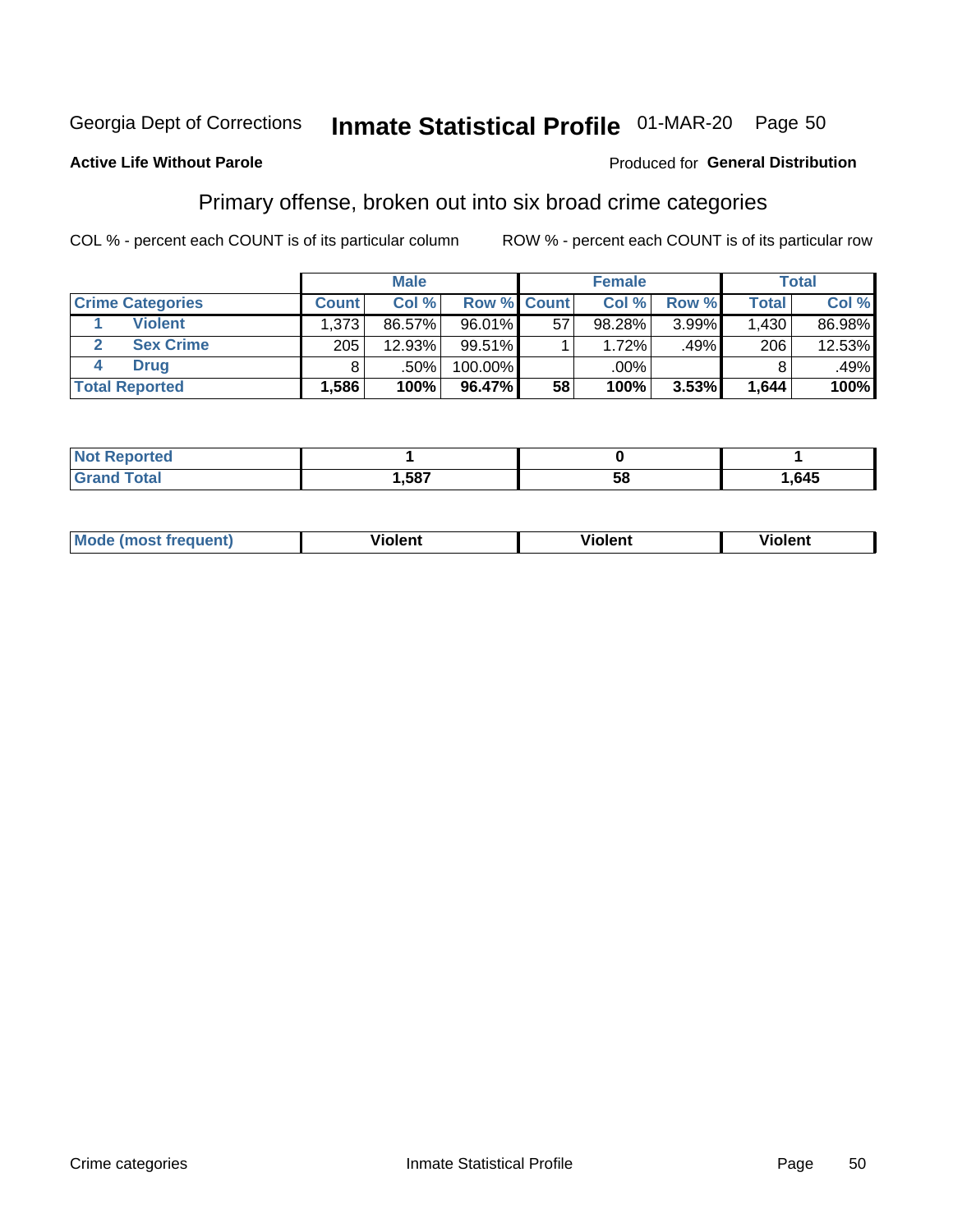## Inmate Statistical Profile 01-MAR-20 Page 51

#### **Active Life Without Parole**

#### Produced for General Distribution

## Primary offense, detailed offense code

COL % - percent each COUNT is of its particular column

|                                            |                | <b>Male</b>               |         |                 | <b>Female</b> |        |                | <b>Total</b> |
|--------------------------------------------|----------------|---------------------------|---------|-----------------|---------------|--------|----------------|--------------|
| <b>Primary Offense</b>                     | <b>Count</b>   | $\overline{\text{Col}}$ % | Row %   | <b>Count</b>    | Col %         | Row %  | <b>Total</b>   | Col %        |
| <b>Agg Sex Battery Atmpt (2099)</b>        | 1              | .06%                      | 100.00% |                 |               |        | 1              | $.06\%$      |
| <b>Aggrav Assault (1302)</b>               |                | .06%                      | 50.00%  | 1               | 1.72%         | 50.00% | 2              | .12%         |
| <b>Aggrav Battery (1305)</b>               |                | .06%                      | 100.00% |                 |               |        | 1              | $.06\%$      |
| <b>Aggrav Child Molestation (2021)</b>     | 28             | 1.77%                     | 100.00% |                 |               |        | 28             | 1.70%        |
| <b>Aggrav Sexual Battery (2009)</b>        | 7              | .44%                      | 100.00% |                 |               |        | $\overline{7}$ | .43%         |
| <b>Aggrav Sodomy (2003)</b>                | 12             | .76%                      | 100.00% |                 |               |        | 12             | .73%         |
| <b>Armed Robbery (1902)</b>                | 159            | 10.03%                    | 99.38%  | 1.              | 1.72%         | .63%   | 160            | 9.73%        |
| <b>Child Molestation (2019)</b>            | 5              | .32%                      | 100.00% |                 |               |        | 5              | $.30\%$      |
| <b>False Imprisonment (1308)</b>           |                | .06%                      | 100.00% |                 |               |        | 1              | .06%         |
| <b>Hijacking Motor Vehicle (1911)</b>      | 1              | .06%                      | 100.00% |                 |               |        | 1              | $.06\%$      |
| Kidnapping (1311)                          | 94             | 5.93%                     | 100.00% |                 |               |        | 94             | 5.72%        |
| <b>Murder (1101)</b>                       | 1,113          | 70.18%                    | 95.29%  | 55              | 94.83%        | 4.71%  | 1,168          | 71.05%       |
| <b>Poss Of Firearm Dur Crime</b><br>(2910) | $\overline{2}$ | .13%                      | 100.00% |                 |               |        | 2              | .12%         |
| Poss W Int Dist Cocaine (4050)             | 1              | .06%                      | 100.00% |                 |               |        | 1              | $.06\%$      |
| <b>Rape (2001)</b>                         | 152            | 9.58%                     | 99.35%  | $\mathbf 1$     | 1.72%         | .65%   | 153            | 9.31%        |
| S/D Cocaine (4021)                         |                | .06%                      | 100.00% |                 |               |        |                | $.06\%$      |
| S/D Cont Sub Public (4017)                 | 1              | .06%                      | 100.00% |                 |               |        | 1              | $.06\%$      |
| S/D Cont Sub School (4018)                 | 1              | .06%                      | 100.00% |                 |               |        | 1              | $.06\%$      |
| <b>Traf Cocaine 401+ Gm (4103)</b>         | $\overline{2}$ | .13%                      | 100.00% |                 |               |        | $\overline{2}$ | .12%         |
| Traf Methamph 28-199 Gm<br>(4140)          | 1              | .06%                      | 100.00% |                 |               |        | 1              | $.06\%$      |
| Traf Narcotic 29+ Gm (4113)                |                | .06%                      | 100.00% |                 |               |        |                | $.06\%$      |
| <b>Traffick Sexual Servitude (1331)</b>    |                | .06%                      | 100.00% |                 |               |        |                | .06%         |
| <b>Total Rported</b>                       | 1,586          | 100%                      | 96.47%  | $\overline{58}$ | 100%          | 3.53%  | 1,644          | 100%         |

| <b>eported</b><br><b>NOT</b> |      |    |       |
|------------------------------|------|----|-------|
| Гоtal                        | ,587 | 58 | 1,645 |

| Mode (most frequent) | 1101 Murder | 1101 Murder | 1101 Murder |
|----------------------|-------------|-------------|-------------|
|----------------------|-------------|-------------|-------------|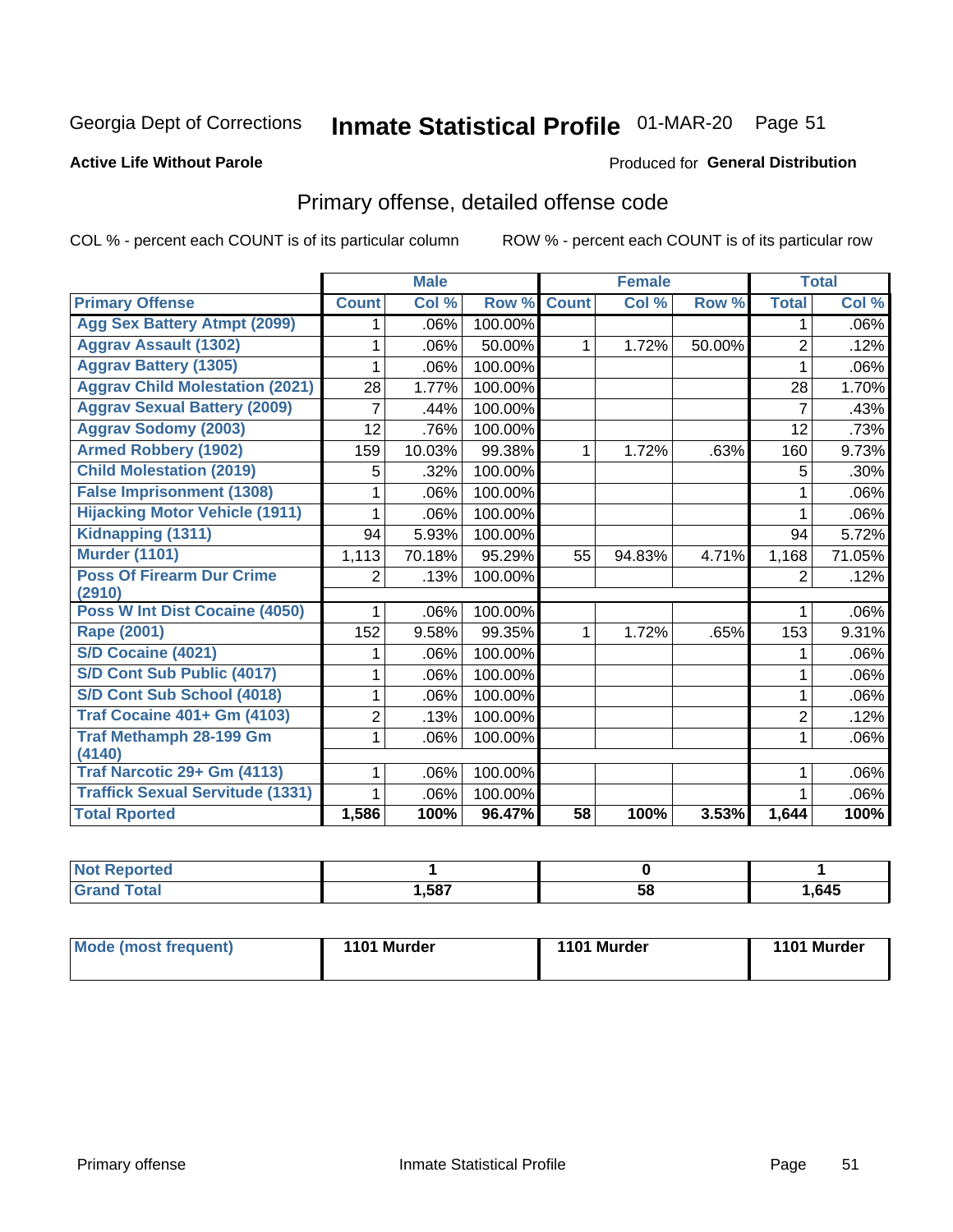## Inmate Statistical Profile 01-MAR-20 Page 52

#### **Active Life Without Parole**

#### Produced for General Distribution

## County of conviction of primary offense

COL % - percent each COUNT is of its particular column

|                                |                | <b>Male</b> |         |                | <b>Female</b> |        |                 | <b>Total</b> |
|--------------------------------|----------------|-------------|---------|----------------|---------------|--------|-----------------|--------------|
| <b>County of Conviction</b>    | <b>Count</b>   | Col %       | Row %   | <b>Count</b>   | Col %         | Row %  | <b>Total</b>    | Col %        |
| 000<br><b>Unknown</b>          | 11             | .69%        | 84.62%  | $\overline{2}$ | 3.45%         | 15.38% | $\overline{13}$ | .79%         |
| <b>Appling County</b><br>001   | 4              | .25%        | 100.00% |                |               |        | 4               | .24%         |
| <b>Atkinson County</b><br>002  | 3              | .19%        | 100.00% |                |               |        | 3               | .18%         |
| <b>Bacon County</b><br>003     | 5              | .32%        | 100.00% |                |               |        | 5               | .30%         |
| <b>Baker County</b><br>004     | 1              | .06%        | 100.00% |                |               |        | 1               | .06%         |
| <b>Baldwin County</b><br>005   | 4              | .25%        | 100.00% |                |               |        | 4               | .24%         |
| <b>Banks County</b><br>006     | 3              | .19%        | 100.00% |                |               |        | 3               | .18%         |
| <b>Barrow County</b><br>007    | $\overline{7}$ | .44%        | 100.00% |                |               |        | $\overline{7}$  | .43%         |
| <b>Bartow County</b><br>008    | 9              | .57%        | 90.00%  | 1              | 1.72%         | 10.00% | 10              | .61%         |
| <b>Ben Hill County</b><br>009  | 8              | .50%        | 100.00% |                |               |        | 8               | .49%         |
| <b>Berrien County</b><br>010   | $\overline{c}$ | .13%        | 100.00% |                |               |        | $\overline{2}$  | .12%         |
| <b>Bibb County</b><br>011      | 45             | 2.84%       | 95.74%  | $\overline{2}$ | 3.45%         | 4.26%  | 47              | 2.86%        |
| <b>Bleckley County</b><br>012  | 1              | .06%        | 100.00% |                |               |        | $\mathbf 1$     | .06%         |
| <b>Brantley County</b><br>013  | 1              | .06%        | 100.00% |                |               |        | 1               | .06%         |
| <b>Brooks County</b><br>014    | $\overline{c}$ | .13%        | 100.00% |                |               |        | $\overline{2}$  | .12%         |
| <b>Bryan County</b><br>015     | 1              | .06%        | 100.00% |                |               |        | $\mathbf 1$     | .06%         |
| <b>Bulloch County</b><br>016   | 8              | .50%        | 88.89%  | 1              | 1.72%         | 11.11% | 9               | .55%         |
| <b>Burke County</b><br>017     | 13             | .82%        | 100.00% |                |               |        | 13              | .79%         |
| <b>Butts County</b><br>018     | 5              | .32%        | 100.00% |                |               |        | 5               | .30%         |
| <b>Calhoun County</b><br>019   | $\overline{3}$ | .19%        | 100.00% |                |               |        | 3               | .18%         |
| <b>Camden County</b><br>020    | $\,6$          | .38%        | 100.00% |                |               |        | $6\phantom{1}6$ | .36%         |
| <b>Candler County</b><br>021   | 3              | .19%        | 100.00% |                |               |        | 3               | .18%         |
| <b>Carroll County</b><br>022   | 5              | .32%        | 100.00% |                |               |        | 5               | .30%         |
| <b>Catoosa County</b><br>023   | 4              | .25%        | 80.00%  | 1              | 1.72%         | 20.00% | 5               | .30%         |
| <b>Chatham County</b><br>025   | 64             | 4.03%       | 96.97%  | $\overline{2}$ | 3.45%         | 3.03%  | 66              | 4.01%        |
| <b>Chattooga County</b><br>027 | 1              | .06%        | 100.00% |                |               |        | 1               | .06%         |
| <b>Cherokee County</b><br>028  | 10             | .63%        | 100.00% |                |               |        | 10              | .61%         |
| <b>Clarke County</b><br>029    | 26             | 1.64%       | 96.30%  | 1              | 1.72%         | 3.70%  | 27              | 1.64%        |
| <b>Clay County</b><br>030      | $\overline{2}$ | .13%        | 100.00% |                |               |        | $\overline{2}$  | .12%         |
| <b>Clayton County</b><br>031   | 71             | 4.47%       | 93.42%  | 5              | 8.62%         | 6.58%  | 76              | 4.62%        |
| <b>Clinch County</b><br>032    | 1              | .06%        | 100.00% |                |               |        | 1               | .06%         |
| <b>Cobb County</b><br>033      | 72             | 4.54%       | 97.30%  | 2              | 3.45%         | 2.70%  | 74              | 4.50%        |
| <b>Coffee County</b><br>034    | 10             | .63%        | 83.33%  | $\overline{2}$ | 3.45%         | 16.67% | 12              | .73%         |
| <b>Colquitt County</b><br>035  | 3              | .19%        | 100.00% |                |               |        | $\sqrt{3}$      | .18%         |
| <b>Columbia County</b><br>036  | 9              | .57%        | 81.82%  | $\overline{2}$ | 3.45%         | 18.18% | 11              | .67%         |
| <b>Cook County</b><br>037      | 5              | .32%        | 100.00% |                |               |        | 5               | .30%         |
| <b>Coweta County</b><br>038    | 9              | .57%        | 100.00% |                |               |        | 9               | .55%         |
| <b>Crisp County</b><br>040     | $\overline{7}$ | .44%        | 100.00% |                |               |        | $\overline{7}$  | .43%         |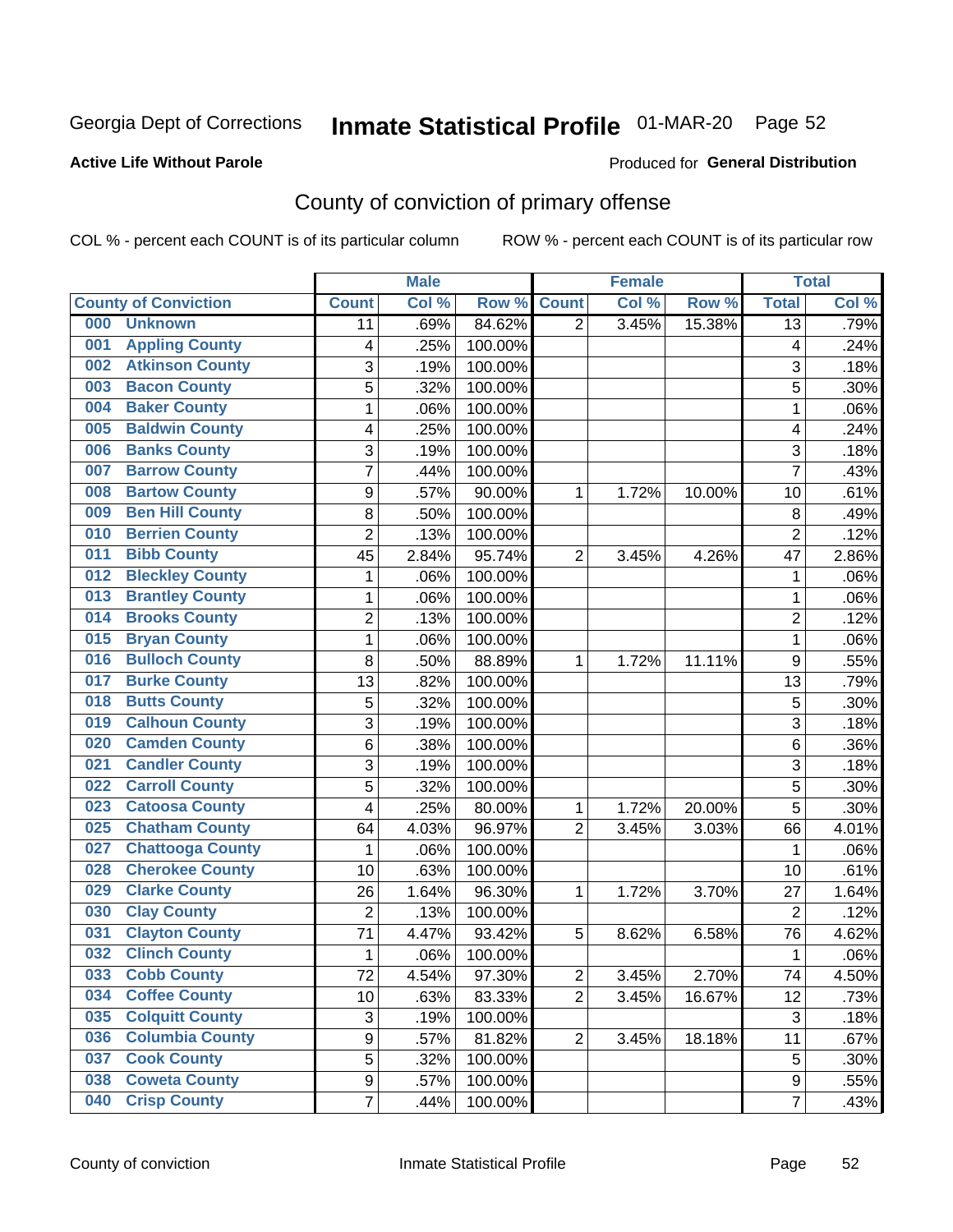## Inmate Statistical Profile 01-MAR-20 Page 53

#### **Active Life Without Parole**

#### Produced for General Distribution

## County of conviction of primary offense

COL % - percent each COUNT is of its particular column

|     |                             |                  | <b>Male</b> |         |                | <b>Female</b> |        |                | <b>Total</b> |
|-----|-----------------------------|------------------|-------------|---------|----------------|---------------|--------|----------------|--------------|
|     | <b>County of Conviction</b> | <b>Count</b>     | Col %       | Row %   | <b>Count</b>   | Col %         | Row %  | <b>Total</b>   | Col %        |
| 041 | <b>Dade County</b>          | 1                | .06%        | 100.00% |                |               |        | 1              | .06%         |
| 042 | <b>Dawson County</b>        | $\overline{2}$   | .13%        | 100.00% |                |               |        | $\overline{2}$ | .12%         |
| 043 | <b>Decatur County</b>       | 6                | .38%        | 100.00% |                |               |        | 6              | .36%         |
| 044 | <b>Dekalb County</b>        | 145              | 9.14%       | 97.32%  | 4              | 6.90%         | 2.68%  | 149            | 9.06%        |
| 046 | <b>Dooly County</b>         | $\overline{2}$   | .13%        | 100.00% |                |               |        | $\overline{2}$ | .12%         |
| 047 | <b>Dougherty County</b>     | 30               | 1.89%       | 96.77%  | 1              | 1.72%         | 3.23%  | 31             | 1.88%        |
| 048 | <b>Douglas County</b>       | 38               | 2.39%       | 95.00%  | $\overline{2}$ | 3.45%         | 5.00%  | 40             | 2.43%        |
| 049 | <b>Early County</b>         | $\mathbf 2$      | .13%        | 100.00% |                |               |        | $\overline{2}$ | .12%         |
| 051 | <b>Effingham County</b>     | 7                | .44%        | 100.00% |                |               |        | $\overline{7}$ | .43%         |
| 052 | <b>Elbert County</b>        | $\overline{2}$   | .13%        | 66.67%  | 1              | 1.72%         | 33.33% | 3              | .18%         |
| 053 | <b>Emanuel County</b>       | 12               | .76%        | 100.00% |                |               |        | 12             | .73%         |
| 056 | <b>Fayette County</b>       | $\boldsymbol{9}$ | .57%        | 100.00% |                |               |        | 9              | .55%         |
| 057 | <b>Floyd County</b>         | 34               | 2.14%       | 97.14%  | $\mathbf{1}$   | 1.72%         | 2.86%  | 35             | 2.13%        |
| 058 | <b>Forsyth County</b>       | 4                | .25%        | 80.00%  | 1              | 1.72%         | 20.00% | 5              | .30%         |
| 059 | <b>Franklin County</b>      | 6                | .38%        | 85.71%  | 1              | 1.72%         | 14.29% | $\overline{7}$ | .43%         |
| 060 | <b>Fulton County</b>        | 216              | 13.61%      | 98.63%  | 3              | 5.17%         | 1.37%  | 219            | 13.31%       |
| 061 | <b>Gilmer County</b>        | $\overline{2}$   | .13%        | 100.00% |                |               |        | $\overline{2}$ | .12%         |
| 063 | <b>Glynn County</b>         | 22               | 1.39%       | 100.00% |                |               |        | 22             | 1.34%        |
| 064 | <b>Gordon County</b>        | 7                | .44%        | 100.00% |                |               |        | $\overline{7}$ | .43%         |
| 065 | <b>Grady County</b>         | 3                | .19%        | 100.00% |                |               |        | 3              | .18%         |
| 066 | <b>Greene County</b>        | $\overline{2}$   | .13%        | 100.00% |                |               |        | $\overline{2}$ | .12%         |
| 067 | <b>Gwinnett County</b>      | 72               | 4.54%       | 94.74%  | 4              | 6.90%         | 5.26%  | 76             | 4.62%        |
| 068 | <b>Habersham County</b>     | 3                | .19%        | 100.00% |                |               |        | 3              | .18%         |
| 069 | <b>Hall County</b>          | 23               | 1.45%       | 85.19%  | 4              | 6.90%         | 14.81% | 27             | 1.64%        |
| 070 | <b>Hancock County</b>       | 4                | .25%        | 100.00% |                |               |        | 4              | .24%         |
| 071 | <b>Haralson County</b>      | 5                | .32%        | 100.00% |                |               |        | 5              | .30%         |
| 072 | <b>Harris County</b>        | $\overline{2}$   | .13%        | 100.00% |                |               |        | $\overline{2}$ | .12%         |
| 073 | <b>Hart County</b>          | 3                | .19%        | 100.00% |                |               |        | $\overline{3}$ | .18%         |
| 075 | <b>Henry County</b>         | 18               | 1.13%       | 94.74%  | $\mathbf{1}$   | 1.72%         | 5.26%  | 19             | 1.16%        |
| 076 | <b>Houston County</b>       | 26               | 1.64%       | 100.00% |                |               |        | 26             | 1.58%        |
| 077 | <b>Irwin County</b>         | $\overline{2}$   | .13%        | 100.00% |                |               |        | $\overline{2}$ | .12%         |
| 078 | <b>Jackson County</b>       | 11               | .69%        | 100.00% |                |               |        | 11             | $.67\%$      |
| 079 | <b>Jasper County</b>        | $\mathbf{1}$     | .06%        | 100.00% |                |               |        | $\mathbf{1}$   | .06%         |
| 080 | <b>Jeff Davis County</b>    | 1                | .06%        | 100.00% |                |               |        | $\mathbf{1}$   | .06%         |
| 081 | <b>Jefferson County</b>     | 6                | .38%        | 100.00% |                |               |        | 6              | .36%         |
| 082 | <b>Jenkins County</b>       | 1                | .06%        | 100.00% |                |               |        | 1              | .06%         |
| 083 | <b>Johnson County</b>       | $\mathbf 1$      | .06%        | 100.00% |                |               |        | 1              | .06%         |
| 084 | <b>Jones County</b>         | $\mathbf 1$      | .06%        | 50.00%  | 1              | 1.72%         | 50.00% | $\overline{2}$ | .12%         |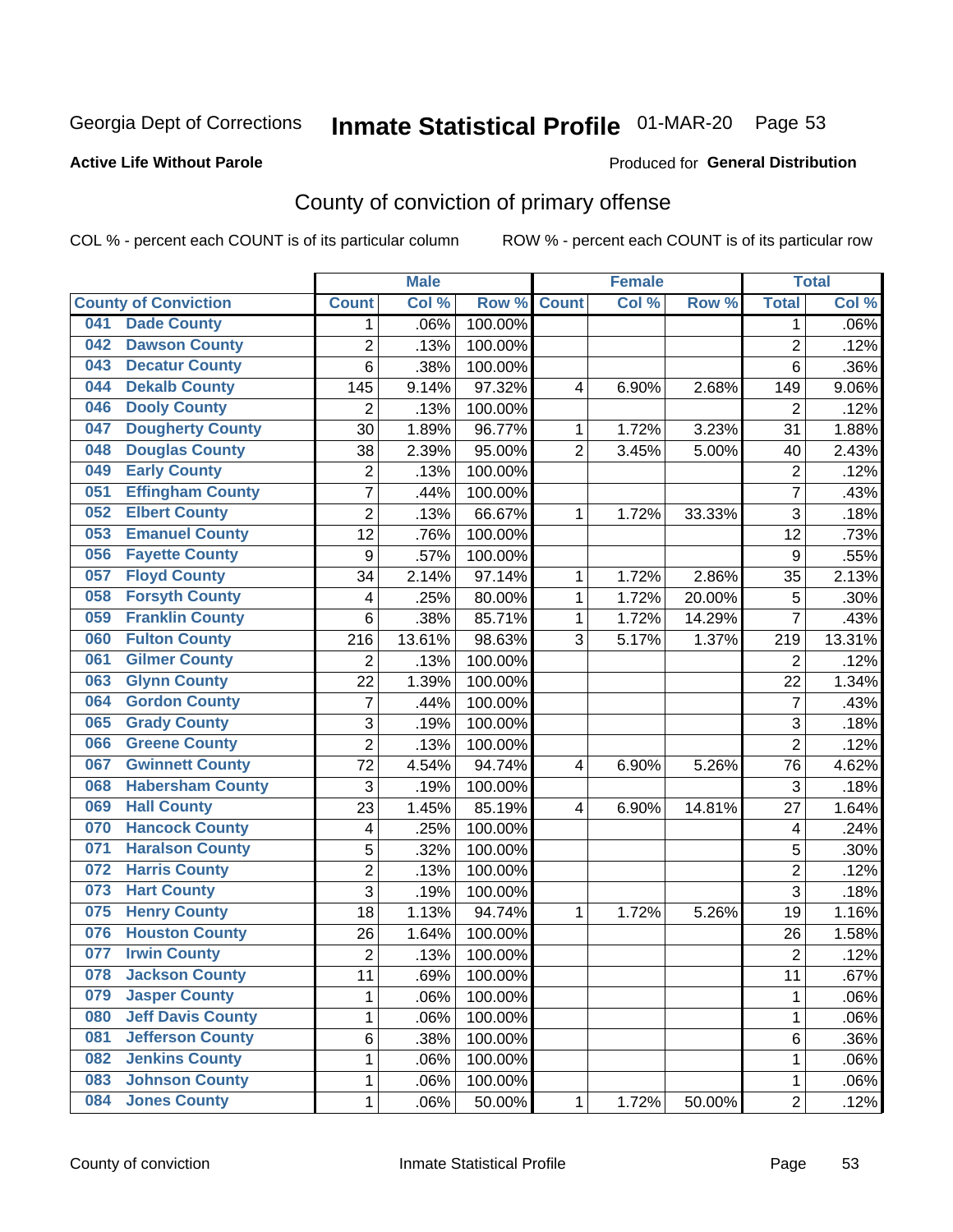## Inmate Statistical Profile 01-MAR-20 Page 54

#### **Active Life Without Parole**

#### Produced for General Distribution

## County of conviction of primary offense

COL % - percent each COUNT is of its particular column

|                                        |                 | <b>Male</b> |         |                | <b>Female</b> |        |                 | <b>Total</b> |
|----------------------------------------|-----------------|-------------|---------|----------------|---------------|--------|-----------------|--------------|
| <b>County of Conviction</b>            | <b>Count</b>    | Col %       | Row %   | <b>Count</b>   | Col %         | Row %  | <b>Total</b>    | Col %        |
| <b>Lamar County</b><br>085             | 1               | .06%        | 100.00% |                |               |        | 1               | $.06\%$      |
| <b>Lanier County</b><br>086            | $\overline{2}$  | .13%        | 100.00% |                |               |        | $\overline{2}$  | .12%         |
| <b>Laurens County</b><br>087           | 4               | .25%        | 100.00% |                |               |        | 4               | .24%         |
| <b>Lee County</b><br>088               | 4               | .25%        | 100.00% |                |               |        | 4               | .24%         |
| <b>Liberty County</b><br>089           | 7               | .44%        | 100.00% |                |               |        | 7               | .43%         |
| <b>Long County</b><br>091              | 5               | .32%        | 100.00% |                |               |        | 5               | .30%         |
| <b>Lowndes County</b><br>092           | 9               | .57%        | 100.00% |                |               |        | 9               | .55%         |
| <b>Lumpkin County</b><br>093           | 1               | .06%        | 100.00% |                |               |        | 1               | .06%         |
| <b>Madison County</b><br>095           | 3               | .19%        | 100.00% |                |               |        | 3               | .18%         |
| <b>Marion County</b><br>096            | 1               | .06%        | 100.00% |                |               |        | 1               | .06%         |
| <b>Mcduffie County</b><br>097          | 3               | .19%        | 100.00% |                |               |        | 3               | .18%         |
| <b>Meriwether County</b><br>099        | $\overline{2}$  | .13%        | 100.00% |                |               |        | $\overline{2}$  | .12%         |
| <b>Miller County</b><br>100            | 1               | .06%        | 100.00% |                |               |        | 1               | .06%         |
| <b>Mitchell County</b><br>101          | 3               | .19%        | 100.00% |                |               |        | 3               | .18%         |
| <b>Monroe County</b><br>102            | 7               | .44%        | 100.00% |                |               |        | $\overline{7}$  | .43%         |
| <b>Morgan County</b><br>104            | 1               | .06%        | 100.00% |                |               |        | 1               | .06%         |
| <b>Murray County</b><br>105            | 5               | .32%        | 100.00% |                |               |        | 5               | .30%         |
| <b>Muscogee County</b><br>106          | 48              | 3.02%       | 97.96%  | 1              | 1.72%         | 2.04%  | 49              | 2.98%        |
| <b>Newton County</b><br>107            | 16              | 1.01%       | 88.89%  | $\overline{2}$ | 3.45%         | 11.11% | 18              | 1.09%        |
| <b>Oconee County</b><br>108            | 1               | .06%        | 100.00% |                |               |        | 1               | .06%         |
| <b>Oglethorpe County</b><br>109        | 2               | .13%        | 100.00% |                |               |        | 2               | .12%         |
| <b>Paulding County</b><br>110          | 5               | .32%        | 100.00% |                |               |        | 5               | .30%         |
| <b>Peach County</b><br>111             | 4               | .25%        | 100.00% |                |               |        | 4               | .24%         |
| <b>Pickens County</b><br>112           | $\overline{2}$  | .13%        | 100.00% |                |               |        | $\overline{2}$  | .12%         |
| <b>Pierce County</b><br>113            | 3               | .19%        | 100.00% |                |               |        | 3               | .18%         |
| <b>Pike County</b><br>$\overline{114}$ | 3               | .19%        | 60.00%  | $\overline{2}$ | 3.45%         | 40.00% | 5               | .30%         |
| <b>Polk County</b><br>$\overline{115}$ | 5               | .32%        | 100.00% |                |               |        | 5               | .30%         |
| <b>Pulaski County</b><br>116           | 1               | .06%        | 100.00% |                |               |        | $\mathbf{1}$    | .06%         |
| <b>Putnam County</b><br>117            | 7               | .44%        | 100.00% |                |               |        | 7               | .43%         |
| <b>Rabun County</b><br>119             | 1               | .06%        | 100.00% |                |               |        | 1               | .06%         |
| <b>Randolph County</b><br>120          | 2               | .13%        | 100.00% |                |               |        | 2               | .12%         |
| <b>121 Richmond County</b>             | $\overline{78}$ | 4.91%       | 96.30%  | 3              | 5.17%         | 3.70%  | $\overline{81}$ | 4.92%        |
| <b>Rockdale County</b><br>122          | 10              | .63%        | 100.00% |                |               |        | 10              | .61%         |
| $125$<br><b>Seminole County</b>        | $\overline{2}$  | .13%        | 100.00% |                |               |        | $\overline{2}$  | .12%         |
| <b>Spalding County</b><br>126          | 14              | .88%        | 100.00% |                |               |        | 14              | .85%         |
| <b>Stephens County</b><br>127          | 3               | .19%        | 100.00% |                |               |        | 3               | .18%         |
| <b>Stewart County</b><br>128           | 1               | .06%        | 100.00% |                |               |        | 1               | .06%         |
| <b>Sumter County</b><br>129            | 3               | .19%        | 100.00% |                |               |        | 3               | .18%         |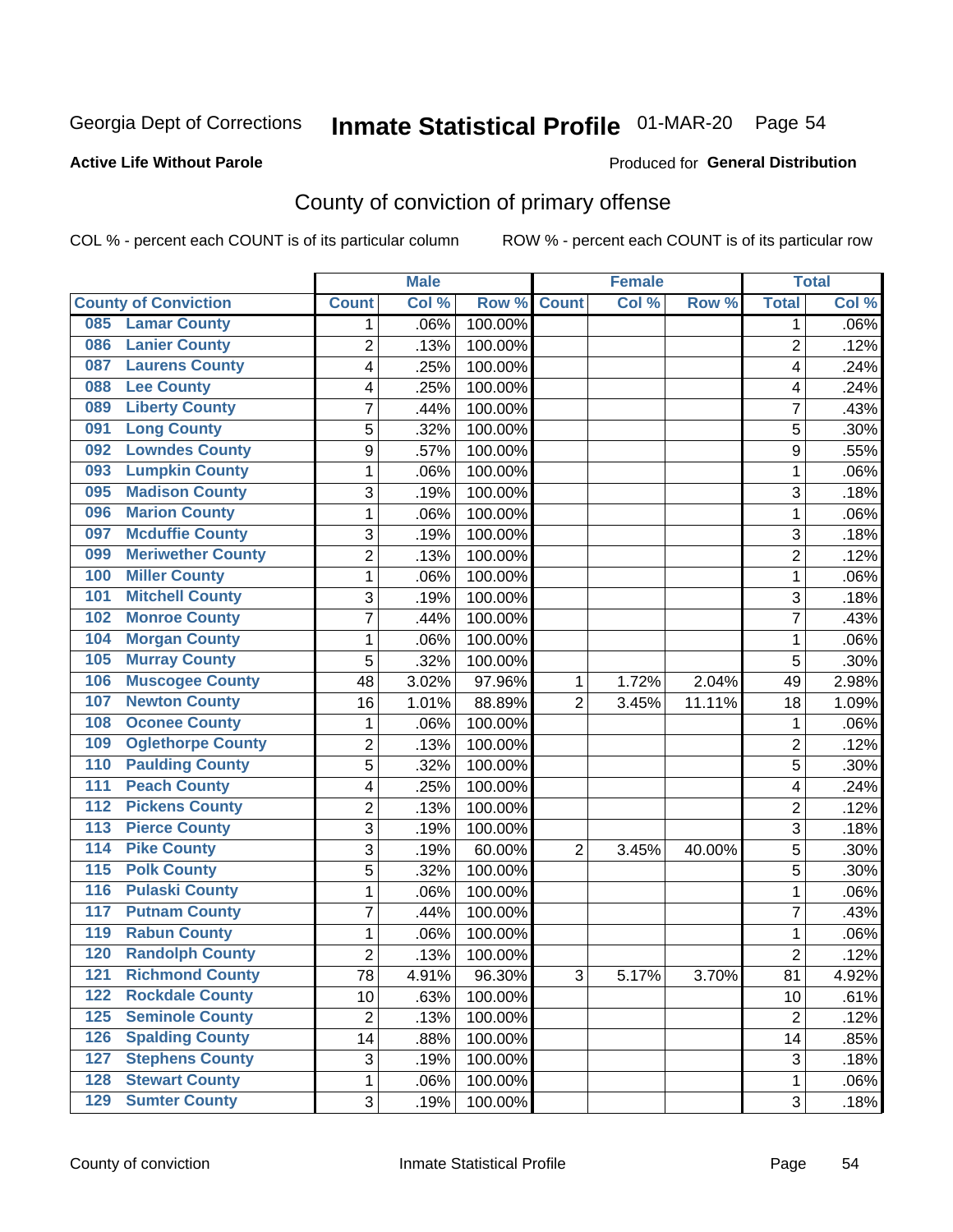## Inmate Statistical Profile 01-MAR-20 Page 55

#### **Active Life Without Parole**

#### Produced for General Distribution

## County of conviction of primary offense

COL % - percent each COUNT is of its particular column

|                                 |                | <b>Male</b> |         |                 | <b>Female</b> |        |                | <b>Total</b> |
|---------------------------------|----------------|-------------|---------|-----------------|---------------|--------|----------------|--------------|
| <b>County of Conviction</b>     | <b>Count</b>   | Col %       | Row %   | <b>Count</b>    | CoI%          | Row %  | <b>Total</b>   | Col %        |
| <b>Taliaferro County</b><br>131 | 1              | .06%        | 100.00% |                 |               |        | 1              | .06%         |
| <b>Tattnall County</b><br>132   | 4              | .25%        | 80.00%  | 1               | 1.72%         | 20.00% | 5              | .30%         |
| <b>Taylor County</b><br>133     |                | .06%        | 100.00% |                 |               |        | 1              | .06%         |
| <b>Terrell County</b><br>135    | 3              | .19%        | 100.00% |                 |               |        | 3              | .18%         |
| <b>Thomas County</b><br>136     | 6              | .38%        | 100.00% |                 |               |        | 6              | .36%         |
| <b>Tift County</b><br>137       | 9              | .57%        | 100.00% |                 |               |        | 9              | .55%         |
| <b>Toombs County</b><br>138     | 11             | .69%        | 100.00% |                 |               |        | 11             | .67%         |
| <b>Towns County</b><br>139      | 1              | .06%        | 100.00% |                 |               |        | 1              | .06%         |
| <b>Treutlen County</b><br>140   | 5              | .32%        | 100.00% |                 |               |        | 5              | .30%         |
| <b>Troup County</b><br>141      | 10             | .63%        | 90.91%  | 1               | 1.72%         | 9.09%  | 11             | .67%         |
| <b>Turner County</b><br>142     | $\overline{2}$ | .13%        | 100.00% |                 |               |        | $\overline{2}$ | .12%         |
| <b>Twiggs County</b><br>143     |                | .06%        | 100.00% |                 |               |        | 1              | .06%         |
| <b>Upson County</b><br>145      | 5              | .32%        | 100.00% |                 |               |        | 5              | .30%         |
| <b>Walker County</b><br>146     | 9              | .57%        | 90.00%  | 1               | 1.72%         | 10.00% | 10             | .61%         |
| <b>Walton County</b><br>147     | 20             | 1.26%       | 100.00% |                 |               |        | 20             | 1.22%        |
| <b>Ware County</b><br>148       | 16             | 1.01%       | 100.00% |                 |               |        | 16             | .97%         |
| <b>Warren County</b><br>149     | 3              | .19%        | 75.00%  | 1               | 1.72%         | 25.00% | 4              | .24%         |
| <b>Washington County</b><br>150 | 6              | .38%        | 100.00% |                 |               |        | 6              | .36%         |
| <b>Wayne County</b><br>151      | 12             | .76%        | 100.00% |                 |               |        | 12             | .73%         |
| <b>Whitfield County</b><br>155  | 13             | .82%        | 92.86%  | 1               | 1.72%         | 7.14%  | 14             | .85%         |
| <b>Wilkes County</b><br>157     | $\overline{2}$ | .13%        | 100.00% |                 |               |        | $\overline{2}$ | .12%         |
| <b>Worth County</b><br>159      | 1              | .06%        | 100.00% |                 |               |        | 1              | .06%         |
| <b>Total Rported</b>            | 1,587          | 100%        | 96.47%  | $\overline{58}$ | 100%          | 3.53%  | 1,645          | 100%         |

| rted<br>тепо |      |    |      |
|--------------|------|----|------|
| υιαι         | .587 | วง | .645 |

| <b>Mode (most frequent)</b> | <b>Fulton County</b> | <b>Clayton County</b> | <b>Fulton County</b> |
|-----------------------------|----------------------|-----------------------|----------------------|
|-----------------------------|----------------------|-----------------------|----------------------|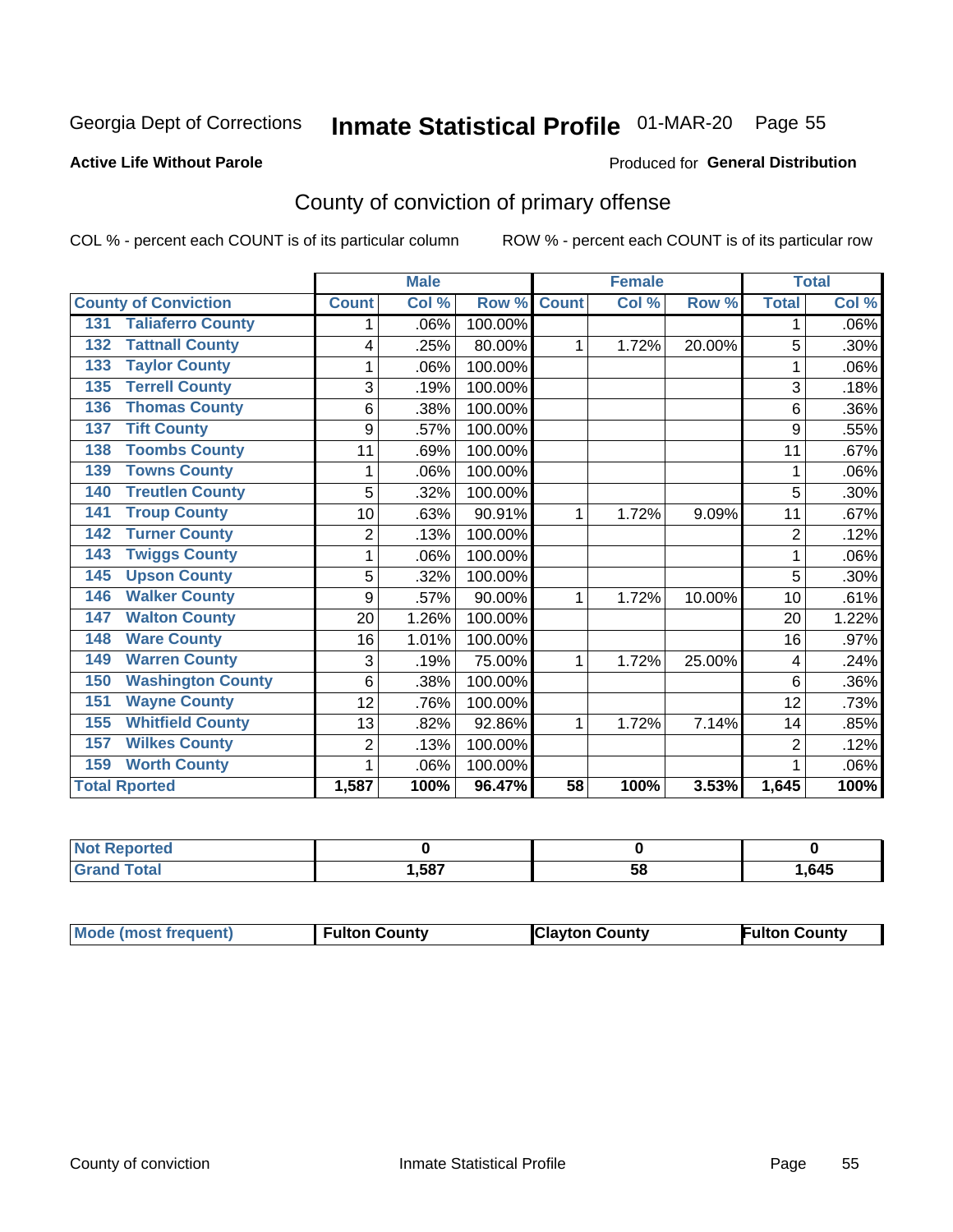### Georgia Dept of Corrections **Active Life Without Parole**

## Inmate Statistical Profile 01-MAR-20 Page 56

Produced for General Distribution

## Circuit of conviction of primary offense

COL % - percent each COUNT is of its particular column ROW % - percent each COUNT is of its particular row

|                         |                                 |                  | <b>Male</b> |         |                          | <b>Female</b> |        |                | <b>Total</b> |
|-------------------------|---------------------------------|------------------|-------------|---------|--------------------------|---------------|--------|----------------|--------------|
|                         | <b>Circuit of Conviction</b>    | <b>Count</b>     | Col %       | Row %   | <b>Count</b>             | Col %         | Row %  | <b>Total</b>   | Col %        |
| 1                       | <b>Alapaha Circuit</b>          | 13               | .82%        | 100.00% |                          |               |        | 13             | .80%         |
| $\overline{2}$          | <b>Alcovy Circuit</b>           | 36               | 2.28%       | 94.74%  | $\overline{2}$           | 3.57%         | 5.26%  | 38             | 2.33%        |
| $\overline{\mathbf{3}}$ | <b>Atlanta Circuit</b>          | 216              | 13.71%      | 98.63%  | 3                        | 5.36%         | 1.37%  | 219            | 13.42%       |
| 4                       | <b>Atlantic Circuit</b>         | 17               | 1.08%       | 94.44%  | 1                        | 1.79%         | 5.56%  | 18             | 1.10%        |
| 5                       | <b>Augusta Circuit</b>          | 100              | 6.35%       | 95.24%  | 5                        | 8.93%         | 4.76%  | 105            | 6.43%        |
| $\overline{\bf{6}}$     | <b>Blue Ridge Circuit</b>       | 10               | .63%        | 100.00% |                          |               |        | 10             | .61%         |
| 7                       | <b>Brunswick Circuit</b>        | 45               | 2.86%       | 100.00% |                          |               |        | 45             | 2.76%        |
| $\overline{\mathbf{8}}$ | <b>Chattahoochee Circuit</b>    | 52               | 3.30%       | 98.11%  | 1                        | 1.79%         | 1.89%  | 53             | 3.25%        |
| $\overline{9}$          | <b>Cherokee Circuit</b>         | 16               | 1.02%       | 94.12%  | $\mathbf{1}$             | 1.79%         | 5.88%  | 17             | 1.04%        |
| 10                      | <b>Clayton Circuit</b>          | 71               | 4.51%       | 93.42%  | 5                        | 8.93%         | 6.58%  | 76             | 4.66%        |
| $\overline{11}$         | <b>Cobb Circuit</b>             | 72               | 4.57%       | 97.30%  | $\overline{2}$           | 3.57%         | 2.70%  | 74             | 4.53%        |
| $\overline{12}$         | <b>Conasauga Circuit</b>        | 18               | 1.14%       | 94.74%  | 1                        | 1.79%         | 5.26%  | 19             | 1.16%        |
| 13                      | <b>Cordele Circuit</b>          | 17               | 1.08%       | 100.00% |                          |               |        | 17             | 1.04%        |
| 14                      | <b>Coweta Circuit</b>           | 26               | 1.65%       | 96.30%  | 1                        | 1.79%         | 3.70%  | 27             | 1.65%        |
| 15                      | <b>Dougherty Circuit</b>        | 30               | 1.90%       | 96.77%  | $\mathbf{1}$             | 1.79%         | 3.23%  | 31             | 1.90%        |
| 16                      | <b>Dublin Circuit</b>           | 11               | .70%        | 100.00% |                          |               |        | 11             | .67%         |
| 17                      | <b>Eastern Circuit</b>          | 64               | 4.06%       | 96.97%  | $\overline{2}$           | 3.57%         | 3.03%  | 66             | 4.04%        |
| $\overline{18}$         | <b>Flint Circuit</b>            | 18               | 1.14%       | 94.74%  | 1                        | 1.79%         | 5.26%  | 19             | 1.16%        |
| 19                      | <b>Griffin Circuit</b>          | 31               | 1.97%       | 93.94%  | $\mathbf 2$              | 3.57%         | 6.06%  | 33             | 2.02%        |
| $\overline{20}$         | <b>Gwinnett Circuit</b>         | 72               | 4.57%       | 94.74%  | 4                        | 7.14%         | 5.26%  | 76             | 4.66%        |
| $\overline{21}$         | <b>Houston Circuit</b>          | 26               | 1.65%       | 100.00% |                          |               |        | 26             | 1.59%        |
| $\overline{22}$         | <b>Lookout Mountain Circuit</b> | 15               | .95%        | 88.24%  | $\overline{2}$           | 3.57%         | 11.76% | 17             | 1.04%        |
| 23                      | <b>Macon Circuit</b>            | 49               | 3.11%       | 96.08%  | $\overline{2}$           | 3.57%         | 3.92%  | 51             | 3.13%        |
| $\overline{24}$         | <b>Middle Circuit</b>           | 38               | 2.41%       | 100.00% |                          |               |        | 38             | 2.33%        |
| $\overline{25}$         | <b>Mountain Circuit</b>         | $\overline{7}$   | .44%        | 100.00% |                          |               |        | $\overline{7}$ | .43%         |
| 26                      | <b>Northeastern Circuit</b>     | 25               | 1.59%       | 86.21%  | $\overline{4}$           | 7.14%         | 13.79% | 29             | 1.78%        |
| $\overline{27}$         | <b>Northern Circuit</b>         | 16               | 1.02%       | 88.89%  | $\overline{2}$           | 3.57%         | 11.11% | 18             | 1.10%        |
| 28                      | <b>Ocmulgee Circuit</b>         | 20               | 1.27%       | 95.24%  | 1                        | 1.79%         | 4.76%  | 21             | 1.29%        |
| 29                      | <b>Oconee Circuit</b>           | $\overline{2}$   | .13%        | 100.00% |                          |               |        | $\overline{2}$ | .12%         |
| 30                      | <b>Ogeechee Circuit</b>         | 16               | 1.02%       | 94.12%  | 1                        | 1.79%         | 5.88%  | 17             | 1.04%        |
| $\overline{31}$         | <b>Pataula Circuit</b>          | 12               | .76%        | 100.00% |                          |               |        | 12             | .74%         |
| 32                      | <b>Piedmont Circuit</b>         | 21               | 1.33%       | 100.00% |                          |               |        | 21             | 1.29%        |
| 33                      | <b>Rome Circuit</b>             | 34               | 2.16%       | 97.14%  | $\mathbf{1}$             | 1.79%         | 2.86%  | 35             | 2.14%        |
| 34                      | <b>South Georgia Circuit</b>    | 16               | 1.02%       | 100.00% |                          |               |        | 16             | .98%         |
| 35                      | <b>Southern Circuit</b>         | 20               | 1.27%       | 100.00% |                          |               |        | 20             | 1.23%        |
| 36                      | <b>Southwestern Circuit</b>     | 8                | .51%        | 100.00% |                          |               |        | 8              | .49%         |
| 37                      | <b>Stone Mountain Circuit</b>   | 145              | 9.20%       | 97.32%  | $\overline{\mathcal{A}}$ | 7.14%         | 2.68%  | 149            | 9.13%        |
| 38                      | <b>Tallapoosa Circuit</b>       | 10               | .63%        | 100.00% |                          |               |        | 10             | .61%         |
| 39                      | <b>Tifton Circuit</b>           | 14               | .89%        | 100.00% |                          |               |        | 14             | .86%         |
| 40                      | <b>Toombs Circuit</b>           | $\boldsymbol{9}$ | .57%        | 90.00%  | 1                        | 1.79%         | 10.00% | 10             | .61%         |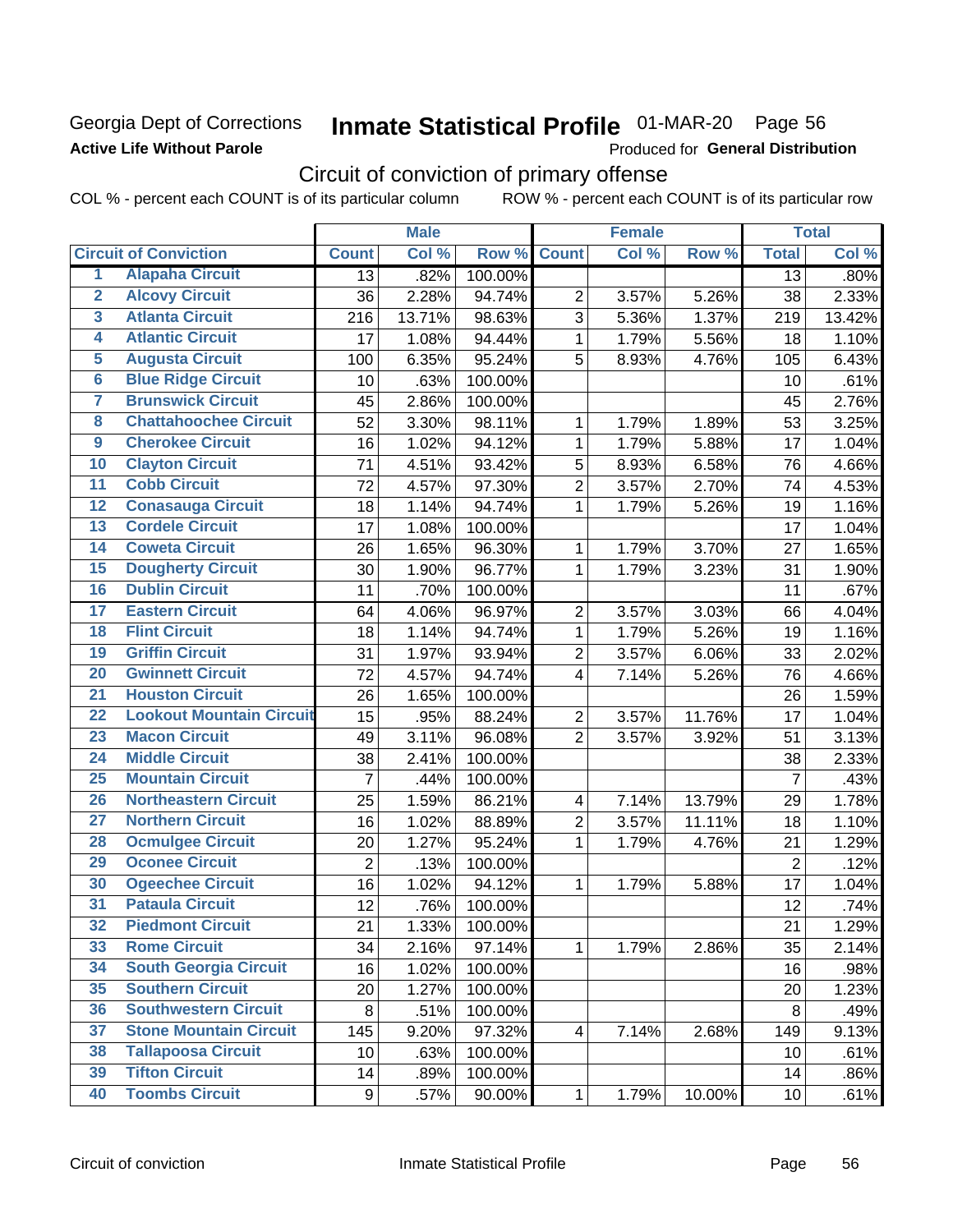### Georgia Dept of Corrections **Active Life Without Parole**

## Inmate Statistical Profile 01-MAR-20 Page 57

Produced for General Distribution

## Circuit of conviction of primary offense

COL % - percent each COUNT is of its particular column ROW % - percent each COUNT is of its particular row

|    |                                  |              | <b>Male</b>    |         |              | <b>Female</b> |        |              | <b>Total</b>   |
|----|----------------------------------|--------------|----------------|---------|--------------|---------------|--------|--------------|----------------|
|    | <b>Circuit of Conviction</b>     | <b>Count</b> | Col %          | Row %   | <b>Count</b> | Col %         | Row %  | <b>Total</b> | Col %          |
| 41 | <b>Waycross Circuit</b>          | 35           | 2.22%          | 94.59%  | 2            | 3.57%         | 5.41%  | 37           | 2.27%          |
| 42 | <b>Western Circuit</b>           | 27           | 1.71%          | 96.43%  |              | 1.79%         | 3.57%  | 28           | 1.72%          |
| 43 | <b>Rockdale Circuit</b>          | 10           | .63%           | 100.00% |              |               |        | 10           | .61%           |
| 44 | <b>Douglas Circuit</b>           | 38           | 2.41%          | 95.00%  | 2            | 3.57%         | 5.00%  | 40           | 2.45%          |
| 45 | <b>Appalachian Circuit</b>       | 4            | .25%           | 100.00% |              |               |        | 4            | .25%           |
| 46 | <b>Enotah Circuit</b>            | 2            | .13%           | 100.00% |              |               |        | 2            | .12%           |
| 47 | <b>Bell-Forsyth J.C.</b>         | 4            | .25%           | 80.00%  |              | 1.79%         | 20.00% | 5            | .31%           |
| 48 | <b>Towaliga Judicial Circuit</b> | 13           | .82%           | 100.00% |              |               |        | 13           | .80%           |
| 49 | <b>Paulding Circuit</b>          | 5            | .32%           | 100.00% |              |               |        | 5            | .31%           |
|    | <b>Total Rported</b>             | 1,576        | 100%           | 96.57%  | 56           | 100%          | 3.43%  | 1,632        | 100%           |
|    | <b>Not Reported</b>              |              | 11             |         |              | $\mathbf{2}$  |        |              | 13             |
|    | <b>Grand Total</b>               |              | 1,587          |         |              | 58            |        |              | 1,645          |
|    | <b>Mode (most frequent)</b>      |              | <b>Atlanta</b> |         |              | Augusta       |        |              | <b>Atlanta</b> |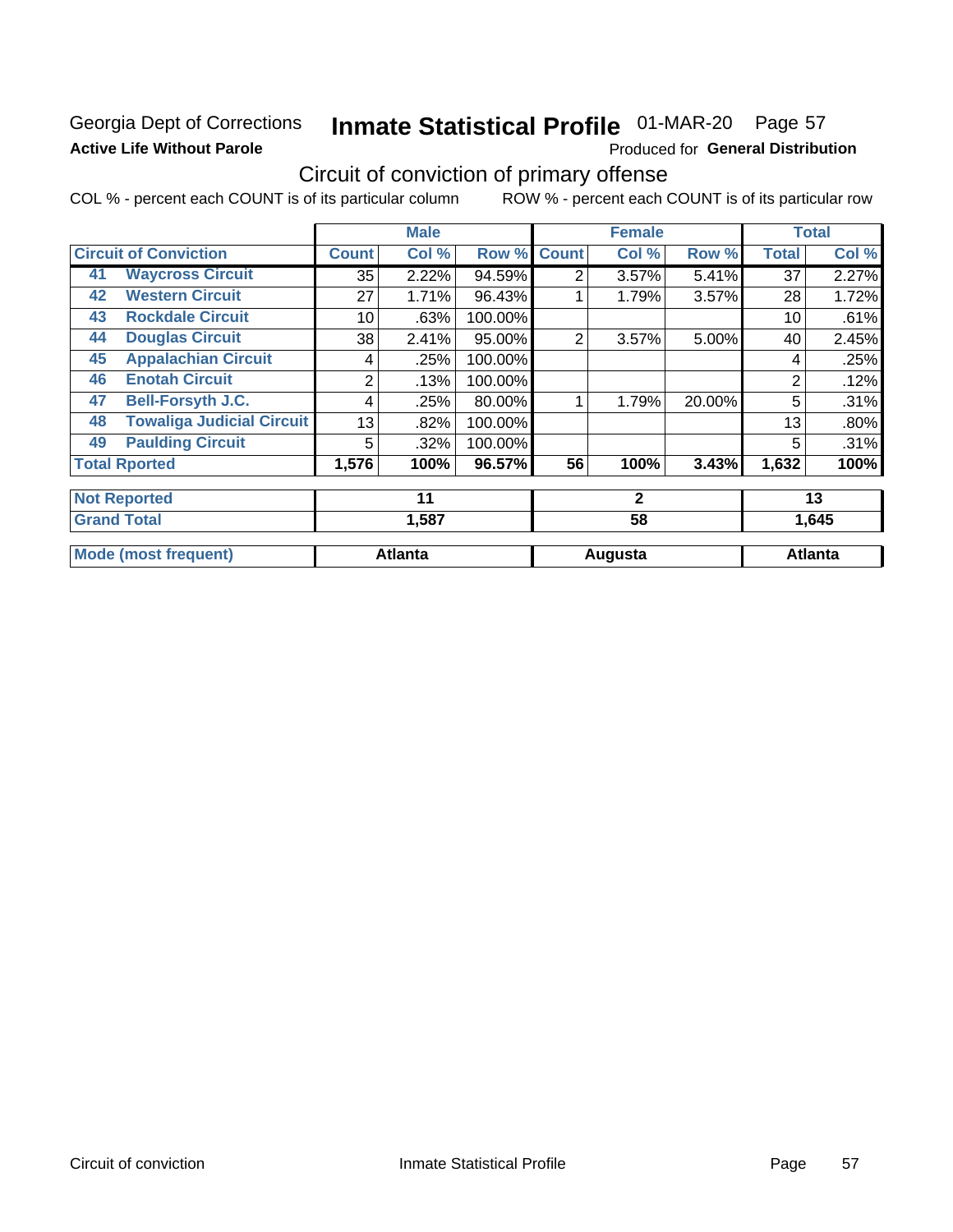#### **Active Life Without Parole**

#### **Produced for General Distribution**

### Years served (jail + prison) in this incarceration

COL % - percent each COUNT is of its particular column

|                        |                 | <b>Male</b> |                  |                         | <b>Female</b> |       |                 | <b>Total</b> |
|------------------------|-----------------|-------------|------------------|-------------------------|---------------|-------|-----------------|--------------|
| <b>Years Served</b>    | <b>Count</b>    | Col %       | Row <sup>%</sup> | <b>Count</b>            | Col %         | Row % | <b>Total</b>    | Col %        |
| Less than one year     | $\overline{33}$ | 2.08%       | 100.00%          |                         |               |       | $\overline{33}$ | 2.01%        |
| 1 to 1.99 years        | 64              | 4.03%       | 96.97%           | $\overline{2}$          | 3.45%         | 3.03% | 66              | 4.01%        |
| 2 to 2.99 years        | 86              | 5.42%       | 95.56%           | 4                       | 6.90%         | 4.44% | 90              | 5.47%        |
| 3 to 3.99 years        | 120             | 7.56%       | 96.77%           | 4                       | 6.90%         | 3.23% | 124             | 7.54%        |
| 4 to 4.99 years        | 117             | 7.37%       | 95.12%           | 6                       | 10.34%        | 4.88% | 123             | 7.48%        |
| 5 to 5.99 years        | 122             | 7.69%       | 94.57%           | 7                       | 12.07%        | 5.43% | 129             | 7.84%        |
| 6 to 6.99 years        | 121             | 7.62%       | 96.03%           | 5                       | 8.62%         | 3.97% | 126             | 7.66%        |
| 7 to 7.99 years        | 95              | 5.99%       | 90.48%           | 10                      | 17.24%        | 9.52% | 105             | 6.38%        |
| <b>8 to 8.99 years</b> | 99              | 6.24%       | 97.06%           | 3                       | 5.17%         | 2.94% | 102             | 6.20%        |
| 9 to 9.99 years        | 80              | 5.04%       | 94.12%           | 5                       | 8.62%         | 5.88% | 85              | 5.17%        |
| 10 to 10.99 years      | 56              | 3.53%       | 98.25%           | $\mathbf 1$             | 1.72%         | 1.75% | 57              | 3.47%        |
| 11 to 11.99 years      | 46              | 2.90%       | 97.87%           | 1                       | 1.72%         | 2.13% | 47              | 2.86%        |
| 12 to 12.99 years      | 47              | 2.96%       | 100.00%          |                         |               |       | 47              | 2.86%        |
| 13 to 13.99 years      | 27              | 1.70%       | 93.10%           | $\overline{c}$          | 3.45%         | 6.90% | 29              | 1.76%        |
| 14 to 14.99 years      | 26              | 1.64%       | 96.30%           | 1                       | 1.72%         | 3.70% | 27              | 1.64%        |
| 15 to 15.99 years      | 45              | 2.84%       | 100.00%          |                         |               |       | 45              | 2.74%        |
| 16 to 16.99 years      | 28              | 1.76%       | 96.55%           | 1                       | 1.72%         | 3.45% | 29              | 1.76%        |
| 17 to 17.99 years      | 42              | 2.65%       | 91.30%           | $\overline{\mathbf{4}}$ | 6.90%         | 8.70% | 46              | 2.80%        |
| 18 to 18.99 years      | 38              | 2.39%       | 100.00%          |                         |               |       | 38              | 2.31%        |
| 19 to 19.99 years      | 41              | 2.58%       | 100.00%          |                         |               |       | 41              | 2.49%        |
| 20 to 20.99 years      | 35              | 2.21%       | 100.00%          |                         |               |       | 35              | 2.13%        |
| 21 to 21.99 years      | 33              | 2.08%       | 97.06%           | 1                       | 1.72%         | 2.94% | 34              | 2.07%        |
| 22 to 22.99 years      | 44              | 2.77%       | 97.78%           | 1                       | 1.72%         | 2.22% | 45              | 2.74%        |
| 23 to 23.99 years      | 38              | 2.39%       | 100.00%          |                         |               |       | 38              | 2.31%        |
| 24 to 24.99 years      | 29              | 1.83%       | 100.00%          |                         |               |       | 29              | 1.76%        |
| 25 to 25.99 years      | 22              | 1.39%       | 100.00%          |                         |               |       | 22              | 1.34%        |
| 26 to 26.99 years      | 19              | 1.20%       | 100.00%          |                         |               |       | 19              | 1.16%        |
| 27 to 27.99 years      | 4               | 0.25%       | 100.00%          |                         |               |       | 4               | 0.24%        |
| 28 to 28.99 years      | 6               | 0.38%       | 100.00%          |                         |               |       | 6               | 0.36%        |
| 29 to 29.99 years      | 1               | 0.06%       | 100.00%          |                         |               |       | $\mathbf{1}$    | 0.06%        |
| Thirty + years         | 23              | 1.45%       | 100.00%          |                         |               |       | 23              | 1.40%        |
| <b>Total Reported</b>  | 1,587           | 100%        | 96.47%           | $\overline{58}$         | 100%          | 3.53% | 1,645           | 100.0%       |

| <b>rted</b><br>- IN A |      |    |      |
|-----------------------|------|----|------|
| <b>Total</b>          | ,587 | 58 | .645 |
|                       |      |    |      |

| <b>Mean</b><br>(average) | 10.77           | 8.04            | 10.67             |
|--------------------------|-----------------|-----------------|-------------------|
| Median (middle)          | 8.29            |                 | 8.22              |
| Mode (most frequent)     | 8 to 8.99 years | 9 to 9.99 years | $8$ to 8.99 years |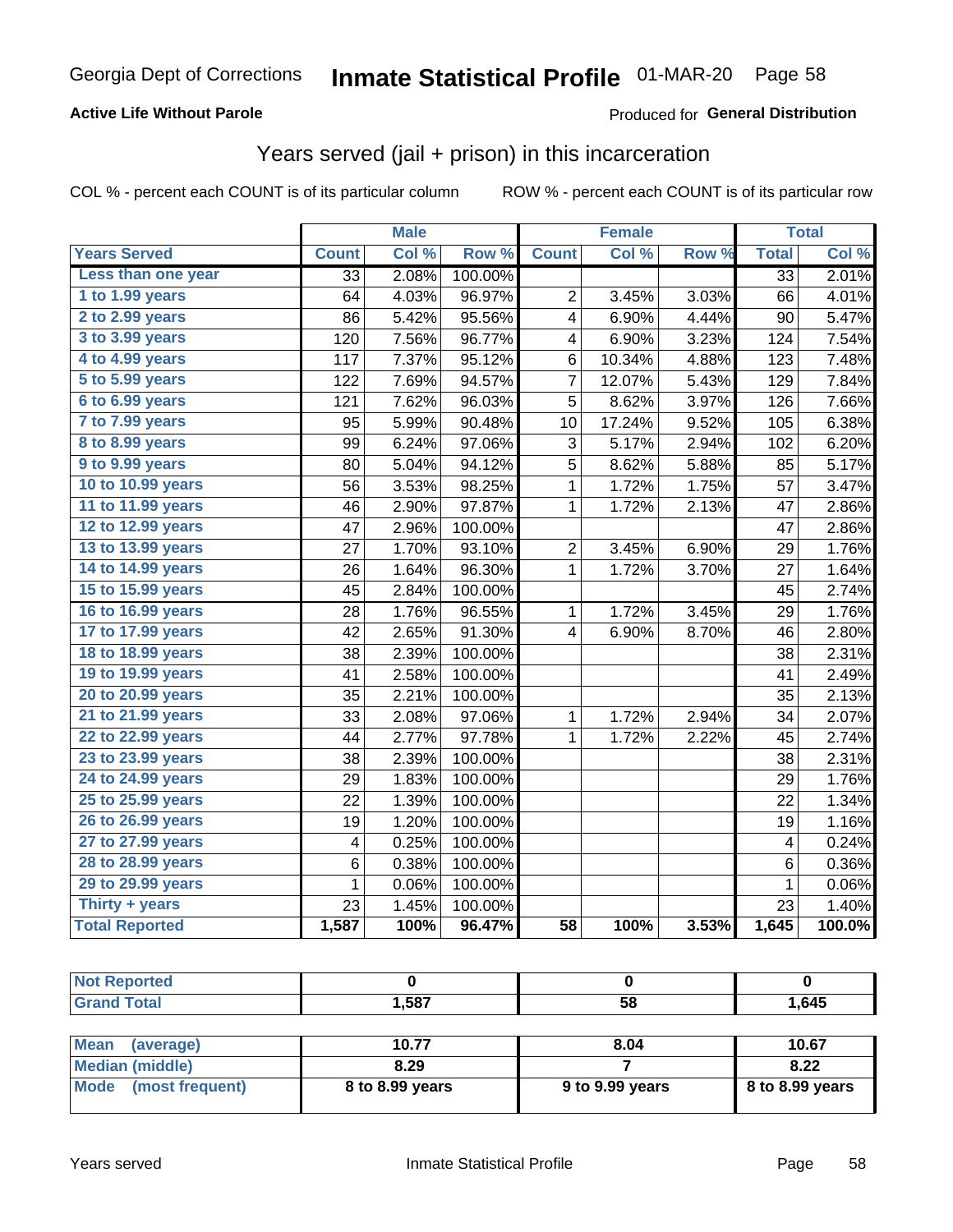## Inmate Statistical Profile 01-MAR-20 Page 59

#### **Active Life Without Parole**

Produced for General Distribution

### Results of most recent HIV tests

COL % - percent each COUNT is of its particular column

|                         | <b>Male</b>     |           |        | <b>Female</b> |           |          | Total |        |
|-------------------------|-----------------|-----------|--------|---------------|-----------|----------|-------|--------|
| <b>HIV Test Results</b> | <b>Count</b>    | Col %     | Row %I | <b>Count</b>  | Col %     | Row %    | Total | Col %  |
| <b>Positive</b>         | 13 <sub>1</sub> | $0.86\%$  | 92.86% |               | .89%      | 7.14%    | 14    | 0.89%  |
| <b>Negative</b>         | .504            | $99.14\%$ | 96.66% | 52            | $98.11\%$ | $3.34\%$ | .556  | 99.11% |
| <b>Total Reported</b>   | .517            | 100%      | 96.62% | 53            | 100%      | 3.38%    | 1,570 | 100%   |

| <b>Not Reported</b> | - -  |    | --   |
|---------------------|------|----|------|
| <b>Total</b>        | .587 | วซ | .645 |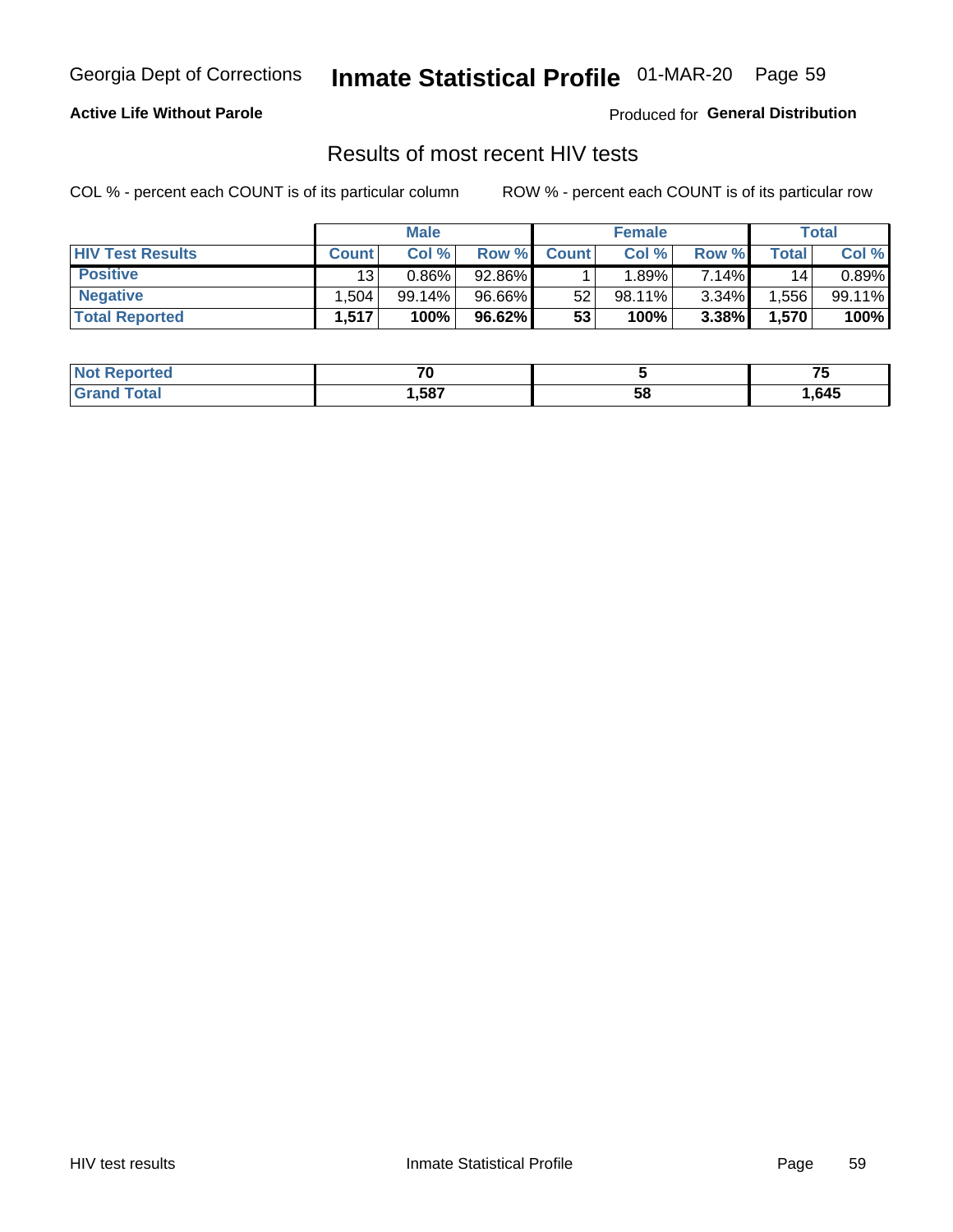## Georgia Dept of Corrections **Inmate Statistical Profile** 01-MAR-20 Page 60

#### **Active Life Without Parole**

Produced for **General Distribution**

### Results of most recent tuberculosis test

COL % - percent each COUNT is of its particular column ROW % - percent each COUNT is of its particular row

|                                  | <b>Male</b>  |        |           | <b>Female</b> |          |          | Total |        |
|----------------------------------|--------------|--------|-----------|---------------|----------|----------|-------|--------|
| <b>Tuberculosis Test Results</b> | <b>Count</b> | Col%   | Row %     | <b>Count</b>  | Col%     | Row %    | Total | Col %  |
| <b>Positive on current test</b>  | 288          | 18.36% | $99.31\%$ |               | $3.57\%$ | $0.69\%$ | 290   | 17.85% |
| <b>Negative</b>                  | .281         | 81.64% | 95.96%    | 54            | 96.43%   | 4.04%    | 1,335 | 82.15% |
| <b>Total Reported</b>            | .569         | 100%   | 96.55%    | 56            | 100%     | 3.45%    | 1,625 | 100%   |

| <b>Not Reported</b> | . .  |    | ິ<br>Δu |
|---------------------|------|----|---------|
| <b>Total</b>        | .587 | 58 | ,645    |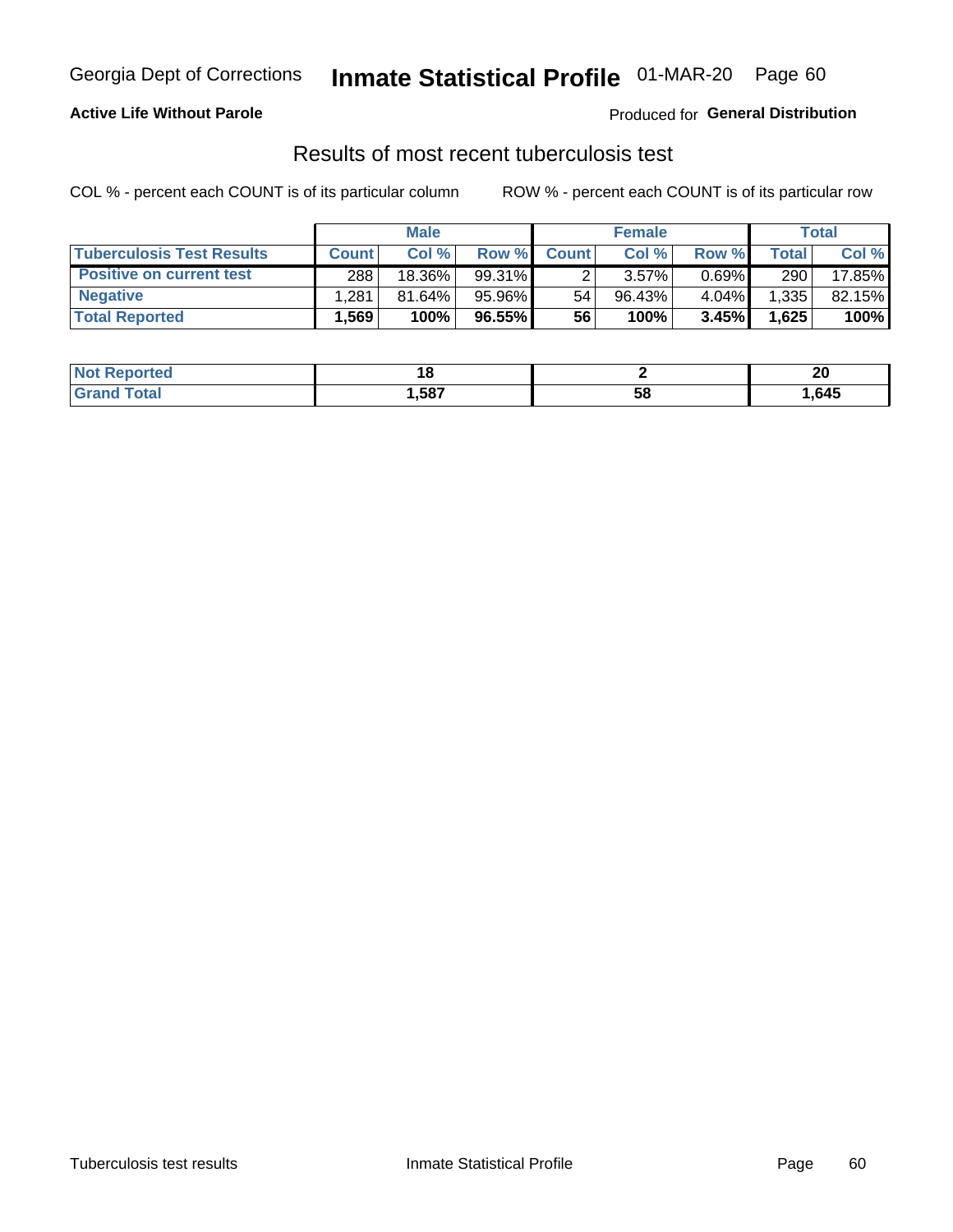## Georgia Dept of Corrections **Inmate Statistical Profile** 01-MAR-20 Page 61

#### **Active Life Without Parole**

Produced for **General Distribution**

### Results of most recent syphilis test

COL % - percent each COUNT is of its particular column ROW % - percent each COUNT is of its particular row

|                                 | <b>Male</b>  |           |           | <b>Female</b> |           |          | Total |        |
|---------------------------------|--------------|-----------|-----------|---------------|-----------|----------|-------|--------|
| <b>Syphilis Test Results</b>    | <b>Count</b> | Col%      | Row %     | <b>Count</b>  | Col %     | Row %    | Total | Col %  |
| <b>Positive on current test</b> | 16           | $2.71\%$  | $94.12\%$ |               | 9.09%     | 5.88%    | 17    | 2.83%  |
| <b>Negative</b>                 | 574          | $97.29\%$ | 98.29%    | 10            | $90.91\%$ | $1.71\%$ | 584   | 97.17% |
| <b>Total Reported</b>           | 590          | 100%      | 98.17%    | 11            | 100%      | $1.83\%$ | 601   | 100%   |

| <b>Not Reported</b>     | 997  | <br>- 1 | .044 |
|-------------------------|------|---------|------|
| <b>Total</b><br>' Grand | ,587 | 58      | ,645 |